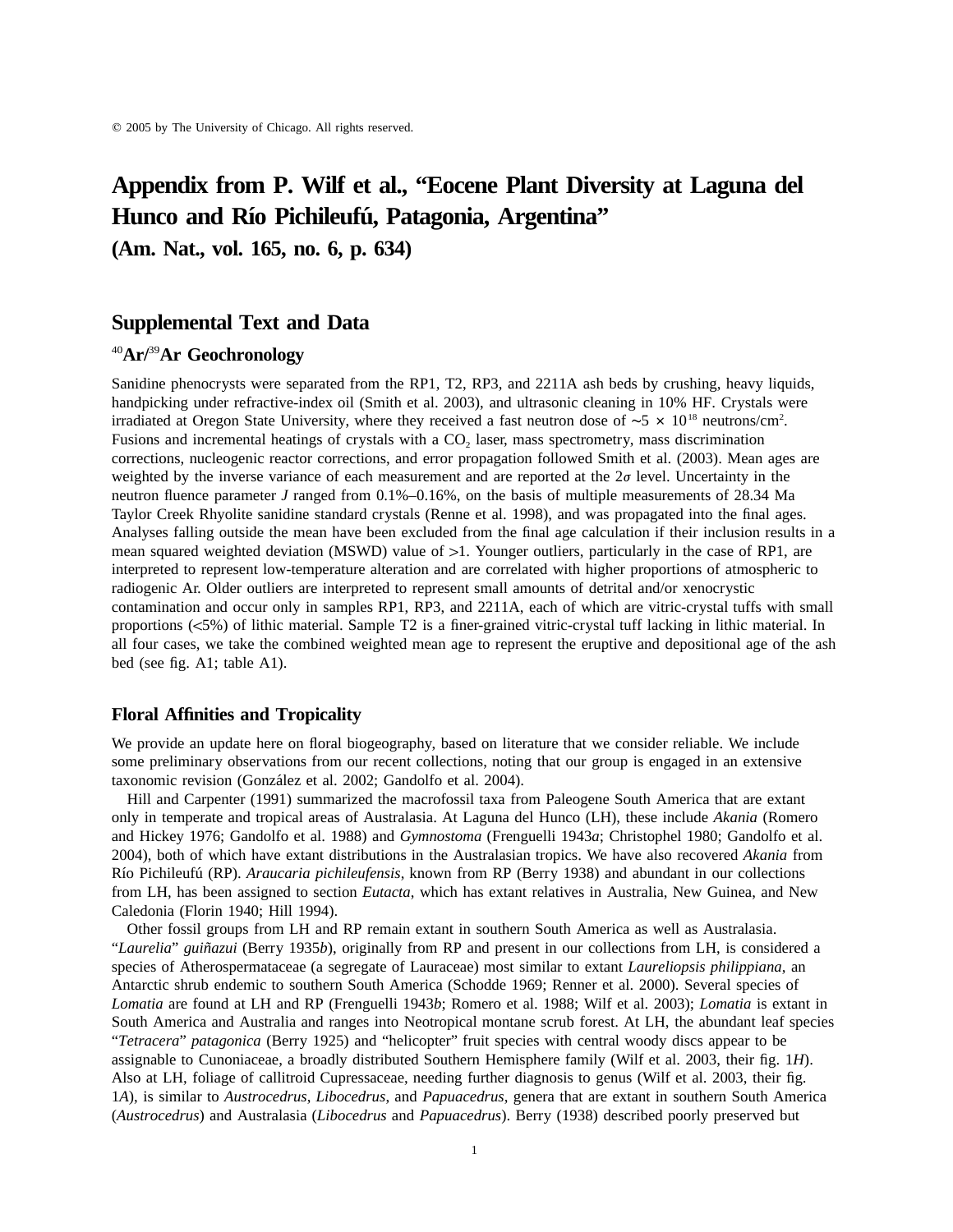apparently identical foliage from RP as "*Libocedrus*" *prechilensis*; this name referred to the extant *Austrocedrus chilensis*, then placed in *Libocedrus*.

*Roupala*, from LH, is the only well-diagnosed genus at LH or RP that is a Neotropical endemic today (Durango de Cabrera and Romero 1986). Although *Cochlospermum* from RP (Berry 1935*c*; possible LH specimen) is cited as an example of Neotropical affinity (e.g., Romero 1986), this genus, if correctly identified, is pantropical in distribution today (Heywood 1993). Several other taxa with generalized tropical distributions are present, awaiting further diagnosis. Dispersed legume leaflets (Fabaceae) have long been known at RP and questionably at LH (Berry 1925, 1938). Our recent LH collections contain abundant legumes, including pods, an imparipinnately compound leaf species that matches Berry's "*Cassia*" *argentinensis* leaflets, and a second compound-leaved species. Berry (1925, 1938) reported several types of Myrtaceae leaves from LH and RP, and we have collected at least three myrtaceous species of leaves and two of fruits at LH as well as two leaf species at RP. Similarly, diverse leaves and fruits were assigned to Sapindaceae from both LH and RP (Berry 1925, 1938); we have recovered at least eight leaf species assignable to Sapindaceae or Anacardiaceae at LH and at least three leaf species of Sapindaceae at RP. Two leaf types from LH are lobed with actinodromous primary venation of probable sterculiaceous affinity (see Wilf et al. 2003, their fig. 1*J*), and one at RP matches Berry's "*Sterculia*" *guin˜azui*.

Other tropical groups in our recent collections have no literature precedent. We have recovered probable palm fruits and leaf fragments at LH, and a spectacular unpublished specimen of a pinnately compound "feather" palm from LH donated by W. Volkheimer is housed at the Museo Paleontológico Asociación Paleontológica Bariloche. At LH, we recovered a cycad leaf species with a toothed margin similar to extant *Dioon* (Wilf et al. 2003, their fig. 1*I*); "*Zamia*" *tertiaria*, figured by Berry from LH and RP and abundant in our recent collections (fig. 3), is almost certainly a conifer and not a cycad. One dicot leaf from LH bears "*Clusia*-type" venation (Gentry 1993; i.e., closely spaced, parallel, unforking secondary veins) similar to extant *Calophyllum*. Extant taxa with this venation pattern, including various genera within Clusiaceae, Linaceae, Ochnaceae, Sapotaceae, and Vochysiaceae, have exclusively tropical distributions (Gentry 1993; Heywood 1993). Other LH dicot groups with tropical affinities include Lauraceae, Menispermaceae, and possible Melastomataceae.

Although information is scarce, the paleoclimate and known taxonomic composition indicate multilayered vegetation with canopy trees such as *Araucaria* (also, large unidentified silicified logs are present, shown in Petersen 1946), vines (Menispermaceae, Sapindaceae), shrubs and small trees (*Akania*, *Gymnostoma*, "*Laurelia*," *Roupala*), ground cover and small-statured plants (mosses, cycads, monocots, and diverse ferns), and aquatic plants (water lilies, *Azolla*). Additional megaflora data are provided in tables A2, A3, and A4.

#### **Literature Cited in the Appendix**

Florin, R. 1940. The Tertiary conifers of south Chile and their phytogeographical significance. Kungliga Svenska Vetenskapakademiens Handlingar 19:1–107.

Gentry, A. H. 1993. A field guide to the families and genera of woody plants of northwest South America (Colombia, Ecuador, Peru), with supplementary notes on herbaceous taxa. Conservation International, Washington, DC.

Heywood, V. H. 1993. Flowering plants of the world. Oxford University Press, New York.

- Renner, S. S., D. B. Foreman, and D. Murray. 2000. Timing transantarctic disjunctions in the Atherospermataceae (Laurales): evidence from coding and noncoding chloroplast sequences. Systematic Biology 49:579–591.
- Schodde, R. 1969. A monograph of the family Atherospermataceae R. Br. PhD diss. University of Adelaide, Adelaide.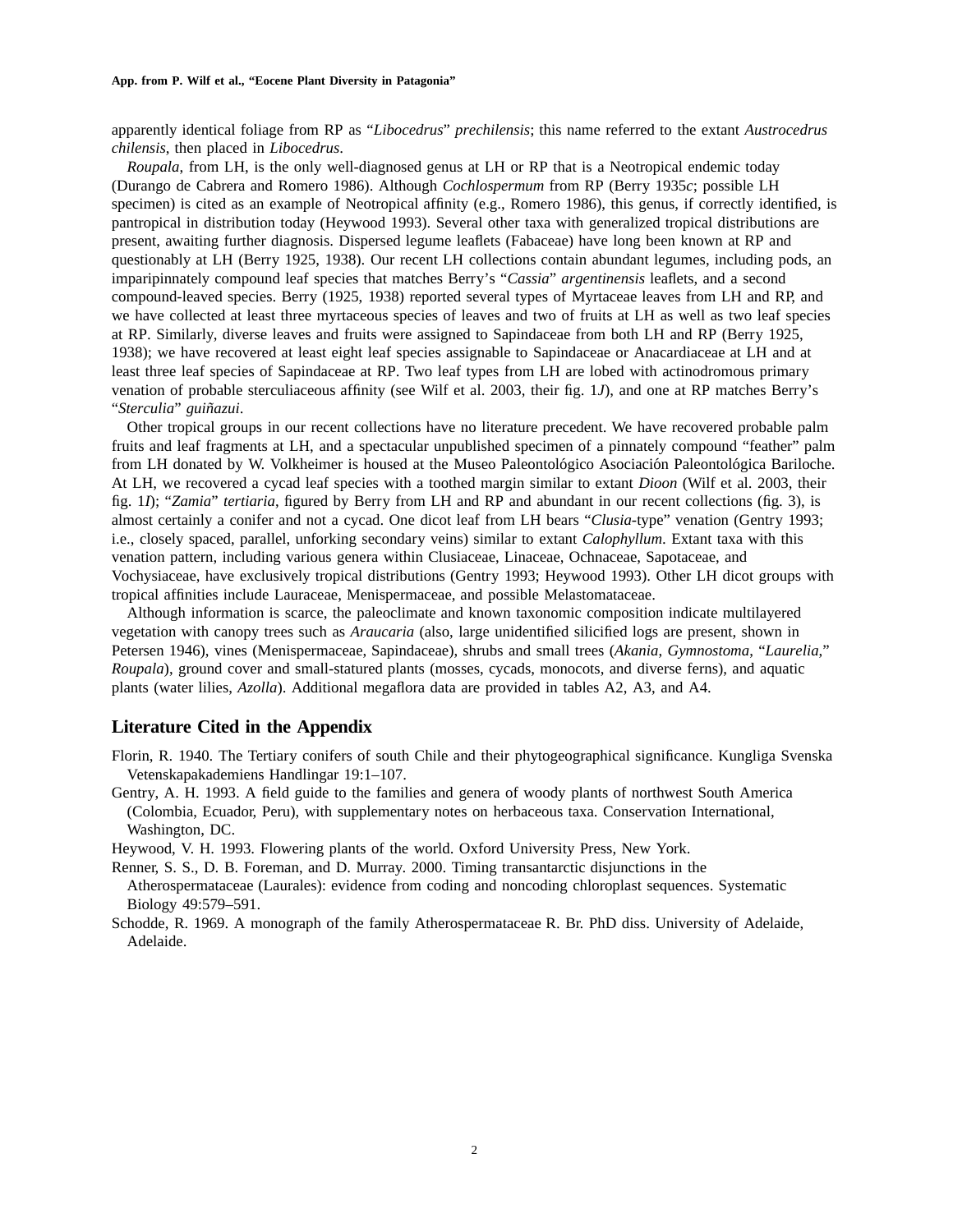

**Figure A1:** Age spectra, cumulative probability, and inverse isochron plots of laser fusion and laser incremental heating <sup>40</sup>Ar/<sup>39</sup>Ar ages on sanidine from the Río Pichileufú (*RP*) ash beds. Ages are relative to 28.34 Ma for Taylor Creek Rhyolite sanidine (Renne et al. 1998). Individual age determinations, weighted mean, and isochron ages are shown with  $2\sigma$  analytical uncertainties. Gray and black squares in cumulative probability plots indicate apparent total fusion and incremental heating plateau ages, respectively. White squares indicate analyses excluded from age calculation.

 $\omega$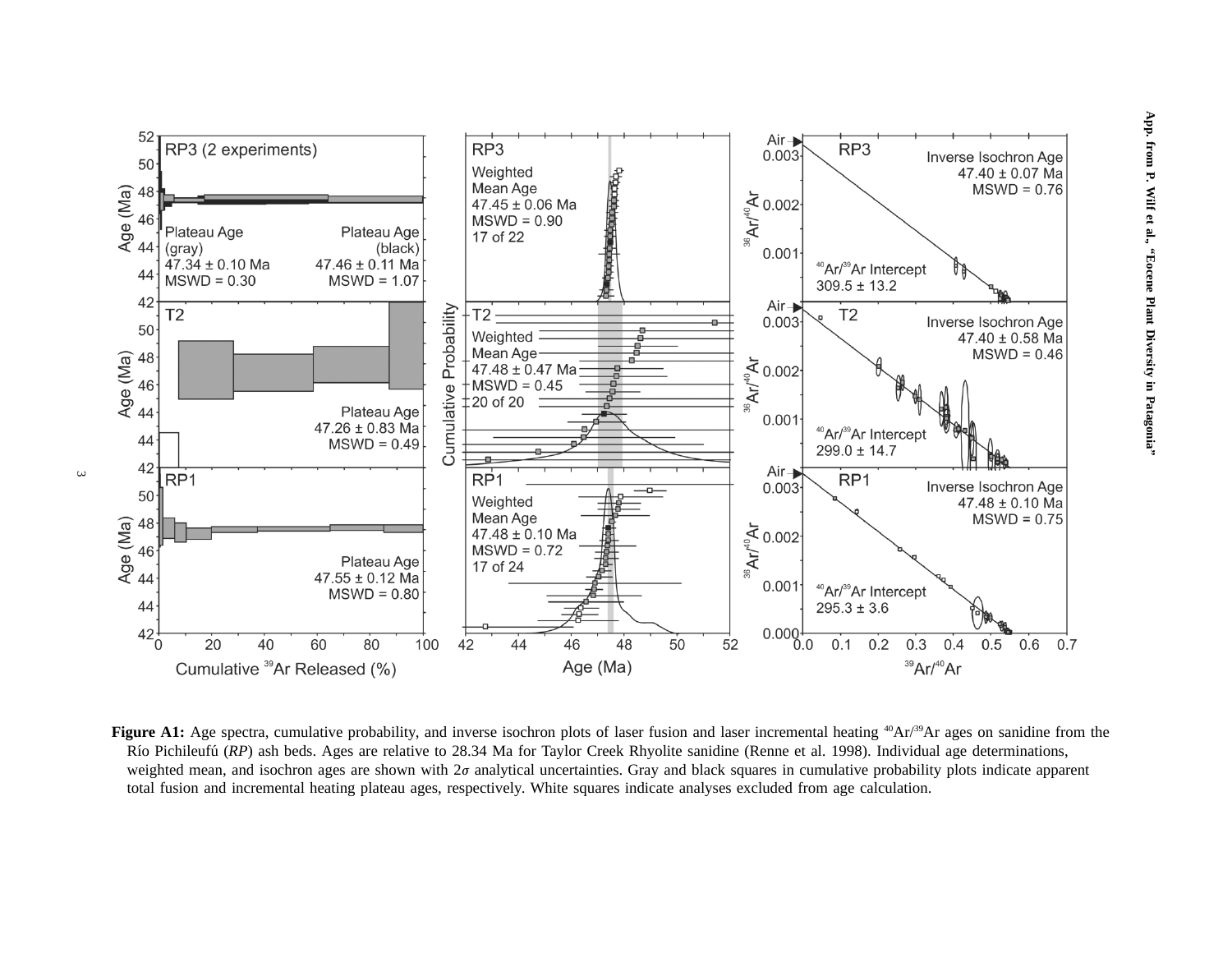**Table A1** Complete <sup>40</sup>Ar/<sup>39</sup>Ar results for ash beds at Río Pichileufú and Laguna del Hunco

|                                                                                                  |             |                   |                                                 | THE TREAD TOT WILL DOWN WE THE TREADER WHO ENGINE GOT TRINGS |                                                                   |       |      |                                                                                               |
|--------------------------------------------------------------------------------------------------|-------------|-------------------|-------------------------------------------------|--------------------------------------------------------------|-------------------------------------------------------------------|-------|------|-----------------------------------------------------------------------------------------------|
| Sample and experiment                                                                            | Power $(W)$ | $^{40}Ar/^{39}Ar$ | 37Ar/39Ar                                       | 36Ar/39Ar                                                    |                                                                   |       |      | $^{40}Ar^{*}$ (10 <sup>-13</sup> mol) $^{40}Ar^{*}$ (%) K/Ca Apparent age $\pm$ 2 $\sigma$ Ma |
| RP1 sanidine, $J = .014632 \pm .16\%$ , $\mu = 1.0035 \pm .1\%$ :                                |             |                   |                                                 |                                                              |                                                                   |       |      |                                                                                               |
| Single crystal laser fusions:                                                                    |             |                   |                                                 |                                                              |                                                                   |       |      |                                                                                               |
| UW32B4a <sup>a</sup>                                                                             | 1.50        | $2.687 \pm .005$  | $.06773 \pm .00072$                             | $.003054 \pm .000044$                                        | 7.32                                                              | 66.43 | 6.3  | $46.51 \pm .69$                                                                               |
| UW32B4b                                                                                          | 1.50        | $2.018 \pm .008$  | $.07497 \pm .00079$                             | $.000690 \pm .000097$                                        | 2.38                                                              | 89.96 | 5.7  | $47.30 \pm 1.53$                                                                              |
| UW32B4c                                                                                          | 1.50        | $1.862 \pm .002$  | $.01899 \pm .00017$                             | $.000140 \pm .000011$                                        | 19.33                                                             | 97.61 | 22.6 | 47.36 $\pm$ .20                                                                               |
| UW32B4d                                                                                          | 1.50        | $1.904 \pm .008$  | $.01433 \pm .00037$                             | $.000288 \pm .000098$                                        | 2.26                                                              | 95.35 | 30.0 | $47.31 \pm 1.54$                                                                              |
| UW32B4e                                                                                          | 1.50        | $1.851 \pm .003$  | .01534 $\pm$ .00026                             | $.000133 \pm .000027$                                        | 9.16                                                              | 97.70 | 28.0 | $47.12 \pm .43$                                                                               |
| UW32B4f                                                                                          | 1.50        | $2.053 \pm .008$  | $.01564 \pm .00034$                             | $.000710 \pm .000084$                                        | 2.24                                                              | 89.61 | 27.5 | $47.93 \pm 1.34$                                                                              |
| UW32B4g <sup>a</sup>                                                                             | 1.50        | $2.228 \pm .004$  | $.01354 \pm .00017$                             | $.001169 \pm .000038$                                        | 6.37                                                              | 84.34 | 31.7 | $48.94 \pm .61$                                                                               |
| UW32B4h                                                                                          | 1.50        | $2.061 \pm .004$  | $.06107 \pm .00062$                             | $.000780 \pm .000037$                                        | 6.76                                                              | 88.83 | 7.0  | 47.70 $\pm$ .59                                                                               |
| UW32B4i <sup>a</sup>                                                                             | 1.50        | $2.167 \pm .033$  | $.22706 \pm .00235$                             | $.000985 \pm .000366$                                        | .56                                                               | 87.18 | 1.9  | $49.21 \pm 5.81$                                                                              |
| $UW32B4j^*$                                                                                      | 1.50        | $2.790 \pm .004$  | $.06993 \pm .00059$                             | $.003357 \pm .000020$                                        | 34.96                                                             | 64.48 | 6.1  | $46.88 \pm .33$                                                                               |
| $UW32B4k^a$                                                                                      | 1.50        | 3.391 $\pm$ .004  | $.01862 \pm .00017$                             | $.005456 \pm .000047$                                        | 20.36                                                             | 52.37 | 23.1 | $46.28 \pm .72$                                                                               |
| UW32B41                                                                                          | 1.50        | $11.705 \pm .023$ | $.01929 \pm .00055$                             | $.033407 \pm .000229$                                        | 10.43                                                             | 15.63 | 22.3 | $47.66 \pm 3.41$                                                                              |
| UW32B4m <sup>a</sup>                                                                             | 1.50        | $3.889 \pm .006$  | $.06168 \pm .00062$                             | $.006905 \pm .000075$                                        | 9.05                                                              | 47.53 | 7.0  | $48.15 \pm 1.15$                                                                              |
| UW32B4n                                                                                          | 1.50        | $2.560 \pm .004$  | $.06425 \pm .00057$                             | $.002513 \pm .000033$                                        | 16.74                                                             | 71.01 | 6.7  | $47.36 \pm .53$                                                                               |
| UW32B4o <sup>a</sup>                                                                             | 1.50        | 6.998 $\pm$ .014  | $.02173 \pm .00037$                             | $.018012 \pm .000237$                                        | 7.12                                                              | 23.90 | 19.8 | $43.63 \pm 3.58$                                                                              |
| UW32B4p                                                                                          | 1.50        | $1.909 \pm .003$  | $.01519 \pm .00015$                             | $.000286 \pm .000016$                                        | 14.30                                                             | 95.39 | 28.3 | $47.45 \pm .28$                                                                               |
| UW32B4q                                                                                          | 1.50        | $1.919 \pm .003$  | .01555 $\pm$ .00024                             | $.000362 \pm .000061$                                        | 2.76                                                              | 94.25 | 27.7 | 47.12 $\pm$ .94                                                                               |
| UW32B4r                                                                                          | 1.50        | $1.860 \pm .003$  | $.06203 \pm .00055$                             | $.000142 \pm .000026$                                        | 10.40                                                             | 97.75 | 6.9  | 47.38 $\pm$ .42                                                                               |
| UW32B4s                                                                                          | 1.50        | $1.846 \pm .002$  | $.01994 \pm .00019$                             | $.000072 \pm .000012$                                        | 19.84                                                             | 98.68 | 21.6 | 47.46 $\pm$ .22                                                                               |
| UW32B4t                                                                                          | 1.50        | $1.872 \pm .006$  | $.07044 \pm .00083$                             | $.000244 \pm .000099$                                        | 1.67                                                              | 96.21 | 6.1  | $46.93 \pm 1.54$                                                                              |
| UW32B4u                                                                                          | 1.50        | $1.843 \pm .002$  | .02021 $\pm$ .00021                             | $.000077 \pm .000030$                                        | 8.43                                                              | 98.60 | 21.3 | 47.35 $\pm$ .46                                                                               |
| UW32B4v                                                                                          | 1.50        | $1.865 \pm .003$  | $.02155 \pm .00029$                             | $.000078 \pm .000062$                                        | 3.07                                                              | 98.61 | 20.0 | 47.90 $\pm$ .96                                                                               |
| <b>UW32B4w</b>                                                                                   | 1.50        | $1.852 \pm .002$  | .01812 $\pm$ .00017                             | $.000099 \pm .000014$                                        | 17.60                                                             | 98.25 | 23.7 | $47.40 \pm .24$                                                                               |
| Inverse isochron age $\pm 2\sigma$<br><sup>40</sup> Ar/ <sup>39</sup> Ar intercept $\pm 2\sigma$ |             |                   | $47.37 \pm .13^b$                               |                                                              | Total fusion age $\pm 2\sigma$                                    |       |      | $47.21 \pm .14$                                                                               |
| 5 crystal laser incremental heating:                                                             |             |                   | $294.6 \pm 3.0$                                 | MSWD.72                                                      | Weighted mean age $\pm 2\sigma$                                   |       |      | 47.37 $\pm$ .12 <sup>b</sup>                                                                  |
| UW32B4x1                                                                                         | .22         | $2.069 \pm .007$  | $.03062 \pm .00075$                             | $.000699 \pm .000136$                                        | 1.49                                                              | 89.91 | 14.0 | $48.46 \pm 2.09$                                                                              |
| UW32B4x2                                                                                         | .24         | $1.843 \pm .004$  | $.02803 \pm .00035$                             | $.000044 \pm .000048$                                        | 4.60                                                              | 99.16 | 15.3 | $47.62 \pm .75$                                                                               |
| UW32B4x3                                                                                         | .25         | $1.831 \pm .003$  | .02752 $\pm$ .00042                             | $.000044 \pm .000045$                                        | 4.43                                                              | 99.16 | 15.6 | 47.29 $\pm$ .69                                                                               |
| UW32B4x4                                                                                         | .27         | $1.827 \pm .002$  | $.02509 \pm .00032$                             | $.000041 \pm .000025$                                        | 9.28                                                              | 99.19 | 17.1 | $47.21 \pm .40$                                                                               |
| UW32B4x5                                                                                         | .29         | $1.829 \pm .002$  | $.02226 \pm .00026$                             | $.000007 \pm .000010$                                        | 17.39                                                             | 99.72 | 19.3 | 47.51 $\pm$ .20                                                                               |
| UW32B4x6                                                                                         | .35         | $1.833 \pm .002$  | $.02058 \pm .00023$                             | $.000013 \pm .000006$                                        | 27.31                                                             | 99.63 | 20.9 | 47.56 $\pm$ .15                                                                               |
| UW32B4x7                                                                                         | .45         | $1.835 \pm .002$  | $.02204 \pm .00027$                             | $.000010 \pm .000011$                                        | 20.29                                                             | 99.67 | 19.5 | $47.66 \pm .21$                                                                               |
| UW32B4x8                                                                                         | 1.50        | $1.841 \pm .003$  | .02094 $\pm$ .00027                             | $.000039 \pm .000016$                                        | 14.80                                                             | 99.22 | 20.5 | 47.59 $\pm$ .28                                                                               |
|                                                                                                  |             |                   |                                                 |                                                              |                                                                   |       |      |                                                                                               |
|                                                                                                  |             |                   |                                                 |                                                              |                                                                   |       |      |                                                                                               |
| Inverse isochron age $\pm 2\sigma$                                                               |             |                   | 47.53 $\pm$ .14 <sup>b</sup>                    |                                                              | Total fusion age $\pm 2\sigma$                                    |       |      | $47.55 \pm .13$                                                                               |
| <sup>40</sup> Ar/ <sup>39</sup> Ar intercept $\pm 2\sigma$                                       |             |                   | $368.6 \pm 146.1$                               | MSWD .80                                                     | Weighted mean age $\pm 2\sigma$                                   |       |      | 47.55 $\pm$ .12 <sup>b</sup>                                                                  |
| Combined age:                                                                                    |             |                   |                                                 |                                                              |                                                                   |       |      |                                                                                               |
| Inverse isochron age $\pm 2\sigma$                                                               |             |                   | 47.48 $\pm$ .10 <sup>b</sup><br>$295.3 \pm 3.6$ | MSWD.72                                                      | Total fusion age $\pm 2\sigma$<br>Weighted mean age $\pm 2\sigma$ |       |      | $47.37 \pm .11$<br>47.48 $\pm$ .10 <sup>b</sup>                                               |
| <sup>40</sup> Ar/ <sup>39</sup> Ar intercept $\pm 2\sigma$                                       |             |                   |                                                 |                                                              |                                                                   |       |      | $\pm .17^{\circ}$                                                                             |
|                                                                                                  |             |                   |                                                 |                                                              |                                                                   |       |      | $\pm .82^d$                                                                                   |
| T2 sanidine, $J = .014628 \pm .16$ %, $\mu = 1.0035 \pm .1$ %:                                   |             |                   |                                                 |                                                              |                                                                   |       |      |                                                                                               |
| 5 crystal laser fusions:                                                                         |             |                   |                                                 |                                                              |                                                                   |       |      |                                                                                               |
| UW32B8a                                                                                          | 1.50        | $2.628 \pm .028$  | $.14659 \pm .00148$                             | $.002877 \pm .000206$                                        | 1.33                                                              | 67.92 | 2.9  | $46.50 \pm 3.43$                                                                              |
| <b>UW32B8b</b>                                                                                   | 1.50        | $4.977 \pm .081$  | $.15465 \pm .00364$                             | $.010679 \pm .000452$                                        | .82                                                               | 36.74 | 2.8  | $47.63 \pm 8.01$                                                                              |
| UW32B8c                                                                                          | 1.50        | 3.360 $\pm$ .017  | $.15331 \pm .00213$                             | $.005093 \pm .000253$                                        | 1.55                                                              | 55.44 | 2.8  | $48.51 \pm 3.91$                                                                              |
| UW32B8d                                                                                          | 1.50        | $3.784 \pm .025$  | $.13225 \pm .00165$                             | $.006835 \pm .000316$                                        | 1.32                                                              | 46.78 | 3.3  | $46.13 \pm 4.89$                                                                              |
| UW32B8e                                                                                          | 1.50        | $3.947 \pm .044$  | $.25677 \pm .00400$                             | $.006718 \pm .000529$                                        | .89                                                               | 50.10 | 1.7  | $51.44 \pm 8.29$                                                                              |
| UW32B8f                                                                                          | 1.50        | $2.629 \pm .027$  | $.16530 \pm .00185$                             | $.002773 \pm .000394$                                        | .90                                                               | 69.15 | 2.6  | $47.36 \pm 6.15$                                                                              |
| <b>UW32B8g</b>                                                                                   | 1.50        | $2.635 \pm .015$  | $.14869 \pm .00292$                             | $.003379 \pm .000599$                                        | .53                                                               | 62.39 | 2.9  | $42.88 \pm 9.15$                                                                              |
| UW32B8h                                                                                          | 1.50        | $2.238 \pm .013$  | $.14056 \pm .00203$                             | $.001430 \pm .000411$                                        | .61                                                               | 81.41 | 3.1  | $47.47 \pm 6.28$                                                                              |
| UW32B8i                                                                                          | 1.50        | $2.329 \pm .029$  | $.12828 \pm .00382$                             | $.001857 \pm .001236$                                        | .23                                                               | 76.68 | 3.4  | $46.53 \pm 18.84$                                                                             |
| UW32B8j                                                                                          | 1.50        | $2.723 \pm .021$  | $.13936 \pm .00250$                             | $.003422 \pm .000503$                                        | .66                                                               | 63.10 | 3.1  | $44.78 \pm 7.71$                                                                              |
| <b>UW32B8k</b>                                                                                   | 1.50        | $2.017 \pm .012$  | $.18300 \pm .00211$                             | $.000537 \pm .000386$                                        | .51                                                               | 92.63 | 2.3  | $48.65 \pm 5.89$                                                                              |
| UW32B81                                                                                          | 1.50        | $1.944 \pm .013$  | $.11527 \pm .00196$                             | $.000260 \pm .000253$                                        | .66                                                               | 96.28 | 3.7  | $48.72 \pm 3.90$                                                                              |
| <b>UW32B8m</b>                                                                                   | 1.50        | $2.217 \pm .019$  | $.08825 \pm .00338$                             | $.000450 \pm .000847$                                        | .28                                                               | 94.10 | 4.9  | $54.23 \pm 12.85$                                                                             |
| UW32B8n                                                                                          | 1.50        | $3.233 \pm .018$  | $.17945 \pm .00220$                             | $.004693 \pm .000528$                                        | .47                                                               | 57.40 | 2.4  | $48.32 \pm 8.06$                                                                              |
| UW32B80                                                                                          | 1.50        | $1.930 \pm .006$  | $.12747 \pm .00151$                             | $.000369 \pm .000064$                                        | 2.58                                                              | 94.63 | 3.4  | $47.57 \pm 1.02$                                                                              |
| UW32B8p                                                                                          | 1.50        | $2.007 \pm .009$  | $.11761 \pm .00157$                             | $.000503 \pm .000094$                                        | 1.69                                                              | 92.83 | 3.7  | $48.52 \pm 1.50$                                                                              |
| UV32B8q                                                                                          | 1.50        | $2.425 \pm .010$  | $.14396 \pm .00183$                             | $.002024 \pm .000110$                                        | 2.22                                                              | 75.62 | 3.0  | $47.75 \pm 1.73$                                                                              |
| UW32B8r                                                                                          | 1.50        | $1.941 \pm .007$  | $.14025 \pm .00189$                             | $.000389 \pm .000123$                                        | 1.78                                                              | 94.40 | 3.1  | $47.72 \pm 1.90$                                                                              |
| UW32B8s                                                                                          | 1.50        | $1.898 \pm .004$  | $.12602 \pm .00153$                             | $.000340 \pm .000071$                                        | 3.21                                                              | 94.99 | 3.4  | $46.96 \pm 1.10$                                                                              |
| Inverse isochron age $\pm 2\sigma$                                                               |             |                   | 47.56 $\pm$ .66 <sup>b</sup>                    |                                                              | Total fusion age $\pm 2\sigma$                                    |       |      | $47.58 \pm .77$                                                                               |
| <sup>40</sup> Ar/ <sup>39</sup> Ar intercept $\pm 2\sigma$                                       |             |                   | $296.5 \pm 15.3$                                | MSWD .44                                                     | Weighted mean age $\pm 2\sigma$                                   |       |      | $47.58 \pm .56^{\circ}$                                                                       |
| 20 crystal laser incremental heating:                                                            |             |                   |                                                 |                                                              |                                                                   |       |      |                                                                                               |
| UW32B8t1ª                                                                                        | .23         | $20.936 \pm .037$ | $.14467 \pm .00263$                             | $.066271 \pm .000464$                                        | 5.83                                                              | 6.49  | 3.0  | $35.53 \pm 6.99$                                                                              |
| UW32B8t2                                                                                         | .26         | $1.877 \pm .006$  | $.15121 \pm .00184$                             | $.000263 \pm .000137$                                        | 1.45                                                              | 96.25 | 2.8  | $47.06 \pm 2.10$                                                                              |
| UW32B8t3                                                                                         | .30         | $1.860 \pm .005$  | $.14891 \pm .00211$                             | $.000232 \pm .000087$                                        | 2.12                                                              | 96.70 | 2.9  | $46.86 \pm 1.35$                                                                              |
| UW32B8t4                                                                                         | .52         | $2.251 \pm .006$  | .17307 $\pm$ .00209                             | $.001483 \pm .000084$                                        | 2.40                                                              | 80.94 | 2.5  | $47.45 \pm 1.31$                                                                              |
| UW32B8t5                                                                                         | 1.50        | $2.464 \pm .020$  | $.16222 \pm .00330$                             | $.002013 \pm .000205$                                        | 1.21                                                              | 76.20 | 2.7  | $48.89 \pm 3.24$                                                                              |
| Inverse isochron age $\pm 2\sigma$<br><sup>40</sup> Ar/ <sup>39</sup> Ar intercept $\pm 2\sigma$ |             |                   | $46.73 \pm 1.42^b$<br>$321.1 \pm 52.6$          | MSWD .49                                                     | Total fusion age $\pm 2\sigma$<br>Weighted mean age $\pm 2\sigma$ |       |      | $46.50 \pm .97$<br>47.26 $\pm$ .83 <sup>b</sup>                                               |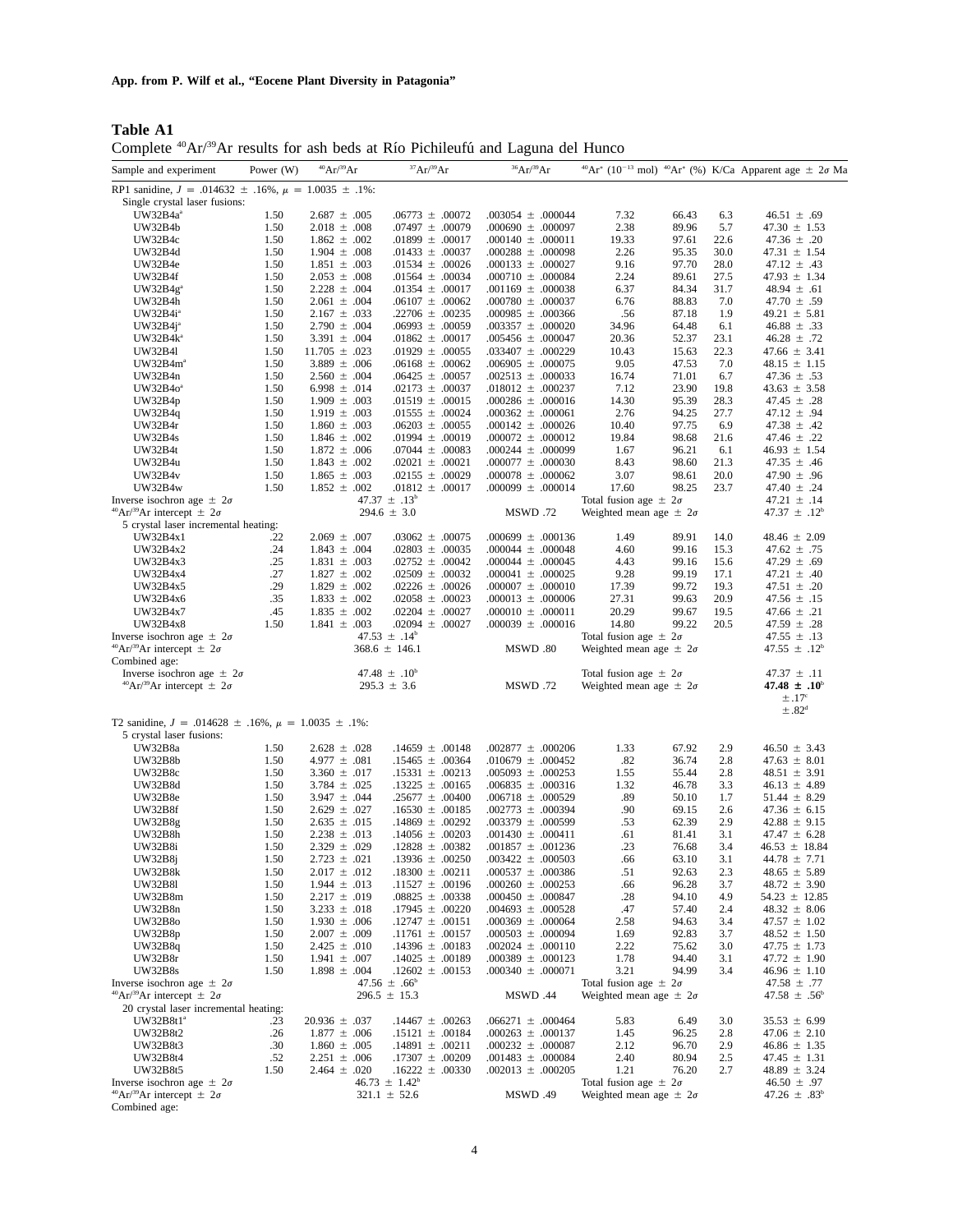**App. from P. Wilf et al., "Eocene Plant Diversity in Patagonia"**

|  | Table A1 ( <i>Continued</i> ) |
|--|-------------------------------|

| $\frac{1}{2}$                                                                                    |             |                                       |                                                  |                                                |                                                                   |              |                                                                                           |
|--------------------------------------------------------------------------------------------------|-------------|---------------------------------------|--------------------------------------------------|------------------------------------------------|-------------------------------------------------------------------|--------------|-------------------------------------------------------------------------------------------|
| Sample and experiment                                                                            | Power $(W)$ | ${}^{40}\text{Ar} / {}^{39}\text{Ar}$ | 37Ar/39Ar                                        | 36Ar/39Ar                                      |                                                                   |              | $^{40}Ar^*$ (10 <sup>-13</sup> mol) $^{40}Ar^*$ (%) K/Ca Apparent age $\pm$ 2 $\sigma$ Ma |
| Inverse isochron age $\pm 2\sigma$<br><sup>40</sup> Ar/ <sup>39</sup> Ar intercept $\pm 2\sigma$ |             |                                       | 47.53 $\pm$ .58 <sup>b</sup><br>$299.0 \pm 14.7$ | <b>MSWD .45</b>                                | Total fusion age $\pm 2\sigma$<br>Weighted mean age $\pm 2\sigma$ |              | 47.28 $\pm$ .62<br>47.48 $\pm$ .47 <sup>b</sup><br>$\pm .68^{\circ}$                      |
| RP3 sanidine, $J = .014563 \pm .10\%$ , $\mu = 1.0035 \pm .1\%$ :                                |             |                                       |                                                  |                                                |                                                                   |              | $\pm .94$ <sup>d</sup>                                                                    |
| Single crystal laser fusions:                                                                    |             |                                       |                                                  |                                                |                                                                   |              |                                                                                           |
| UW32C9aª                                                                                         | 1.50        | $1.866 \pm .002$                      | $.01536 \pm .00015$                              | $.000064 \pm .000007$                          | 20.07<br>98.81                                                    | 28.0         | 47.80 $\pm$ .16                                                                           |
| UW32C9b                                                                                          | 1.50        | $1.864 \pm .003$                      | $.02390 \pm .00023$                              | $.000116 \pm .00009$                           | 15.82<br>98.02                                                    | 18.0         | $47.38 \pm .19$                                                                           |
| UW32C9c                                                                                          | 1.50        | $1.862 \pm .002$                      | $.01583 \pm .00014$                              | $.000101 \pm .000006$                          | 98.22<br>39.88                                                    | 27.2         | $47.42 \pm .15$                                                                           |
| UW32C9d                                                                                          | 1.50        | $1.863 \pm .002$                      | $.02045 \pm .00017$                              | $.000101 \pm .000012$                          | 98.23<br>18.35                                                    | 21.0         | 47.45 $\pm$ .22                                                                           |
| UW32C9e                                                                                          | 1.50        | $1.856 \pm .002$                      | $.01986 \pm .00018$                              | $.000076 \pm .000012$                          | 14.83<br>98.62                                                    | 21.6         | 47.46 $\pm$ .22                                                                           |
| UW32C9f                                                                                          | 1.50        | $1.859 \pm .002$                      | .02124 $\pm$ .00020                              | $.000093 \pm .000008$                          | 19.76<br>98.36                                                    | 20.2         | $47.41 \pm .16$                                                                           |
| UW32C9g <sup>a</sup>                                                                             | 1.50        | $1.891 \pm .003$                      | $.01603 \pm .00014$                              | $.000167 \pm .000005$                          | 32.80<br>97.22                                                    | 26.8         | $47.65 \pm .16$                                                                           |
| UW32C9hª                                                                                         | 1.50        | $1.956 \pm .003$                      | $.01659 \pm .00019$                              | $.000386 \pm .000012$                          | 14.03<br>94.00                                                    | 25.9         | 47.67 $\pm$ .22                                                                           |
| UW32C9i                                                                                          | 1.50        | $1.909 \pm .002$                      | $.01698 \pm .00017$                              | $.000276 \pm .000019$                          | 14.72<br>95.56                                                    | 25.3         | 47.30 $\pm$ .31                                                                           |
| UW32C9j                                                                                          | 1.50        | $1.897 \pm .002$                      | $.01623 \pm .00018$                              | $.000213 \pm .000012$                          | 14.56<br>96.51                                                    | 26.5         | 47.48 $\pm$ .22                                                                           |
| UW32C9kª                                                                                         | 1.50        | $1.859 \pm .002$                      | $.02408 \pm .00022$                              | $.000064 \pm .000005$                          | 32.37<br>98.84                                                    | 17.9         | 47.63 $\pm$ .14                                                                           |
| UW32C91                                                                                          | 1.50        | $2.008 \pm .003$                      | $.01785 \pm .00016$                              | $.000581 \pm .000007$                          | 91.29<br>35.92                                                    | 24.1         | 47.54 $\pm$ .18                                                                           |
| UW32C9m                                                                                          | 1.50        | $1.900 \pm .002$                      | $.01587 \pm .00016$                              | $.000215 \pm .000010$                          | 18.30<br>96.48                                                    | 27.1         | 47.54 $\pm$ .20                                                                           |
| UW32C9n                                                                                          | 1.50        | $1.866 \pm .003$                      | $.01610 \pm .00015$                              | $.000113 \pm .000024$                          | 9.70<br>98.03                                                     | 26.7         | 47.43 $\pm$ .39                                                                           |
| UW32C90                                                                                          | 1.50        | $1.898 \pm .002$                      | $.01942 \pm .00018$                              | $.000198 \pm .000008$                          | 20.33<br>96.76                                                    | 22.1         | 47.61 $\pm$ .17                                                                           |
| $UW32C9p^a$                                                                                      | 1.50        | $1.856 \pm .002$                      | $.01630 \pm .00014$                              | $.000054 \pm .000004$                          | 40.66<br>98.96                                                    | 26.4         | 47.62 $\pm$ .13                                                                           |
| <b>UW32C9q</b>                                                                                   | 1.50        | $1.868 \pm .003$                      | $.01563 \pm .00015$                              | $.000107 \pm .000007$                          | 21.82<br>98.12                                                    | 27.5         | 47.52 $\pm$ .17                                                                           |
| UW32C9r                                                                                          | 1.50        | $1.902 \pm .002$                      | .01928 $\pm$ .00017                              | $.000213 \pm .000009$<br>$.000151 \pm .000008$ | 17.28<br>96.53<br>97.44                                           | 22.3<br>26.2 | 47.61 $\pm$ .17                                                                           |
| UW32C9s                                                                                          | 1.50        | $1.876 \pm .002$                      | $.01639 \pm .00016$                              |                                                | 24.08                                                             |              | $47.41 \pm .17$                                                                           |
| UW32C9t                                                                                          | 1.50        | $1.854 \pm .003$                      | $.01616 \pm .00019$                              | $.000085 \pm .000013$                          | 17.99<br>98.46                                                    | 26.6         | $47.33 \pm .25$                                                                           |
| Inverse isochron age $\pm 2\sigma$                                                               |             |                                       | 47.42 $\pm$ .10 <sup>b</sup>                     | <b>MSWD .85</b>                                | Total fusion age $\pm 2\sigma$                                    |              | $47.53 \pm .06$                                                                           |
| <sup>40</sup> Ar/ <sup>39</sup> Ar intercept $\pm 2\sigma$                                       |             |                                       | $307.3 \pm 15.8$                                 |                                                | Weighted mean age $\pm 2\sigma$                                   |              | 47.47 $\pm$ .07 <sup>b</sup>                                                              |
| 5 crystal laser incremental heating:<br>UW32C9uª                                                 |             |                                       | .01762 $\pm$ .00100                              |                                                | .98                                                               | 24.4         |                                                                                           |
| UW32C9u                                                                                          | .23<br>.24  | $2.467 \pm .013$<br>$1.917 \pm .011$  | $.01788 \pm .00061$                              | $.001801 \pm .000225$<br>$.000091 \pm .000170$ | 78.31<br>1.25<br>98.44                                            | 24.0         | $50.06 \pm 3.45$                                                                          |
| UW32C9u                                                                                          | .25         |                                       |                                                  | $.000130 \pm .000136$                          | 1.42<br>97.76                                                     | 26.5         | $48.91 \pm 2.63$<br>$47.35 \pm 2.12$                                                      |
| UW32C9u                                                                                          | .27         | $1.868 \pm .010$<br>$1.851 \pm .003$  | $.01623 \pm .00050$<br>$.01787 \pm .00037$       | $.000063 \pm .000050$                          | 3.92<br>98.83                                                     | 24.1         | 47.44 $\pm$ .77                                                                           |
| UW32C9u                                                                                          | .30         | $1.843 \pm .003$                      | .01823 $\pm$ .00023                              | $.000054 \pm .000024$                          | 9.21<br>98.96                                                     | 23.6         | 47.30 $\pm$ .39                                                                           |
| UW32C9u                                                                                          | .32         | $1.839 \pm .003$                      | $.01903 \pm .00021$                              | $.000030 \pm .000007$                          | 34.59<br>99.35                                                    | 22.6         | $47.37 \pm .17$                                                                           |
| UW32C9u                                                                                          | .39         | $1.840 \pm .003$                      | .01845 $\pm$ .00025                              | $.000031 \pm .000018$                          | 88.01<br>99.33                                                    | 23.3         | 47.40 $\pm$ .30                                                                           |
| UW32C9u                                                                                          | .52         | $1.843 \pm .003$                      | $.02033 \pm .00030$                              | $.000056 \pm .000006$                          | 55.39<br>98.94                                                    | 21.1         | 47.30 $\pm$ .17                                                                           |
| UW32C9u                                                                                          | 1.50        | $1.857 \pm .002$                      | .01915 $\pm$ .00025                              | $.000093 \pm .000010$                          | 150.19<br>98.35                                                   | 22.5         | $47.35 \pm .19$                                                                           |
| Inverse isochron age $\pm 2\sigma$                                                               |             |                                       | 47.32 $\pm$ .22 <sup>b</sup>                     |                                                | Total fusion age $\pm 2\sigma$                                    |              | 47.37 $\pm$ .13                                                                           |
| <sup>40</sup> Ar/ <sup>39</sup> Ar intercept $\pm 2\sigma$                                       |             |                                       | $314.0 \pm 161.5$                                | MSWD .30                                       | Weighted mean age $\pm 2\sigma$                                   |              | 47.34 $\pm$ .10 <sup>b</sup>                                                              |
| 5 crystal laser incremental heating:                                                             |             |                                       |                                                  |                                                |                                                                   |              |                                                                                           |
| UW32C9vª                                                                                         | .23         | $2.344 \pm .010$                      | .01755 $\pm$ .00070                              | $.001439 \pm .000180$                          | 1.28<br>81.71                                                     | 24.5         | $49.63 \pm 2.77$                                                                          |
| UW32C9v                                                                                          | .25         | $1.857 \pm .003$                      | $.01796 \pm .00030$                              | $.000105 \pm .000041$                          | 4.45<br>98.16                                                     | 23.9         | 47.27 $\pm$ .64                                                                           |
| UW32C9v                                                                                          | .28         | $1.852 \pm .003$                      | $.01799 \pm .00022$                              | $.000054 \pm .000013$                          | 13.30<br>98.96                                                    | 23.9         | $47.52 \pm .25$                                                                           |
| UW32C9v                                                                                          | .32         | $1.836 \pm .002$                      | $.01796 \pm .00020$                              | $.000019 \pm .000005$                          | 36.63<br>99.53                                                    | 23.9         | 47.38 $\pm$ .15                                                                           |
| <b>UW32C9v</b>                                                                                   | .45         | $1.849 \pm .003$                      | $.01871 \pm .00023$                              | $.000036 \pm .000005$                          | 151.58<br>99.25                                                   | 23.0         | 47.59 $\pm$ .17                                                                           |
| <b>UW32C9v</b>                                                                                   | 1.50        | $1.843 \pm .003$                      | .01863 $\pm$ .00024                              | $.000037 \pm .000013$                          | 99.24<br>115.10                                                   | 23.1         | 47.43 $\pm$ .23                                                                           |
| Inverse isochron age $\pm 2\sigma$                                                               |             |                                       | 47.31 $\pm$ .26 <sup>b</sup>                     |                                                | Total fusion age $\pm 2\sigma$                                    |              | $46.51 \pm .13$                                                                           |
| <sup>40</sup> Ar/ <sup>39</sup> Ar intercept $\pm 2\sigma$                                       |             |                                       | 526.3 $\pm$ 363.7                                | <b>MSWD 1.07</b>                               | Weighted mean age $\pm 2\sigma$                                   |              | 47.46 $\pm$ .11 <sup>b</sup>                                                              |
| Combined age:                                                                                    |             |                                       |                                                  |                                                |                                                                   |              |                                                                                           |
| Inverse isochron age $\pm 2\sigma$                                                               |             |                                       | 47.40 $\pm$ .07 <sup>b</sup>                     |                                                | Total fusion age $\pm 2\sigma$                                    |              | 47.47 $\pm$ .07                                                                           |
| <sup>40</sup> Ar/ <sup>39</sup> Ar intercept $\pm 2\sigma$                                       |             |                                       | $309.5 \pm 13.2$                                 | <b>MSWD .90</b>                                | Weighted mean age $\pm 2\sigma$                                   |              | 47.45 $\pm .06^{\circ}$                                                                   |
|                                                                                                  |             |                                       |                                                  |                                                |                                                                   |              | $\pm .15^{\circ}$                                                                         |
|                                                                                                  |             |                                       |                                                  |                                                |                                                                   |              | $\pm .82^{\rm d}$                                                                         |
| 2211A sanidine and anorthoclase, $J = .00950 \pm .17$ %, $\mu = 1.0040 \pm .1$ %:                |             |                                       |                                                  |                                                |                                                                   |              |                                                                                           |
| Single crystal sanidine laser fusions:                                                           |             |                                       |                                                  |                                                |                                                                   |              |                                                                                           |
| UW39E2a                                                                                          | 1.50        | $3.112 \pm .008$                      | $.01091 \pm .00028$                              | $.000117 \pm .000059$                          | 1.56<br>98.89                                                     | 39.4         | $51.98 \pm .63$                                                                           |
| UW39E2bª                                                                                         | 1.50        | $3.466 \pm .009$                      | $.03177 \pm .00082$                              | $.000464 \pm .000149$                          | 96.09<br>.77                                                      | 13.5         | $56.20 \pm 1.49$                                                                          |
| UW39E2c                                                                                          | 1.50        | $3.110 \pm .007$                      | $.01489 \pm .00032$                              | $.000103 \pm .000050$                          | 2.44<br>99.03                                                     | 28.9         | $52.02 \pm .54$                                                                           |
| UW39E2d                                                                                          | 1.50        | $3.104 \pm .006$                      | $.01181 \pm .00028$                              | $.000131 \pm .000037$                          | 2.13<br>98.76                                                     | 36.4         | $51.78 \pm .41$                                                                           |
| UW39E2e                                                                                          | 1.50        | $3.140 \pm .008$                      | $.01922 \pm .00051$                              | $.000227 \pm .000106$                          | .91<br>97.89                                                      | 22.4         | $51.93 \pm 1.07$                                                                          |
| UW39E2f                                                                                          | 1.50        | $3.139 \pm .011$                      | $.02014 \pm .00082$                              | $.000090 \pm .000114$                          | .83<br>99.18                                                      | 21.4         | $52.58 \pm 1.18$                                                                          |
| UW39E2g                                                                                          | 1.50        | $3.196 \pm .011$                      | $.05728 \pm .00137$                              | $.000429 \pm .000308$                          | .38<br>96.15                                                      | 7.5          | $51.92 \pm 3.06$                                                                          |
| UW39E2h                                                                                          | 1.50        | $3.109 \pm .008$                      | $.01733 \pm .00052$                              | $.000250 \pm .000111$                          | .75<br>97.64                                                      | 24.8         | $51.29 \pm 1.12$                                                                          |
| UW39E2i                                                                                          | 1.50        | $3.191 \pm .013$                      | $.02975 \pm .00122$                              | $.000245 \pm .000274$                          | .39<br>97.77                                                      | 14.5         | $52.70 \pm 2.74$                                                                          |
| UW39E2j                                                                                          | 1.50        | $3.118 \pm .011$                      | $.01672 \pm .00056$                              | $.000131 \pm .000154$                          | .64<br>98.77                                                      | 25.7         | $52.02 \pm 1.56$                                                                          |
| UW39E2k                                                                                          | 1.50        | $3.152 \pm .021$                      | $.01693 \pm .00059$                              | $.000179 \pm .000146$                          | .70<br>98.34                                                      | 25.4         | $52.36 \pm 1.60$                                                                          |
| <b>UW39E21</b>                                                                                   | 1.50        | $3.065 \pm .009$                      | $.01185 \pm .00077$                              | $.000090 \pm .000124$                          | 99.14<br>.87                                                      | 36.3         | $51.34 \pm 1.26$                                                                          |
| Inverse isochron age $\pm 2\sigma$                                                               |             |                                       | $50.96 \pm 1.71^b$                               |                                                | Total fusion age $\pm 2\sigma$                                    |              | $51.90 \pm .27$                                                                           |
| <sup>40</sup> Ar/ <sup>39</sup> Ar intercept $\pm 2\sigma$                                       |             |                                       | $727.6 \pm 1430.2$                               | MSWD .46                                       | Weighted mean age $\pm 2\sigma$                                   |              | 52.18 $\pm$ .31 <sup>b</sup>                                                              |
| Single crystal anorthoclase laser fusions:                                                       |             |                                       |                                                  |                                                |                                                                   |              |                                                                                           |
| UW39E2m                                                                                          | 1.50        | $3.187 \pm .013$                      | $.18105 \pm .00242$                              | $.000416 \pm .000330$                          | .33<br>96.56                                                      | 2.4          | $51.99 \pm 3.27$                                                                          |
| UW39E2n                                                                                          | 1.50        | $3.154 \pm .013$                      | $.79130 \pm .00917$                              | $.000545 \pm .000358$                          | 96.83<br>.41                                                      | $.5\,$       | $51.63 \pm 3.55$                                                                          |
| <b>UW39E2o</b>                                                                                   | 1.50        | $3.217 \pm .019$                      | $.89628 \pm .01208$                              | $.000571 \pm .000329$                          | .26<br>96.91                                                      | .5           | $52.69 \pm 3.30$                                                                          |
| UW39E2p                                                                                          | 1.50        | $3.101 \pm .010$                      | $.16533 \pm .00218$                              | $.000084 \pm .000121$                          | .78<br>99.59                                                      | 2.6          | $52.17 \pm 1.23$                                                                          |
| UW39E2q <sup>a</sup>                                                                             | 1.50        | $3.410 \pm .012$                      | $.26742 \pm .00378$                              | $.000295 \pm .000326$                          | 98.03<br>.38                                                      | 1.6          | $56.41 \pm 3.23$                                                                          |
| UW39E2r                                                                                          | 1.50        | $3.489 \pm .020$                      | $.96113 \pm .01210$                              | $.000497 \pm .000372$                          | .27<br>97.92                                                      | .4           | $57.66 \pm 3.72$                                                                          |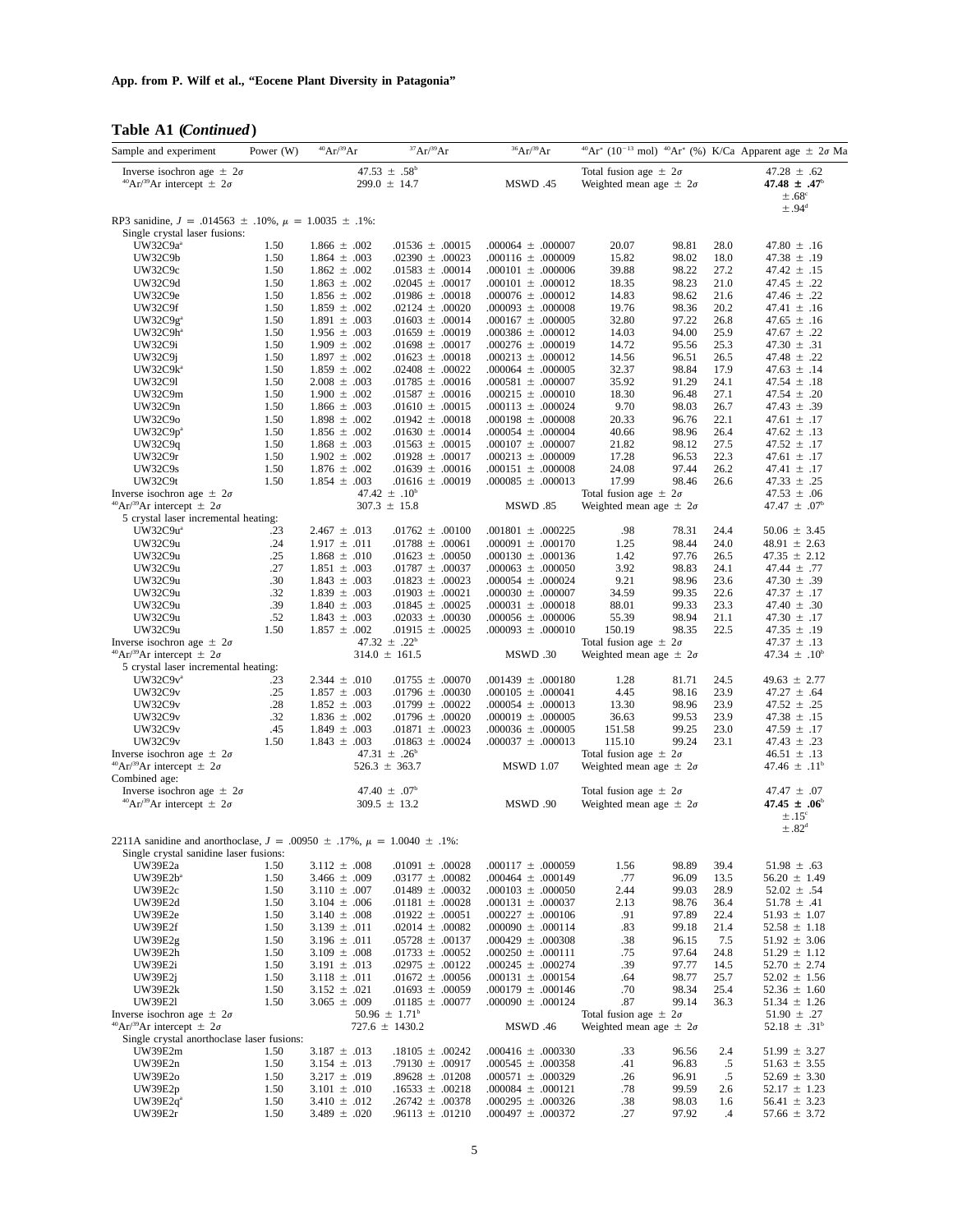**Table A1 (***Continued***)**

| Sample and experiment                                      | Power (W) | $^{40}Ar/^{39}Ar$ | 37Ar/39Ar                     | 36Ar/39Ar             |                                 |       |           | $^{40}Ar^{*}$ (10 <sup>-13</sup> mol) $^{40}Ar^{*}$ (%) K/Ca Apparent age $\pm$ 2 $\sigma$ Ma |
|------------------------------------------------------------|-----------|-------------------|-------------------------------|-----------------------|---------------------------------|-------|-----------|-----------------------------------------------------------------------------------------------|
| <b>UW39E2s</b>                                             | 1.50      | $3.169 \pm .012$  | $.36466 \pm .00479$           | $.000435 \pm .000177$ | .65                             | 96.82 | 1.2       | $51.84 \pm 1.78$                                                                              |
| <b>UW39E2t</b>                                             | 1.50      | $3.529 \pm .058$  | 5.99495 $\pm$ .09061          | $.002526 \pm .001228$ | .09                             | 92.07 | $\cdot$ 1 | $55.07 \pm 12.26$                                                                             |
| UW39E2u                                                    | 1.50      | $3.186 \pm .033$  | $.18666 \pm .00320$           | $.000285 \pm .000672$ | .20                             | 97.78 | 2.3       | $52.63 \pm 6.70$                                                                              |
| $UW39E2v^a$                                                | 1.50      | $3.517 \pm .040$  | $.48133 \pm .00713$           | $.000435 \pm .000368$ | .40                             | 97.39 | .9        | $57.78 \pm 3.84$                                                                              |
| <b>UW39E2w</b>                                             | 1.50      | $3.112 \pm .015$  | $.42119 \pm .00523$           | $.000290 \pm .000265$ | .41                             | 98.27 | 1.0       | $51.68 \pm 2.65$                                                                              |
| <b>UW39E2x</b>                                             | 1.50      | $3.135 \pm .012$  | .20560 $\pm$ .00258           | $.000225 \pm .000139$ | .58                             | 98.37 | 2.1       | $52.10 \pm 1.43$                                                                              |
| <b>UW39E2v</b>                                             | 1.50      | 3.109 $\pm$ .007  | $.18406 \pm .00210$           | $.000193 \pm .000103$ | .87                             | 98.60 | 2.3       | $51.79 \pm 1.04$                                                                              |
| <b>UW39E2z</b>                                             | 1.50      | 3.161 $\pm$ .012  | .15134 $\pm$ .00236           | $.000338 \pm .000176$ | .57                             | 97.19 | 2.8       | $51.90 \pm 1.78$                                                                              |
| UW39E2aa                                                   | 1.50      | $3.111 \pm .012$  | $.19686 \pm .00252$           | $.000355 \pm .000117$ | .69                             | 97.10 | 2.2       | $51.05 \pm 1.22$                                                                              |
| UW39E2bb                                                   | 1.50      | $3.138 \pm .013$  | .18215 $\pm$ .00245           | $.000296 \pm .000209$ | .40                             | 97.63 | 2.4       | $51.77 \pm 2.10$                                                                              |
| UW39E2cc                                                   | 1.50      | $3.090 \pm .013$  | .19468 $\pm$ .00259           | $.000263 \pm .000151$ | .62                             | 97.95 | 2.2       | $51.15 \pm 1.54$                                                                              |
| UW39E2dd                                                   | 1.50      | $3.099 \pm .016$  | $.17849 \pm .00321$           | $.000205 \pm .000225$ | .48                             | 98.47 | 2.4       | $51.57 \pm 2.27$                                                                              |
| UW39E2ee                                                   | 1.50      | $3.151 \pm .018$  | $.19829 \pm .00293$           | $.000216 \pm .000175$ | .53                             | 98.44 | 2.2       | $52.40 \pm 1.83$                                                                              |
| UW39E2ff                                                   | 1.50      | $3.130 \pm .013$  | $.18119 \pm .00241$           | $.000274 \pm .000144$ | .64                             | 97.84 | 2.4       | $51.74 \pm 1.48$                                                                              |
| UW39E2gg                                                   | 1.50      | $3.111 \pm .016$  | .19228 $\pm$ .00244           | $.000146 \pm .000310$ | .43                             | 99.07 | 2.2       | $52.07 \pm 3.09$                                                                              |
| UW39E2hh                                                   | 1.50      | $3.143 \pm .027$  | .19352 $\pm$ .00392           | $.000497 \pm .000528$ | .23                             | 95.78 | 2.2       | $50.88 \pm 5.27$                                                                              |
| UW39E2ii                                                   | 1.50      | 3.398 $\pm$ .017  | .23982 $\pm$ .00359           | $.000372 \pm .000219$ | .46                             | 97.29 | 1.8       | 55.79 $\pm$ 2.23                                                                              |
| UW39E2ii                                                   | 1.50      | $3.105 \pm .008$  | $.12480 \pm .00169$           | $.000186 \pm .000109$ | 1.00                            | 98.52 | 3.4       | $51.69 \pm 1.11$                                                                              |
| UW39E2kk                                                   | 1.50      | $3.145 \pm .019$  | .19323 $\pm$ .00291           | $.000103 \pm .000212$ | .41                             | 99.48 | 2.2       | $52.85 \pm 2.18$                                                                              |
| <b>UW39E211</b>                                            | 1.50      | $3.134 \pm .016$  | .19217 $\pm$ .00316           | $.000102 \pm .000301$ | .42                             | 99.49 | 2.2       | $52.66 \pm 3.01$                                                                              |
| UW39E2mm <sup>a</sup>                                      | 1.50      | $3.471 \pm .024$  | .39106 $\pm$ .00578           | $.000289 \pm .000241$ | .43                             | 98.39 | 1.1       | $57.61 \pm 2.50$                                                                              |
| UW39E2nn                                                   | 1.50      | $3.120 \pm .015$  | $.14079 \pm .00195$           | $.000047 \pm .000214$ | .49                             | 99.88 | 3.1       | $52.64 \pm 2.17$                                                                              |
| <b>UW39E200</b>                                            | 1.50      | $3.096 \pm .019$  | $.16343 \pm .00253$           | $.000088 \pm .000326$ | .36                             | 99.55 | 2.6       | $52.06 \pm 3.27$                                                                              |
| UW39E2pp <sup>a</sup>                                      | 1.50      | $3.374 \pm .027$  | .27059 $\pm$ .00353           | $.000158 \pm .000376$ | .31                             | 99.22 | 1.6       | $56.48 \pm 3.80$                                                                              |
| UW39E2qqª                                                  | 1.50      | $3.447 \pm .025$  | .83447 $\pm$ .01168           | $.000359 \pm .000371$ | .37                             | 98.78 | .5        | $57.47 \pm 3.73$                                                                              |
| UW39E2rr                                                   | 1.50      | 3.108 $\pm$ .010  | $.15162 \pm .00188$           | $.000182 \pm .000155$ | .87                             | 98.63 | 2.8       | $51.80 \pm 1.56$                                                                              |
| <b>UW39E2ss</b>                                            | 1.50      | $3.180 \pm .023$  | .13344 $\pm$ .00242           | $.000340 \pm .000375$ | .31                             | 97.14 | 3.2       | $52.19 \pm 3.77$                                                                              |
| UW39E2ttª                                                  | 1.50      | $3.353 \pm .035$  | .25168 $\pm$ .00464           | $.000234 \pm .000514$ | .23                             | 98.49 | 1.7       | $55.74 \pm 5.18$                                                                              |
| UW39E2uu                                                   | 1.50      | $3.092 \pm .021$  | .23134 $\pm$ .00307           | $.000063 \pm .000235$ | .40                             | 99.95 | 1.9       | $52.22 \pm 2.41$                                                                              |
| UW39E2vv                                                   | 1.50      | $3.108 \pm .021$  | $.17959 \pm .00264$           | $.000176 \pm .000274$ | .41                             | 98.75 | 2.4       | $51.86 \pm 2.78$                                                                              |
| UW39E2ww <sup>a</sup>                                      | 1.50      | $3.386 \pm .022$  | $.26037 \pm .00375$           | $.000157 \pm .000253$ | .45                             | 99.20 | 1.7       | $56.69 \pm 2.59$                                                                              |
| UW39E2xx                                                   | 1.50      | $3.077 \pm .013$  | $.14732 \pm .00194$           | $.000294 \pm .000147$ | .76                             | 97.52 | 2.9       | $50.71 \pm 1.50$                                                                              |
| UW39E2yy                                                   | 1.50      | $3.356 \pm .018$  | $.11731 \pm .00232$           | $.000359 \pm .000394$ | .32                             | 97.09 | 3.7       | $55.01 \pm 3.92$                                                                              |
| Inverse isochron age $\pm 2\sigma$                         |           |                   | $48.53 \pm 3.12^b$            |                       | Total fusion age $\pm 2\sigma$  |       |           | 52.75 $\pm$ .39                                                                               |
| <sup>40</sup> Ar/ <sup>39</sup> Ar intercept $\pm 2\sigma$ |           |                   | $1392.7 \pm 2308.8$           | MSWD .83              | Weighted mean age $\pm 2\sigma$ |       |           | 51.92 $\pm$ .35 <sup>b</sup>                                                                  |
| Combined age:                                              |           |                   |                               |                       |                                 |       |           |                                                                                               |
| Inverse isochron age $\pm 2\sigma$                         |           |                   | $50.05 \pm 1.48$ <sup>b</sup> |                       | Total fusion age $\pm 2\sigma$  |       |           | $52.52 \pm .27$                                                                               |
| <sup>40</sup> Ar/ <sup>39</sup> Ar intercept $\pm 2\sigma$ |           |                   | $1049.4 \pm 1167.0$           | MSWD .72              | Weighted mean age $\pm 2\sigma$ |       |           | $51.91 \pm .22^b$                                                                             |
|                                                            |           |                   |                               |                       |                                 |       |           | $\pm .27^{\circ}$                                                                             |
|                                                            |           |                   |                               |                       |                                 |       |           | .93 <sup>d</sup>                                                                              |

Note: All ages calculated relative to 28.34 Ma for the Taylor Creek rhyolite sanidine (Renne et al. 1998) using the decay constants of Steiger and Jäger (1977). Uncertainties in Ar isotope ratios reported at 1 $\sigma$  analytical precision; uncertainties in ages reported at 2 $\sigma$  analytical precision. Corrected for  $\frac{37}{1}$ Ar and  $\frac{39}{1}$ Ar decay, halflives of 35.2 days and 269 years, respectively. Corrections for undesirable nucleogenic reactions on <sup>40</sup>K and <sup>40</sup>Ca are as follows:  $(^{40}Ar/^{39}Ar)_K = 0.00165$ ,  $({}^{36}Ar/{}^{37}Ar)_{Ca} = 0.000269$ , and  $({}^{39}Ar/{}^{37}Ar)_{Ca} = 0.000709$ . MSWD = mean squared weighted deviation.

<sup>a</sup> Analysis excluded from age calculation (see text).

**b** Analytical uncertainties. Bold text indicates preferred age for individual ash beds.

<sup>c</sup> Intercalibration and analytical uncertainties.

<sup>d</sup> Fully propagated uncertainties.

#### **Table A2**

Species data, Laguna del Hunco flora

| Species no.  | Plant group | Name                             | Organ<br>category <sup>a</sup> | Margin state<br>(dicot leaves) | Exemplar specimen no. <sup>b</sup> |  |  |  |
|--------------|-------------|----------------------------------|--------------------------------|--------------------------------|------------------------------------|--|--|--|
| <b>TY001</b> | Filicopsida | Unknown fern sp.                 | Leaf                           | <b>NA</b>                      | LH15-1001                          |  |  |  |
| TY002        | Filicopsida | Unknown fern sp.                 | Leaf                           | <b>NA</b>                      | LH6-211                            |  |  |  |
| TY003        | Filicopsida | Unknown fern sp.                 | Leaf                           | <b>NA</b>                      | MEF180 (LH-4)                      |  |  |  |
| TY004        | Filicopsida | Azolla sp.                       | Leaf                           | <b>NA</b>                      | LH13-1136a.b                       |  |  |  |
| TY005        | Coniferales | "Libocedrus" prechilensis Berry  | Leaf                           | <b>NA</b>                      | MEF 971; LH13-200                  |  |  |  |
| <b>TY007</b> | Coniferales | Podocarpaceae (planated foliage) | Leaf                           | <b>NA</b>                      | LH6-016                            |  |  |  |
| <b>TY008</b> | Coniferales | Podocarpaceae                    | Leaf                           | <b>NA</b>                      | LH6-112                            |  |  |  |
| TY009        | Coniferales | Podocarpus andiniformis Berry    | Leaf                           | <b>NA</b>                      | LH13-172                           |  |  |  |
| TY010        | Coniferales | "Zamia" tertiaria Engelhardt     | Leaf                           | <b>NA</b>                      | LH22-23                            |  |  |  |
| TY011        | Coniferales | Araucaria pichileufensis Berry   | Leaf                           | <b>NA</b>                      | LH13-28                            |  |  |  |
| TY012        | Coniferales | Araucariaceae (pollen cone)      | Fertile                        | <b>NA</b>                      | LH13-1135                          |  |  |  |
| TY013        | Coniferales | Araucaria (seed and cone scale)  | Seeds/fruits                   | <b>NA</b>                      | MEF 982; LH13-119                  |  |  |  |
| TY014        | Coniferales | Araucaria ("wide" cone scale)    | Seeds/fruits                   | <b>NA</b>                      | LH13-16                            |  |  |  |
| TY015        | Ginkgoales  | Ginkgo patagonica Berry 1935     | Leaf                           | <b>NA</b>                      | LH16-7                             |  |  |  |
| TY016        | Cycadales   | Cycad aff. Dioon                 | Leaf                           | <b>NA</b>                      | MEF-470 (LH-4)                     |  |  |  |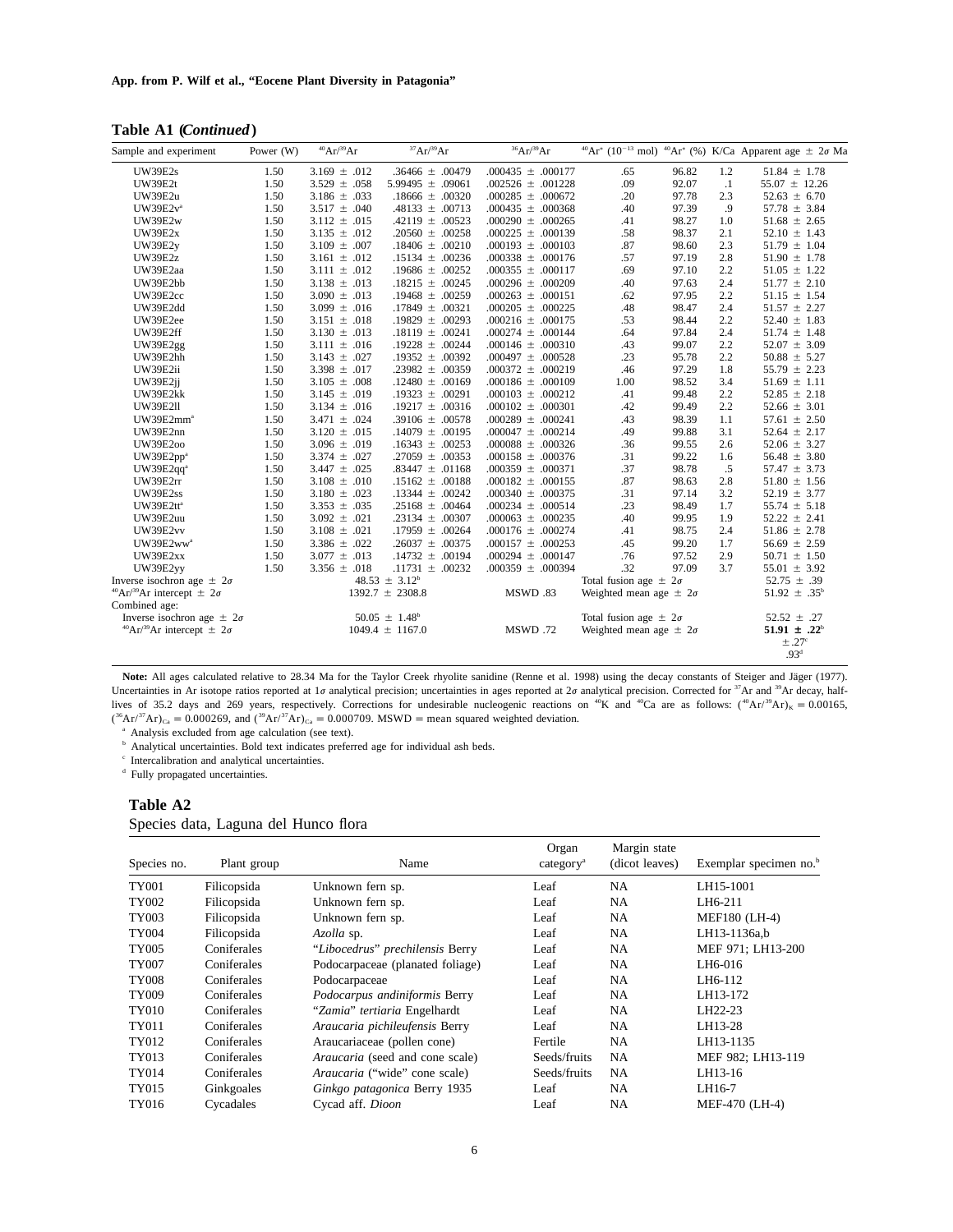## **Table A2 (***Continued***)**

| Species no.    | Plant group                    | Name                                                      | Organ<br>category <sup>a</sup> | Margin state<br>(dicot leaves) | Exemplar specimen no. <sup>b</sup> |
|----------------|--------------------------------|-----------------------------------------------------------|--------------------------------|--------------------------------|------------------------------------|
| TY017          | Dicotyledonae                  | ?Fabaceae                                                 | Leaf                           | Untoothed                      | LH2-117                            |
| TY018          | Dicotyledonae                  | "Schmidelia" proedulis Berry                              | Leaf                           | Toothed                        | LH6-142                            |
| TY019          | Dicotyledonae                  | "Tetracera" patagonica Berry                              | Leaf                           | Toothed                        | LH15-1000                          |
| TY020          | Dicotyledonae                  | "Celtis" ameghenoi Berry                                  | Leaf                           | Toothed                        | LH4-1319                           |
| TY021          | Dicotyledonae                  | "Myrcia" chubutensis Berry                                | Leaf                           | Untoothed                      | LH2-23                             |
| TY022          | Dicotyledonae                  | Unknown dicot sp.                                         | Leaf                           | Untoothed                      | LH4-87                             |
| TY023          | Dicotyledonae                  | Malvales (cf. Sterculiaceae)                              | Leaf                           | Untoothed                      | MEF 979; LH11-01                   |
| TY024          | Dicotyledonae                  | Sapindales (very large teeth)                             | Leaf                           | Toothed                        | LH17-1                             |
| TY025          | Dicotyledonae                  | "Rhamnidium"                                              | Leaf                           | Toothed                        | LH06-1                             |
| TY026          | Dicotyledonae                  | Lomatia preferruginea Berry                               | Leaf                           | Toothed                        | LH13 1311-1319                     |
| TY027          | Dicotyledonae                  | Unknown dicot sp.                                         | Leaf                           | Toothed                        | $LH2-1$                            |
| TY028          | Dicotyledonae                  | Unknown dicot sp.                                         | Leaf                           | Untoothed                      | LH2-196                            |
| TY029          | Dicotyledonae                  | "Laurelia" (Laureliopsis) guiñazui<br>Berry               | Leaf                           | Toothed                        | LH13-1323                          |
| TY030          | Dicotyledonae                  | Unknown dicot sp.                                         | Leaf                           | Untoothed                      | LH25-12                            |
| TY032          | Dicotyledonae                  | Unknown dicot sp.                                         | Leaf                           | Toothed                        | LH13-01                            |
| TY034          | Dicotyledonae                  | cf. Calophyllum                                           | Leaf                           | Untoothed                      | LH12-01                            |
| TY035          | Dicotyledonae                  | "Banara" prehernandiensis as figured<br>by Berry (1938)   | Leaf                           | Toothed                        | LH2-259                            |
| TY036          | Dicotyledonae                  | Unknown dicot sp.                                         | Leaf                           | Untoothed                      | LH2-96                             |
| TY037          | Dicotyledonae                  | Unknown dicot sp.                                         | Leaf                           | Untoothed                      | LH2-169                            |
| TY038          | Dicotyledonae                  | Unknown dicot sp.                                         | Leaf                           | Toothed                        | LH13-118                           |
| TY039          | Dicotyledonae                  | Unknown dicot sp.                                         | Leaf                           | Untoothed                      | LH6-13                             |
| TY040          | Dicotyledonae                  | Unknown dicot sp.                                         | Leaf                           | Toothed                        | LHF39                              |
| TY041          | Dicotyledonae                  | Myrtaceae                                                 | Leaf                           | Untoothed                      | MEF 976; LH22-28                   |
| TY042          | Dicotyledonae                  | cf. "Banara" prehernandiensis as<br>figured by Berry 1925 | Leaf                           | Toothed                        | LH6-160                            |
| TY043          | Dicotyledonae                  | ?Escallonia                                               | Leaf                           | Toothed                        | LH2-06                             |
| TY044          | Dicotyledonae                  | Lomatia occidentalis (Berry) Frenguelli                   | Leaf                           | Toothed                        | MEF974; LHF40                      |
| TY045          | Dicotyledonae                  | Unknown dicot sp.                                         | Leaf                           | Toothed                        | LH2-10                             |
| TY046          | Dicotyledonae                  | cf. Macaranga or Mallotus                                 | Leaf                           | Untoothed                      | LH6-1190                           |
| TY047          | Dicotyledonae                  | Unknown dicot sp.                                         | Leaf                           | Untoothed                      | LHF38                              |
| TY048          | Dicotyledonae                  | Unknown dicot sp.                                         | Leaf                           | Toothed                        | LH12-01                            |
| TY049          | Dicotyledonae                  | Unknown dicot sp.                                         | Fertile                        | NA                             | LH2-255                            |
| <b>TY050</b>   | Dicotyledonae                  | Unknown dicot sp.                                         | Leaf                           | Untoothed                      | LH2-254                            |
| TY051          | Dicotyledonae                  | Gymnostoma sp.                                            | Seeds/fruits                   | NA                             | MEF 977; LH22-6                    |
| TY052          | Dicotyledonae                  | Gymnostoma sp.                                            | Leaf                           | NA                             | LH22-6                             |
| TY053          | Dicotyledonae                  | Unknown dicot sp.                                         | Leaf                           | Untoothed                      | LH23-45                            |
| TY054          | Dicotyledonae                  | Unknown dicot sp.                                         | Leaf                           | Untoothed                      | LH2-110                            |
| TY055<br>TY056 | Dicotyledonae<br>Dicotyledonae | Unknown dicot sp.<br>Unknown dicot sp.                    | Leaf<br>Leaf                   | Untoothed<br>Untoothed         | LH6-276<br>LH6-292                 |
| TY057          | Dicotyledonae                  | Unknown dicot sp.                                         | Leaf                           | Toothed                        | LH19-1                             |
| <b>TY058</b>   | Dicotyledonae                  | Unknown dicot sp.                                         | Leaf                           | Toothed                        | LH15-36                            |
| TY059          | Dicotyledonae                  | Unknown dicot sp.                                         | Leaf                           | Untoothed                      | LH4-161                            |
| <b>TY060</b>   | Dicotyledonae                  | Unknown dicot sp.                                         | Leaf                           | Untoothed                      | LH25-15                            |
| TY061          | Dicotyledonae                  | "Myrica" mira Berry                                       | Leaf                           | Toothed                        | LH20-35                            |
| TY062          | Dicotyledonae                  | Unknown dicot sp.                                         | Leaf                           | Toothed                        | MEF980; LH15-25                    |
| TY063          | Dicotyledonae                  | Unknown dicot sp.                                         | Leaf                           | Toothed                        | $LHF-01$                           |
| TY064          | Dicotyledonae                  | Unknown dicot sp.                                         | Leaf                           | Toothed                        | LH15-38                            |
| TY066          | Dicotyledonae                  | Unknown dicot sp.                                         | Leaf                           | Untoothed                      | LH1-20                             |
| TY067          | Dicotyledonae                  | Unknown dicot sp.                                         | Leaf                           | Untoothed                      | LH2-324                            |
| TY068          | Dicotyledonae                  | Unknown dicot sp.                                         | Leaf                           | Untoothed                      | LH25-10                            |
| TY069          | Dicotyledonae                  | Unknown dicot sp.                                         | Leaf                           | Untoothed                      | LH6-73                             |
| TY070          | Dicotyledonae                  | Unknown dicot sp.                                         | Leaf                           | Toothed                        | LH18:7-11                          |
| TY072          | Dicotyledonae                  | "Sterculia" patagonica Berry                              | Leaf                           | Untoothed                      | LH2-69                             |
| TY073          | Dicotyledonae                  | Unknown dicot sp.                                         | Leaf                           | Toothed                        | LH13-94                            |
| TY074          | Dicotyledonae                  | Unknown dicot sp.                                         | Leaf                           | Untoothed                      | LH20-33                            |
| TY075          | Dicotyledonae                  | ?Myrtaceae                                                | Leaf                           | Untoothed                      | LH2-21                             |
| TY076          | Dicotyledonae                  | Unknown dicot sp.                                         | Leaf                           | Untoothed                      | LH23-48                            |
| TY077          | Dicotyledonae                  | Unknown dicot sp.                                         | Leaf                           | Untoothed                      | LH2-91                             |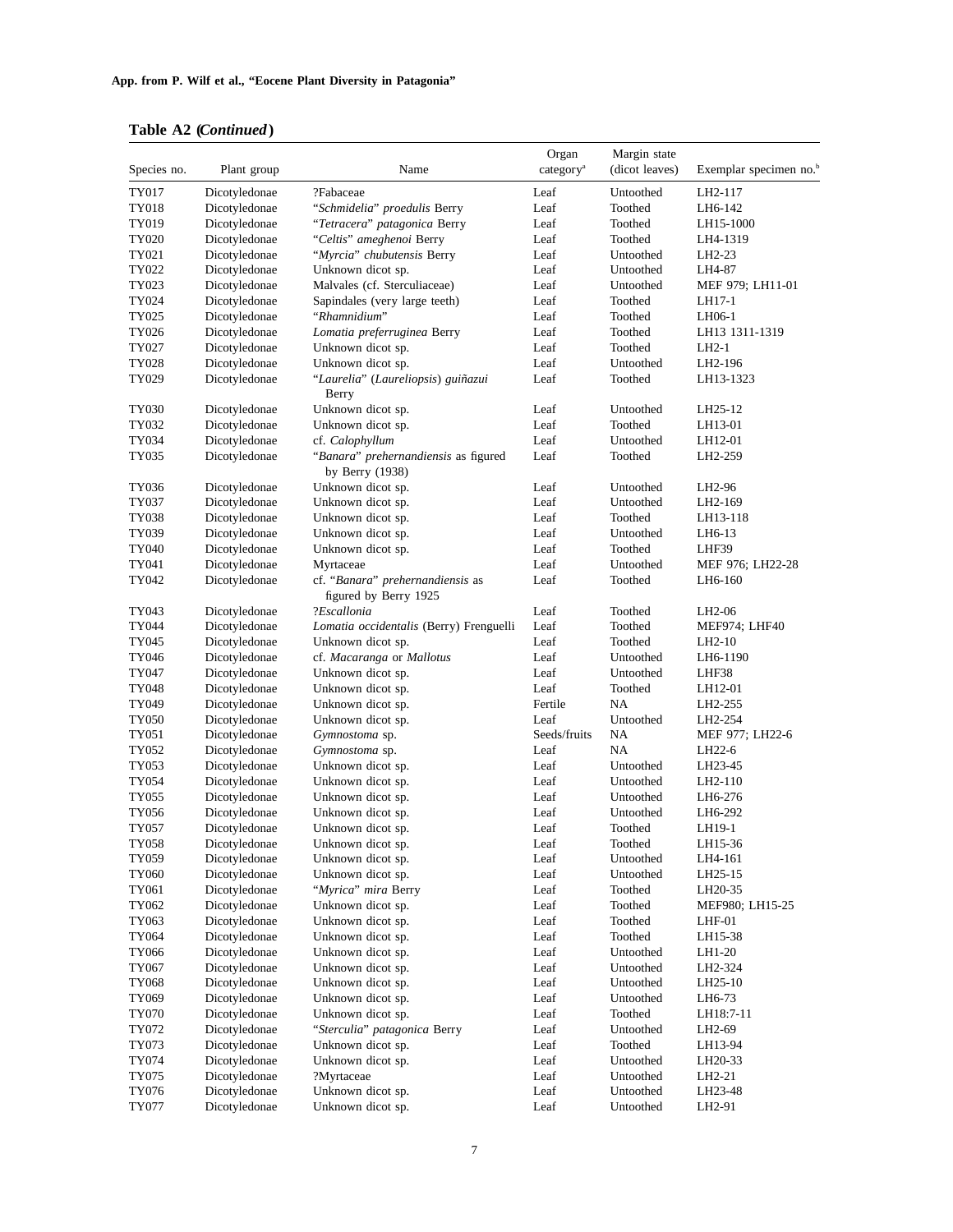## **Table A2 (***Continued***)**

| Species no.    | Plant group                    | Name                                                | Organ<br>category <sup>a</sup> | Margin state<br>(dicot leaves) | Exemplar specimen no. <sup>b</sup> |
|----------------|--------------------------------|-----------------------------------------------------|--------------------------------|--------------------------------|------------------------------------|
| TY078          | Dicotyledonae                  | Unknown dicot sp.                                   | Leaf                           | Toothed                        | LH4-128                            |
| TY079          | Dicotyledonae                  | Unknown dicot sp.                                   | Leaf                           | Untoothed                      | LH6-146                            |
| <b>TY080</b>   | Dicotyledonae                  | Unknown dicot sp.                                   | Leaf                           | Toothed                        | LH17-28                            |
| TY081          | Dicotyledonae                  | Unknown dicot sp.                                   | Leaf                           | Untoothed                      | LH21-6                             |
| TY082          | Dicotyledonae                  | Unknown dicot sp.                                   | Leaf                           | Toothed                        | LH15-52                            |
| TY083          | Dicotyledonae                  | Unknown dicot sp.                                   | Leaf                           | Toothed                        | LH2-127                            |
| TY084          | Dicotyledonae                  | Lauraceae                                           | Leaf                           | Untoothed                      | LH13-1034                          |
| TY085          | Dicotyledonae                  | Unknown dicot sp.                                   | Fertile                        | NA                             | LH13-100                           |
| <b>TY086</b>   | Dicotyledonae                  | Myrtaceae                                           | Fertile                        | NA                             | MEF 981; LHF-04                    |
| TY087          | Dicotyledonae                  | Unknown dicot sp.                                   | Seeds/fruits                   | NA                             | LHF-05                             |
| TY088          | Dicotyledonae                  | Unknown dicot sp.                                   | Fertile                        | NA                             | LH6-331                            |
| TY089          | Dicotyledonae                  | Unknown dicot sp.                                   | Seeds/fruits                   | NA                             | $LHF-06$                           |
| TY090          | Dicotyledonae                  | Orites bivascularis Romero, Dibbern<br>and Gandolfo | Seeds/fruits                   | NA                             | LHF-07                             |
| TY091          | Dicotyledonae                  | Fabaceae sp.                                        | Seeds/fruits                   | NA                             | LH17-08                            |
| TY092          | Dicotyledonae                  | Unknown dicot sp.                                   | Fertile                        | NA                             | LH25-19                            |
| TY093          | Dicotyledonae                  | Unknown dicot sp.                                   | Seeds/fruits                   | NA                             | LH22-29                            |
| TY094          | Dicotyledonae                  | cf. Cunoniaceae ("four-winged<br>helicopter")       | Seeds/fruits                   | NA                             | MEF978; LH6-37                     |
| TY095          | Dicotyledonae                  | Unknown dicot sp.                                   | Fertile                        | NA                             | LH13-78                            |
| TY097          | ?Coniferales                   | Unknown                                             | Seeds/fruits                   | NA                             | LH25-20                            |
| TY098          | Monocotyledonae                | cf. Arecaceae                                       | Seeds/fruits                   | NA                             | LH6-198                            |
| TY099          | Dicotyledonae                  | Unknown dicot sp.                                   | Fertile                        | NA                             | LH6-80                             |
| TY100          | Dicotyledonae                  | Unknown dicot sp.                                   | Seeds/fruits                   | NA                             | LH6-09                             |
| TY101          | Dicotyledonae                  | Akania patagonica Gandolfo, Dibbern<br>and Romero   | Leaf                           | Toothed                        | LH4-1037                           |
| TY102          | Dicotyledonae                  | Unknown dicot sp.                                   | Leaf                           | Toothed                        | LH2-83                             |
| TY103          | Dicotyledonae                  | Unknown dicot sp.                                   | Leaf                           | Toothed                        | LH2-313                            |
| TY104          | Dicotyledonae                  | Unknown dicot sp.                                   | Leaf                           | Toothed                        | LH13-6                             |
| TY105          | Dicotyledonae                  | "Cupania" grosse-serrata (Engelhardt)<br>Berry      | Leaf                           | Toothed                        | LH6-206                            |
| TY106          | Dicotyledonae                  | Unknown dicot sp.                                   | Leaf                           | Toothed                        | LH4-1142                           |
| TY107          | Dicotyledonae                  | "Coprosma" incerta Berry                            | Leaf                           | Untoothed                      | LH4-70                             |
| TY108          | Dicotyledonae                  | Unknown dicot sp.                                   | Leaf                           | Toothed                        | LH2-135                            |
| TY109          | Dicotyledonae                  | Unknown dicot sp.                                   | Leaf                           | Toothed                        | LH15-31                            |
| TY111          | Dicotyledonae                  | Unknown dicot sp.                                   | Leaf                           | Untoothed                      | LH2-82                             |
| TY112          | Dicotyledonae                  | Unknown dicot sp.                                   | Leaf<br>Leaf                   | Toothed<br>Untoothed           | LH6-1019                           |
| TY113          | Dicotyledonae<br>Dicotyledonae | Unknown dicot sp.<br>Unknown dicot sp.              | Leaf                           | Untoothed                      | LH2-167                            |
| TY114<br>TY115 | Dicotyledonae                  | Unknown dicot sp.                                   | Seeds/fruits                   | NA                             | LH23-32<br>LH23-13                 |
| TY116          | Dicotyledonae                  | "Cupania" latifolioides Berry                       | Leaf                           | Toothed                        | LH13-1370/1420                     |
| TY117          | Dicotyledonae                  | "Cassia" argentinensis Berry                        | Leaf                           | Untoothed                      | LH2-151                            |
| TY118          | Dicotyledonae                  | Menispermaceae sp.                                  | Leaf                           | Untoothed                      | LH4-36                             |
| TY119          | Dicotyledonae                  | Unknown dicot sp.                                   | Leaf                           | Toothed                        | $LHF-22$                           |
| TY120          | Dicotyledonae                  | cf. "Allophylus" eduliformis (Berry)<br>Berry       | Seeds/fruits                   | NA                             | LH6-332                            |
| TY121          | Coniferales                    | Podocarpaceae (small planated leaves)               | Leaf                           | NA                             | MEF 973; LH15-27                   |
| TY122          | Dicotyledonae                  | Unknown dicot sp.                                   | Leaf                           | Untoothed                      | LH13-1209                          |
| TY123          | Dicotyledonae                  | Unknown dicot sp.                                   | Leaf                           | Untoothed                      | LH15-53                            |
| TY124          | Dicotyledonae                  | Unknown dicot sp.                                   | Leaf                           | Untoothed                      | LH6-32                             |
| TY125          | Dicotyledonae                  | Unknown dicot sp.                                   | Leaf                           | Untoothed                      | LH4-01                             |
| TY126          | Dicotyledonae                  | Unknown dicot sp.                                   | Leaf                           | Untoothed                      | LH2-3                              |
| TY128          | Dicotyledonae                  | cf. "Cochlospermum" previtifolium<br>Berry          | Seeds/fruits                   | NA                             | LH4-107                            |
| TY129          | Dicotyledonae                  | cf. Cunoniaceae ("five-winged<br>helicopter")       | Seeds/fruits                   | NA                             | LH4-169                            |
| TY130          | Monocotyledonae                | Unknown monocot sp.                                 | Leaf                           | NA                             | LH6-1156                           |
| TY131          | Monocotyledonae                | Unknown monocot sp.                                 | Leaf                           | NA                             | LH16-33                            |
| TY132          | Dicotyledonae                  | Unknown dicot sp.                                   | Leaf                           | Toothed                        | LH4-114                            |
| TY133          | Dicotyledonae                  | Unknown dicot sp.                                   | Leaf                           | Toothed                        | LHF41                              |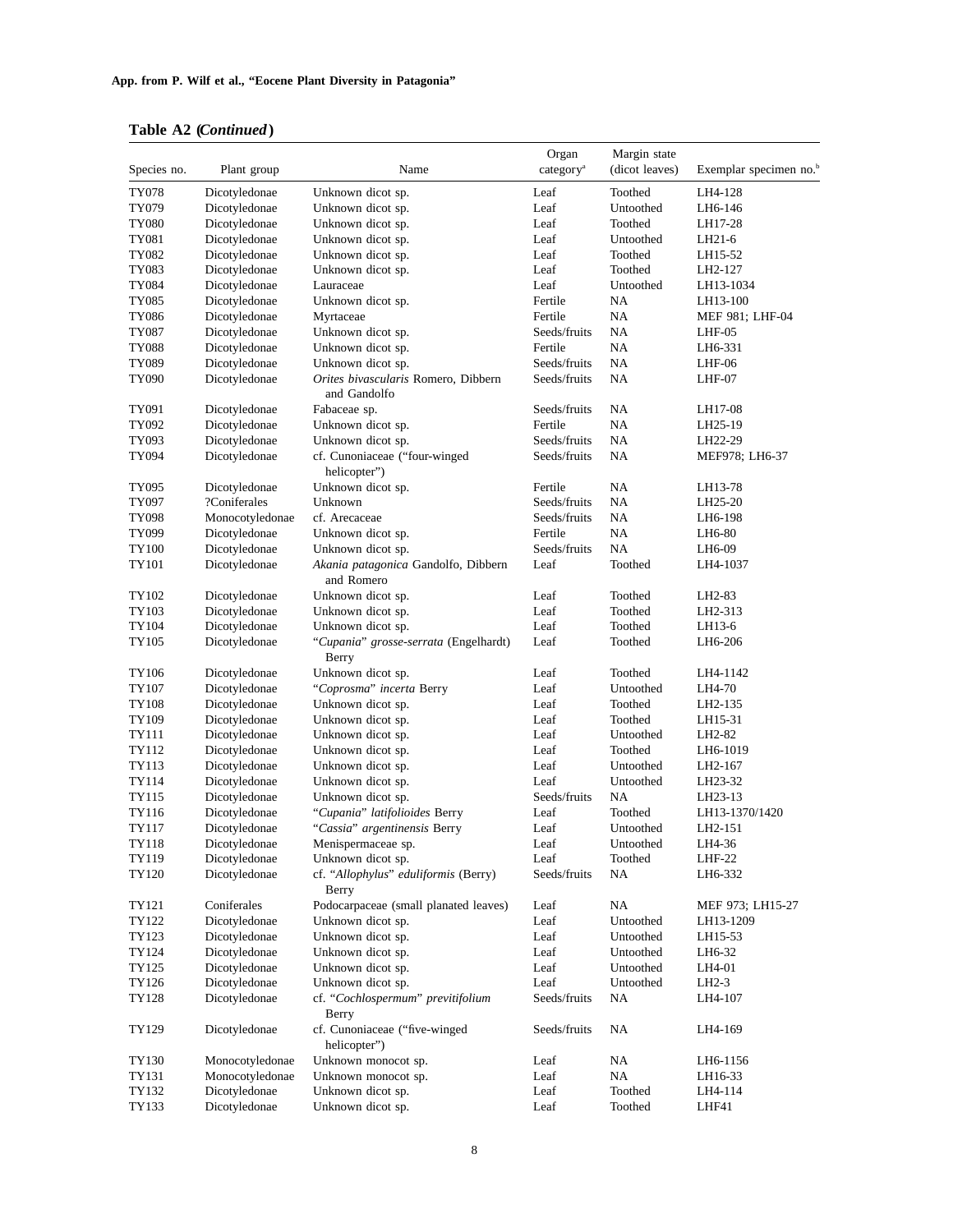|  | Table A2 (Continued) |  |
|--|----------------------|--|
|--|----------------------|--|

|                |                                |                                       | Organ                 | Margin state   |                                    |
|----------------|--------------------------------|---------------------------------------|-----------------------|----------------|------------------------------------|
| Species no.    | Plant group                    | Name                                  | category <sup>a</sup> | (dicot leaves) | Exemplar specimen no. <sup>b</sup> |
| TY134          | Dicotyledonae                  | Unknown dicot sp.                     | Leaf                  | Toothed        | LH6-138                            |
| TY135          | Dicotyledonae                  | Unknown dicot sp.                     | Leaf                  | Toothed        | LH2-90                             |
| TY136          | Dicotyledonae                  | Unknown dicot sp.                     | Leaf                  | Toothed        | LH4-300                            |
| TY137          | Bryophyta                      | Unknown moss sp.                      | ?Fertile              | NA             | LH20-3                             |
| TY138          | Dicotyledonae                  | ?Melastomataceae                      | Leaf                  | Toothed        | LH2-320                            |
| TY140          | Dicotyledonae                  | Unknown dicot sp.                     | Leaf                  | Toothed        | LH6-3                              |
| TY141          | Dicotyledonae                  | Unknown dicot sp.                     | Leaf                  | Untoothed      | LH6-1307                           |
| TY142          | Dicotyledonae                  | Unknown dicot sp.                     | Leaf                  | Toothed        | LH6-1073                           |
| TY143          | Dicotyledonae                  | Unknown dicot sp.                     | Seeds/fruits          | NA             | LH22-1002                          |
| TY144          | Dicotyledonae                  | Unknown dicot sp.                     | Leaf                  | Toothed        | LH6-1196                           |
| TY145          | Dicotyledonae                  | Unknown dicot sp.                     | Seeds/fruits          | NA             | LH6-1017                           |
| TY146          | Dicotyledonae                  | Unknown dicot sp.                     | Seeds/fruits          | NA             | LH6-1189                           |
| TY147          | Dicotyledonae                  | Unknown dicot sp.                     | Leaf                  | Toothed        | LH6-1066                           |
| TY148          | Dicotyledonae                  | Unknown dicot sp.                     | Leaf                  | Untoothed      | LH6-1045                           |
| TY149          | Dicotyledonae                  | Unknown dicot sp.                     | Seeds/fruits          | NA             | LH13-1122                          |
| TY150          | Dicotyledonae                  | Unknown dicot sp.                     | Leaf                  | Untoothed      | LH6-1052                           |
| TY151          | Dicotyledonae                  | Unknown dicot sp.                     | Leaf                  | Toothed        | LH6-1042                           |
| TY152          | Dicotyledonae                  | Unknown dicot sp.                     | Leaf                  | Untoothed      | LH6-1215                           |
| TY153          | Dicotyledonae                  | Unknown dicot sp.                     | Leaf                  | Untoothed      | LH6-1180'                          |
| TY154          | Filicopsida                    | Unknown fern sp.                      | Leaf                  | NA             | LH6-1018                           |
| TY155          | Dicotyledonae                  | Unknown dicot sp.                     | Leaf                  | Toothed        | LH4-1036/1077                      |
| TY156          | Dicotyledonae                  | cf. Nymphaeaceae                      | Axis                  | NA             | LHF-1013                           |
| TY157          | Dicotyledonae                  | Myrtaceae                             | Leaf                  | Untoothed      | LH4-1000                           |
| TY158          | Dicotyledonae                  | Unknown dicot sp.                     | Leaf                  | Toothed        | LH4-1309                           |
| TY159          | Dicotyledonae                  | Unknown dicot sp.                     | Leaf                  | Toothed        | LH4-1078                           |
| TY160          | Dicotyledonae                  | Unknown dicot sp.                     | Leaf                  | Toothed        | LH4-1118                           |
| TY161          | Dicotyledonae                  | Unknown dicot sp.                     | Leaf                  | Toothed        | LH4-1025                           |
| TY162          | Filicopsida                    | Unknown fern sp.                      | Leaf                  | NA             | LH4-1089                           |
| TY163          | Dicotyledonae                  | Unknown dicot sp.                     | Leaf                  | Untoothed      | LH4-1098                           |
| TY164          | Dicotyledonae                  | Unknown dicot sp.                     | Leaf<br>Seeds/fruits  | Toothed<br>NA  | LH4-1075                           |
| TY165          | Monocotyledonae                | cf. Arecaceae                         | Leaf                  | Untoothed      | LH4-1308                           |
| TY166<br>TY167 | Dicotyledonae<br>Dicotyledonae | Unknown dicot sp.                     | Leaf                  | Toothed        | LH4-1113<br>LH4-1195               |
| TY168          | Filicopsida                    | Unknown dicot sp.<br>Unknown fern sp. | Leaf                  | NA             | LH4-1004                           |
| TY169          | Dicotyledonae                  | Unknown dicot sp.                     | Fertile               | NA             | LH4-1120                           |
| TY170          | Dicotyledonae                  | Unknown dicot sp.                     | Leaf                  | Untoothed      | LH4-1334                           |
| TY171          | Dicotyledonae                  | Unknown dicot sp.                     | Leaf                  | Untoothed      | LH13-1027                          |
| TY172          | Dicotyledonae                  | Unknown dicot sp.                     | Seeds/fruits          | NA             | LH13-1117                          |
| TY173          | Dicotyledonae                  | cf. Myrtaceae                         | Fertile               | NA             | LH13-1129                          |
| TY174          | Dicotyledonae                  | Unknown dicot sp.                     | Seeds/fruits          | NA             | LH13-1241                          |
| TY175          | Dicotyledonae                  | Fabaceae                              | Leaf                  | Untoothed      | LH13-1028                          |
| TY176          | Coniferales                    | Podocarpaceae                         | Leaf                  | NA             | LH13-1006                          |
| <b>TY177</b>   | Dicotyledonae                  | Unknown dicot sp.                     | Leaf                  | Untoothed      | LH13-1559                          |
| TY178          | Dicotyledonae                  | Unknown dicot sp.                     | Leaf                  | Toothed        | LH13-1561                          |
| TY179          | Monocotyledonae                | ?Arecaceae                            | Leaf                  | NA             | LH13-1098                          |
| TY180          | Dicotyledonae                  | Unknown dicot sp.                     | Leaf                  | Toothed        | LH13-1193                          |
| TY181          | Dicotyledonae                  | Unknown dicot sp.                     | Leaf                  | Toothed        | LH13-1105/1469                     |
| TY182          | Coniferales                    | ?Araucariaceae pollen cone            | Fertile               | NA             | LH9-50                             |
| TY183          | Dicotyledonae                  | Unknown dicot sp.                     | Leaf                  | Untoothed      | LH13-1154                          |
| TY184          | Dicotyledonae                  | Unknown dicot sp.                     | Fertile               | NA             | LH13-1023                          |
| TY185          | Dicotyledonae                  | Unknown dicot sp.                     | Leaf                  | Toothed        | LH13-1022                          |
| TY186          | Dicotyledonae                  | Unknown dicot sp.                     | Leaf                  | Toothed        | LH13-1494                          |
| TY187          | Dicotyledonae                  | Unknown dicot sp.                     | Leaf                  | Toothed        | LH13-1372                          |
| TY188          | Dicotyledonae                  | Unknown dicot sp.                     | Leaf                  | Untoothed      | LH13-1276                          |
| TY189          | Dicotyledonae                  | cf. Nymphaeaceae                      | Axis/fruit            | NA             | LH17-1001                          |
| TY190          | Dicotyledonae                  | ?Lauraceae                            | Leaf                  | Untoothed      | LH2-1045                           |
| TY191          | Dicotyledonae                  | Unknown dicot sp.                     | Leaf                  | Toothed        | LH2-1410                           |
| TY192          | Dicotyledonae                  | Unknown dicot sp.                     | Leaf                  | Toothed        | LH2-1330                           |
| TY193          | Dicotyledonae                  | ?Menispermaceae                       | Leaf                  | Untoothed      | LH2-1040                           |
| TY194          | Dicotyledonae                  | cf. Sterculiaceae                     | Leaf                  | Untoothed      | LH2-1122                           |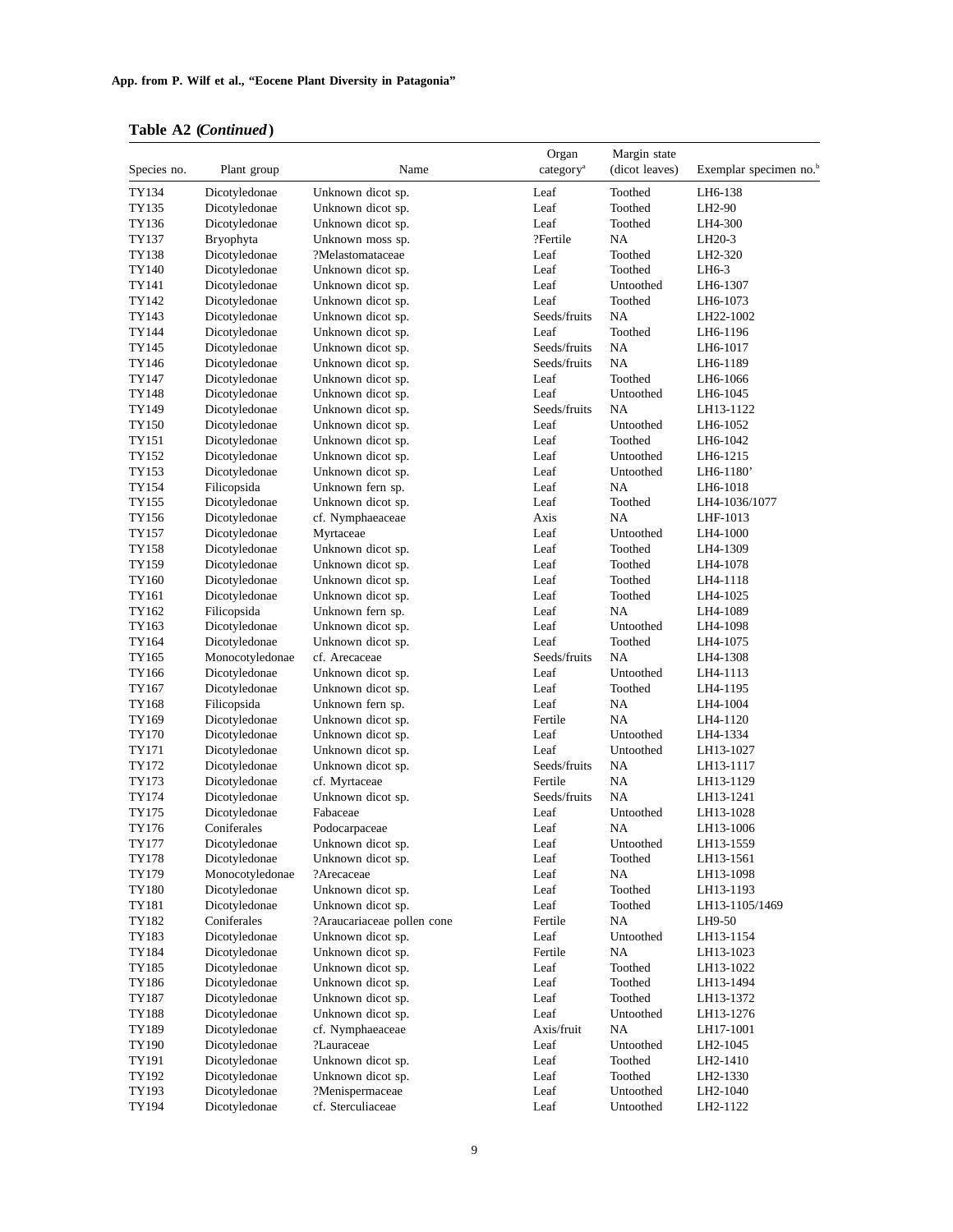| Table A2 (Continued) |  |  |
|----------------------|--|--|
|----------------------|--|--|

| Species no. | Plant group   | Name              | Organ<br>category <sup>a</sup> | Margin state<br>(dicot leaves) | Exemplar specimen no. <sup>b</sup> |
|-------------|---------------|-------------------|--------------------------------|--------------------------------|------------------------------------|
| TY195       | Dicotyledonae | Unknown dicot sp. | Leaf                           | Untoothed                      | LH2-1279                           |
| TY196       | Dicotyledonae | Unknown dicot sp. | Leaf                           | Untoothed                      | LH2-1160                           |
| TY197       | Dicotyledonae | Unknown dicot sp. | Leaf                           | Untoothed                      | LH2-1210                           |
| TY198       | Dicotyledonae | Unknown dicot sp. | Leaf                           | Untoothed                      | LH2-1154                           |
| TY199       | Dicotyledonae | Unknown dicot sp. | Leaf                           | Untoothed                      | LH4-1302                           |
| TY200       | Dicotyledonae | Unknown dicot sp. | Leaf                           | Toothed                        | LH6-1256/1302                      |
| TY201       | Dicotyledonae | Unknown dicot sp. | Leaf                           | Toothed                        | LH13-1194                          |
| TY202       | Dicotyledonae | Unknown dicot sp. | Leaf                           | Untoothed                      | LH13-1232                          |

<sup>a</sup> "Fertile" includes pollen organs and perianth parts, that is, excluding seeds and fruits.

<sup>b</sup> The prefix "MEF" indicates formal specimen number (MEF = Museo Paleontológico Egidio Feruglio, the repository for all specimens). Prefix "LH" indicates unique but informal field number handwritten on specimen; locality number precedes hyphen (i.e., "LH02-1160" is from LH-2). "LHF" indicates float specimen.

#### **Table A3** Abundance data, Laguna del Hunco flora

|                        | Locality no., LH- |                         |                  |                  |                  |                  |                  |                  |                  |                  |                  |                  |                  |                  |                  |                  |                  |                  |                  |                  |                  |                  |                  |                  |                  |                |
|------------------------|-------------------|-------------------------|------------------|------------------|------------------|------------------|------------------|------------------|------------------|------------------|------------------|------------------|------------------|------------------|------------------|------------------|------------------|------------------|------------------|------------------|------------------|------------------|------------------|------------------|------------------|----------------|
| Species<br>no.,<br>TY- | 1                 | $\boldsymbol{2}$        | 3                | 4                | 5                | 6                | 7                | 8                | 9                | 10               | 11               | 12               | 13               | 14               | 15               | 16               | 17               | 18               | 19               | 20               | 21               | 22               | 23               | 24               | 25               | Total          |
| 1                      | $\boldsymbol{0}$  | $\mathbf{1}$            | $\boldsymbol{0}$ | $\mathbf{1}$     | $\boldsymbol{0}$ | 1                | $\boldsymbol{0}$ | $\boldsymbol{0}$ | $\boldsymbol{0}$ | 0                | $\boldsymbol{0}$ | $\mathbf{0}$     | $\overline{c}$   | $\boldsymbol{0}$ | $\mathbf{1}$     | 1                | $\boldsymbol{0}$ | $\boldsymbol{0}$ | $\mathbf{0}$     | $\boldsymbol{0}$ | $\boldsymbol{0}$ | $\mathbf{1}$     | $\boldsymbol{0}$ | $\boldsymbol{0}$ | $\mathbf{1}$     | $\overline{9}$ |
| $\boldsymbol{2}$       | $\boldsymbol{0}$  | $\boldsymbol{0}$        | $\overline{0}$   | $\boldsymbol{0}$ | $\overline{0}$   | $\mathbf{1}$     | $\mathbf{0}$     | $\boldsymbol{0}$ | $\overline{0}$   | $\boldsymbol{0}$ | $\boldsymbol{0}$ | $\overline{0}$   | $\boldsymbol{0}$ | $\mathbf{0}$     | $\boldsymbol{0}$ | $\boldsymbol{0}$ | $\boldsymbol{0}$ | $\boldsymbol{0}$ | $\mathbf{0}$     | $\boldsymbol{0}$ | $\mathbf{0}$     | $\boldsymbol{0}$ | $\overline{0}$   | $\overline{0}$   | $\boldsymbol{0}$ | $\mathbf{1}$   |
| 3                      | $\boldsymbol{0}$  | $\mathfrak{2}$          | $\boldsymbol{0}$ | $\boldsymbol{0}$ | $\boldsymbol{0}$ | $\boldsymbol{0}$ | $\mathbf{0}$     | $\boldsymbol{0}$ | $\boldsymbol{0}$ | $\boldsymbol{0}$ | $\boldsymbol{0}$ | $\boldsymbol{0}$ | $\boldsymbol{0}$ | $\overline{0}$   | $\boldsymbol{0}$ | $\boldsymbol{0}$ | $\boldsymbol{0}$ | $\boldsymbol{0}$ | $\boldsymbol{0}$ | $\boldsymbol{0}$ | $\boldsymbol{0}$ | $\boldsymbol{0}$ | 0                | $\boldsymbol{0}$ | $\mathbf{0}$     | $\overline{c}$ |
| 4                      | 3                 | $\mathbf{0}$            | $\overline{0}$   | $\mathbf{0}$     | $\overline{0}$   | $\boldsymbol{0}$ | $\mathbf{0}$     | $\mathbf{0}$     | $\overline{0}$   | $\boldsymbol{0}$ | $\boldsymbol{0}$ | $\mathbf{0}$     | 3                | $\overline{0}$   | $\boldsymbol{0}$ | $\boldsymbol{0}$ | $\mathbf{0}$     | $\mathbf{0}$     | $\overline{0}$   | $\mathbf{0}$     | $\overline{0}$   | $\boldsymbol{0}$ | $\overline{0}$   | $\mathbf{0}$     | $\mathbf{0}$     | 6              |
| 5                      | $\mathbf{c}$      | $\overline{\mathbf{c}}$ | $\boldsymbol{0}$ | $\boldsymbol{0}$ | $\boldsymbol{0}$ | 3                | $\mathbf{0}$     | $\boldsymbol{0}$ | $\boldsymbol{0}$ | $\boldsymbol{0}$ | $\boldsymbol{0}$ | $\mathbf{0}$     | 16               | $\mathbf{0}$     | $\overline{c}$   | $\boldsymbol{0}$ | $\boldsymbol{0}$ | $\boldsymbol{0}$ | $\boldsymbol{0}$ | $\boldsymbol{0}$ | $\mathbf{0}$     | $\boldsymbol{0}$ | $\boldsymbol{0}$ | $\boldsymbol{0}$ | $\boldsymbol{0}$ | 25             |
| 7                      | $\mathbf{1}$      | $\boldsymbol{0}$        | $\overline{0}$   | $\boldsymbol{0}$ | $\boldsymbol{0}$ | 3                | $\mathbf{0}$     | $\boldsymbol{0}$ | $\overline{0}$   | $\boldsymbol{0}$ | $\boldsymbol{0}$ | $\mathbf{0}$     | 11               | $\overline{0}$   | $\mathbf{1}$     | $\boldsymbol{0}$ | $\mathbf{1}$     | $\mathbf{0}$     | $\overline{0}$   | $\boldsymbol{0}$ | $\mathbf{0}$     | 3                | $\mathbf{1}$     | $\boldsymbol{0}$ | $\mathbf{1}$     | 22             |
| 8                      | $\mathbf{0}$      | $\boldsymbol{0}$        | $\overline{0}$   | 3                | $\mathbf{1}$     | 13               | $\mathbf{0}$     | $\boldsymbol{0}$ | 0                | $\boldsymbol{0}$ | $\boldsymbol{0}$ | $\overline{0}$   | $\mathbf{0}$     | $\mathbf{1}$     | 4                | $\boldsymbol{0}$ | $\boldsymbol{0}$ | $\boldsymbol{0}$ | $\overline{0}$   | $\mathbf{0}$     | $\mathbf{0}$     | $\mathbf{1}$     | 3                | $\boldsymbol{0}$ | $\mathbf{0}$     | 26             |
| 9                      | $\boldsymbol{0}$  | $\overline{4}$          | $\overline{0}$   | $\boldsymbol{0}$ | $\boldsymbol{0}$ | 12               | $\mathbf{0}$     | $\boldsymbol{0}$ | $\overline{0}$   | $\boldsymbol{0}$ | $\boldsymbol{0}$ | $\overline{0}$   | 37               | $\overline{0}$   | $\mathbf{1}$     | $\boldsymbol{0}$ | $\boldsymbol{0}$ | $\boldsymbol{0}$ | $\boldsymbol{0}$ | $\mathbf{0}$     | $\mathbf{0}$     | $\boldsymbol{0}$ | $\boldsymbol{0}$ | $\boldsymbol{0}$ | $\mathbf{0}$     | 54             |
| 10                     | $\boldsymbol{0}$  | $\mathfrak{2}$          | $\boldsymbol{0}$ | 3                | $\boldsymbol{0}$ | 47               | $\mathbf{0}$     | $\boldsymbol{0}$ | 0                | $\overline{c}$   | $\boldsymbol{0}$ | $\mathbf{0}$     | 88               | $\overline{0}$   | $\boldsymbol{0}$ | $\boldsymbol{0}$ | $\boldsymbol{0}$ | $\boldsymbol{0}$ | $\boldsymbol{0}$ | $\boldsymbol{0}$ | $\mathbf{0}$     | 3                | $\mathbf{1}$     | $\boldsymbol{0}$ | 3                | 149            |
| 11                     | $\boldsymbol{0}$  | $\boldsymbol{0}$        | $\boldsymbol{0}$ | $\boldsymbol{0}$ | $\overline{0}$   | 3                | $\mathbf{0}$     | $\boldsymbol{0}$ | $\overline{0}$   | $\boldsymbol{0}$ | $\boldsymbol{0}$ | $\mathbf{0}$     | 26               | $\theta$         | $\boldsymbol{0}$ | $\boldsymbol{0}$ | $\boldsymbol{0}$ | $\mathbf{0}$     | $\overline{0}$   | $\mathbf{0}$     | $\mathbf{0}$     | $\mathbf{1}$     | $\overline{0}$   | $\mathbf{0}$     | $\mathbf{0}$     | 30             |
| 12                     | $\boldsymbol{0}$  | $\boldsymbol{0}$        | $\boldsymbol{0}$ | $\boldsymbol{0}$ | $\boldsymbol{0}$ | $\,1$            | $\mathbf{0}$     | $\boldsymbol{0}$ | $\boldsymbol{0}$ | $\boldsymbol{0}$ | $\boldsymbol{0}$ | $\boldsymbol{0}$ | 3                | $\overline{0}$   | $\boldsymbol{0}$ | $\boldsymbol{0}$ | $\boldsymbol{0}$ | $\boldsymbol{0}$ | $\boldsymbol{0}$ | $\mathbf{0}$     | $\mathbf{0}$     | $\boldsymbol{0}$ | $\boldsymbol{0}$ | $\boldsymbol{0}$ | $\overline{4}$   | 8              |
| 13                     | $\boldsymbol{0}$  | 3                       | $\overline{0}$   | $\boldsymbol{0}$ | $\mathbf{0}$     | 5                | $\overline{0}$   | $\boldsymbol{0}$ | $\overline{0}$   | $\overline{0}$   | $\boldsymbol{0}$ | $\overline{0}$   | 45               | $\overline{0}$   | $\mathbf{2}$     | $\overline{0}$   | $\mathbf{0}$     | $\mathbf{0}$     | $\mathbf{0}$     | $\overline{2}$   | $\overline{0}$   | $\sqrt{2}$       | $\overline{0}$   | $\overline{0}$   | $\overline{0}$   | 59             |
| 14                     | $\boldsymbol{0}$  | $\boldsymbol{0}$        | $\boldsymbol{0}$ | $\boldsymbol{0}$ | $\boldsymbol{0}$ | $\mathbf{1}$     | $\mathbf{0}$     | $\boldsymbol{0}$ | 0                | $\boldsymbol{0}$ | $\boldsymbol{0}$ | $\boldsymbol{0}$ | 9                | $\overline{0}$   | $\mathbf{1}$     | $\boldsymbol{0}$ | $\boldsymbol{0}$ | $\boldsymbol{0}$ | $\boldsymbol{0}$ | $\mathbf{0}$     | $\mathbf{0}$     | $\boldsymbol{0}$ | $\boldsymbol{0}$ | $\boldsymbol{0}$ | $\boldsymbol{0}$ | 11             |
| 15                     | $\boldsymbol{0}$  | $\mathbf{0}$            | $\overline{0}$   | $\boldsymbol{0}$ | $\overline{0}$   | 19               | $\mathbf{0}$     | $\mathbf{0}$     | $\boldsymbol{0}$ | $\boldsymbol{0}$ | $\boldsymbol{0}$ | $\mathbf{0}$     | $\mathbf{0}$     | $\overline{0}$   | $\boldsymbol{0}$ | 1                | $\boldsymbol{0}$ | $\mathbf{0}$     | $\overline{0}$   | $\mathbf{0}$     | $\overline{0}$   | $\overline{4}$   | $\overline{0}$   | $\boldsymbol{0}$ | $\overline{0}$   | 24             |
| 16                     | $\boldsymbol{0}$  | $\mathbf{0}$            | $\boldsymbol{0}$ | $\mathbf{1}$     | $\overline{0}$   | $\boldsymbol{0}$ | $\mathbf{0}$     | $\boldsymbol{0}$ | $\boldsymbol{0}$ | $\boldsymbol{0}$ | $\boldsymbol{0}$ | $\boldsymbol{0}$ | $\mathbf{1}$     | $\mathbf{0}$     | $\boldsymbol{0}$ | 1                | $\boldsymbol{0}$ | $\boldsymbol{0}$ | $\boldsymbol{0}$ | $\mathbf{0}$     | $\boldsymbol{0}$ | $\boldsymbol{0}$ | $\boldsymbol{0}$ | $\boldsymbol{0}$ | $\boldsymbol{0}$ | 3              |
| 17                     | $\boldsymbol{0}$  | 3                       | $\overline{0}$   | $\boldsymbol{0}$ | $\boldsymbol{0}$ | $\mathbf{0}$     | $\mathbf{0}$     | $\boldsymbol{0}$ | $\overline{0}$   | $\boldsymbol{0}$ | $\boldsymbol{0}$ | $\overline{0}$   | $\boldsymbol{0}$ | $\overline{0}$   | $\boldsymbol{0}$ | $\boldsymbol{0}$ | $\mathbf{0}$     | $\mathbf{0}$     | $\overline{0}$   | $\mathbf{0}$     | $\mathbf{0}$     | $\mathbf{1}$     | $\overline{0}$   | $\boldsymbol{0}$ | $\boldsymbol{0}$ | $\overline{4}$ |
| 18                     | $\boldsymbol{0}$  | 66                      | $\mathbf{1}$     | 108              | $\overline{0}$   | 44               | $\mathbf{0}$     | $\boldsymbol{0}$ | $\boldsymbol{0}$ | 2                | $\boldsymbol{0}$ | $\mathbf{0}$     | 45               | $\mathbf{0}$     | 5                | 1                | 8                | 4                | $\boldsymbol{0}$ | 1                | $\mathbf{0}$     | 6                | 3                | $\mathbf{1}$     | $\mathbf{1}$     | 296            |
| 19                     | $\boldsymbol{0}$  | 44                      | $\boldsymbol{0}$ | 312              | $\overline{0}$   | 11               | $\overline{0}$   | $\boldsymbol{0}$ | $\overline{0}$   | $\overline{0}$   | $\boldsymbol{0}$ | $\mathbf{0}$     | 41               | $\overline{0}$   | $\overline{c}$   | 5                | $\mathbf{0}$     | $\mathbf{1}$     | $\mathbf{0}$     | $\mathbf{1}$     | $\overline{0}$   | $\mathbf{1}$     | $\overline{4}$   | $\mathbf{0}$     | $\mathbf{0}$     | 422            |
| 20                     | $\mathfrak{2}$    | 141                     | 3                | 351              | $\boldsymbol{0}$ | 21               | $\mathbf{0}$     | $\mathbf{1}$     | $\boldsymbol{0}$ | $\boldsymbol{0}$ | $\boldsymbol{0}$ | $\mathbf{0}$     | 22               | $\overline{0}$   | $\mathfrak{2}$   | 3                | 14               | 11               | $\boldsymbol{0}$ | 1                | $\mathbf{0}$     | $\mathbf{1}$     | 7                | 13               | $\overline{4}$   | 597            |
| 21                     | 2                 | 21                      | $\mathbf{1}$     | 15               | $\mathbf{1}$     | 185              | $\mathbf{0}$     | $\mathbf{0}$     | $\boldsymbol{0}$ | $\mathbf{1}$     | $\boldsymbol{0}$ | $\overline{0}$   | 253              | $\mathbf{0}$     | 16               | $\mathbf{1}$     | $\overline{c}$   | $\mathbf{0}$     | $\mathbf{0}$     | $\boldsymbol{0}$ | $\overline{0}$   | 12               | 15               | $\boldsymbol{0}$ | 9                | 534            |
| 22                     | $\boldsymbol{0}$  | 9                       | $\boldsymbol{0}$ | 3                | $\boldsymbol{0}$ | $\mathbf{0}$     | $\mathbf{0}$     | $\boldsymbol{0}$ | $\boldsymbol{0}$ | $\boldsymbol{0}$ | $\boldsymbol{0}$ | $\boldsymbol{0}$ | $\boldsymbol{0}$ | $\overline{0}$   | $\boldsymbol{0}$ | $\boldsymbol{0}$ | $\boldsymbol{0}$ | $\boldsymbol{0}$ | $\boldsymbol{0}$ | $\boldsymbol{0}$ | $\mathbf{0}$     | $\boldsymbol{0}$ | $\boldsymbol{0}$ | $\boldsymbol{0}$ | $\boldsymbol{0}$ | 12             |
| 23                     | $\boldsymbol{0}$  | 13                      | $\boldsymbol{0}$ | 50               | $\boldsymbol{0}$ | 19               | $\boldsymbol{0}$ | $\boldsymbol{0}$ | 0                | $\boldsymbol{0}$ | 1                | $\mathbf{0}$     | 16               | $\theta$         | 4                | 1                | $\mathfrak{2}$   | $\boldsymbol{0}$ | $\overline{0}$   | $\boldsymbol{0}$ | $\boldsymbol{0}$ | 3                | 0                | $\boldsymbol{0}$ | $\boldsymbol{0}$ | 109            |
| 24                     | $\boldsymbol{0}$  | $\mathbf{0}$            | $\boldsymbol{0}$ | $\boldsymbol{0}$ | $\boldsymbol{0}$ | $\boldsymbol{0}$ | $\mathbf{0}$     | $\boldsymbol{0}$ | $\boldsymbol{0}$ | $\boldsymbol{0}$ | $\boldsymbol{0}$ | $\boldsymbol{0}$ | $\boldsymbol{0}$ | $\overline{0}$   | $\mathbf{0}$     | 0                | $\mathbf{2}$     | $\boldsymbol{0}$ | $\overline{0}$   | $\mathbf{0}$     | $\mathbf{0}$     | $\boldsymbol{0}$ | 0                | $\boldsymbol{0}$ | $\boldsymbol{0}$ | $\overline{2}$ |
| 25                     | $\mathbf{0}$      | 6                       | $\mathbf{1}$     | 99               | $\mathbf{1}$     | 4                | $\mathbf{0}$     | $\mathbf{0}$     | $\overline{0}$   | $\boldsymbol{0}$ | $\boldsymbol{0}$ | $\overline{0}$   | 11               | $\mathbf{0}$     | $\mathbf{1}$     | 1                | $\overline{4}$   | $\boldsymbol{0}$ | $\overline{0}$   | $\mathbf{0}$     | $\mathbf{0}$     | $\mathfrak{2}$   | $\overline{0}$   | $\boldsymbol{0}$ | $\mathbf{0}$     | 130            |
| 26                     | $\boldsymbol{0}$  | $\boldsymbol{0}$        | $\boldsymbol{0}$ | $\boldsymbol{0}$ | $\mathbf{0}$     | $\boldsymbol{0}$ | $\mathbf{0}$     | $\boldsymbol{0}$ | $\boldsymbol{0}$ | $\boldsymbol{0}$ | $\boldsymbol{0}$ | $\boldsymbol{0}$ | 37               | $\overline{0}$   | 44               | 0                | $\boldsymbol{0}$ | $\boldsymbol{0}$ | $\boldsymbol{0}$ | $\mathbf{0}$     | $\mathbf{0}$     | $\boldsymbol{0}$ | $\boldsymbol{0}$ | $\boldsymbol{0}$ | $\mathbf{0}$     | 81             |
| 27                     | $\boldsymbol{0}$  | 1                       | $\mathbf{0}$     | $\boldsymbol{0}$ | $\overline{0}$   | $\mathbf{0}$     | $\boldsymbol{0}$ | $\boldsymbol{0}$ | 0                | $\overline{0}$   | $\boldsymbol{0}$ | $\boldsymbol{0}$ | $\boldsymbol{0}$ | $\theta$         | $\boldsymbol{0}$ | $\boldsymbol{0}$ | $\mathbf{0}$     | $\boldsymbol{0}$ | $\overline{0}$   | $\mathbf{0}$     | $\mathbf{0}$     | $\mathbf{0}$     | $\boldsymbol{0}$ | $\boldsymbol{0}$ | $\boldsymbol{0}$ | $\mathbf{1}$   |
| 28                     | $\boldsymbol{0}$  | 4                       | $\boldsymbol{0}$ | $\boldsymbol{0}$ | $\overline{0}$   | $\boldsymbol{0}$ | $\mathbf{0}$     | $\mathbf{0}$     | $\boldsymbol{0}$ | $\boldsymbol{0}$ | $\boldsymbol{0}$ | $\mathbf{0}$     | $\boldsymbol{0}$ | $\mathbf{0}$     | $\boldsymbol{0}$ | $\boldsymbol{0}$ | $\boldsymbol{0}$ | $\boldsymbol{0}$ | $\boldsymbol{0}$ | $\mathbf{0}$     | $\mathbf{0}$     | $\boldsymbol{0}$ | $\boldsymbol{0}$ | $\boldsymbol{0}$ | $\boldsymbol{0}$ | $\overline{4}$ |
| 29                     | $\mathbf{0}$      | $\boldsymbol{0}$        | $\overline{0}$   | $\boldsymbol{0}$ | $\mathbf{0}$     | $\boldsymbol{0}$ | $\overline{0}$   | $\mathbf{0}$     | 0                | $\overline{0}$   | $\boldsymbol{0}$ | $\boldsymbol{0}$ | 10               | $\theta$         | $\boldsymbol{0}$ | $\mathbf{0}$     | $\boldsymbol{0}$ | $\mathbf{0}$     | $\overline{0}$   | $\mathbf{0}$     | $\mathbf{0}$     | $\mathfrak{2}$   | $\mathfrak{2}$   | $\mathbf{0}$     | $\boldsymbol{0}$ | 14             |
| 30                     | $\boldsymbol{0}$  | 3                       | $\boldsymbol{0}$ | 3                | $\boldsymbol{0}$ | 6                | $\boldsymbol{0}$ | $\boldsymbol{0}$ | $\boldsymbol{0}$ | $\boldsymbol{0}$ | $\boldsymbol{0}$ | $\boldsymbol{0}$ | 5                | $\mathbf{0}$     | $\boldsymbol{0}$ | 0                | $\boldsymbol{0}$ | $\boldsymbol{0}$ | $\boldsymbol{0}$ | $\overline{c}$   | $\mathbf{0}$     | $\mathbf{1}$     | $\boldsymbol{0}$ | $\boldsymbol{0}$ | $\overline{2}$   | $22\,$         |
| 32                     | $\mathbf{0}$      | $\mathbf{0}$            | $\overline{0}$   | $\mathfrak{2}$   | $\overline{0}$   | $\mathbf{0}$     | $\boldsymbol{0}$ | $\mathbf{0}$     | 0                | $\mathbf{0}$     | $\overline{0}$   | $\boldsymbol{0}$ | 8                | $\theta$         | $\boldsymbol{0}$ | $\boldsymbol{0}$ | $\theta$         | $\boldsymbol{0}$ | $\overline{0}$   | $\boldsymbol{0}$ | $\mathbf{0}$     | $\mathbf{0}$     | 2                | $\mathbf{0}$     | $\mathbf{0}$     | 12             |
| 34                     | $\boldsymbol{0}$  | $\boldsymbol{0}$        | $\boldsymbol{0}$ | $\mathbf{1}$     | $\overline{0}$   | $\boldsymbol{0}$ | $\mathbf{0}$     | $\boldsymbol{0}$ | $\boldsymbol{0}$ | $\boldsymbol{0}$ | $\boldsymbol{0}$ | 1                | $\boldsymbol{0}$ | $\mathbf{0}$     | $\boldsymbol{0}$ | $\boldsymbol{0}$ | $\boldsymbol{0}$ | $\boldsymbol{0}$ | $\boldsymbol{0}$ | $\boldsymbol{0}$ | $\mathbf{0}$     | $\boldsymbol{0}$ | $\boldsymbol{0}$ | $\boldsymbol{0}$ | $\boldsymbol{0}$ | $\overline{c}$ |
| 35                     | $\mathbf{1}$      | 4                       | $\overline{0}$   | $\mathbf{1}$     | $\overline{0}$   | 6                | $\mathbf{0}$     | $\boldsymbol{0}$ | 0                | $\boldsymbol{0}$ | $\boldsymbol{0}$ | $\mathbf{0}$     | $\overline{4}$   | $\mathbf{0}$     | $\boldsymbol{0}$ | $\boldsymbol{0}$ | $\mathbf{0}$     | $\mathbf{0}$     | $\overline{0}$   | $\mathbf{0}$     | $\boldsymbol{0}$ | $\boldsymbol{0}$ | 1                | $\boldsymbol{0}$ | $\mathbf{1}$     | 18             |
| 36                     | $\mathbf{0}$      | 1                       | $\boldsymbol{0}$ | $\boldsymbol{0}$ | $\overline{0}$   | $\boldsymbol{0}$ | $\mathbf{0}$     | $\boldsymbol{0}$ | $\boldsymbol{0}$ | $\boldsymbol{0}$ | $\boldsymbol{0}$ | $\boldsymbol{0}$ | $\mathbf{0}$     | $\mathbf{0}$     | $\boldsymbol{0}$ | $\boldsymbol{0}$ | $\boldsymbol{0}$ | $\boldsymbol{0}$ | $\overline{0}$   | $\mathbf{0}$     | $\mathbf{0}$     | $\boldsymbol{0}$ | $\overline{0}$   | $\boldsymbol{0}$ | $\mathbf{0}$     | $\mathbf{1}$   |
| 37                     | $\boldsymbol{0}$  | $\mathbf{1}$            | $\overline{0}$   | $\boldsymbol{0}$ | $\overline{0}$   | $\mathbf{0}$     | $\mathbf{0}$     | $\boldsymbol{0}$ | $\overline{0}$   | $\overline{0}$   | $\boldsymbol{0}$ | $\mathbf{0}$     | $\boldsymbol{0}$ | $\theta$         | $\boldsymbol{0}$ | $\boldsymbol{0}$ | $\mathbf{0}$     | $\boldsymbol{0}$ | $\mathbf{0}$     | $\mathbf{1}$     | $\mathbf{0}$     | $\mathbf{0}$     | $\overline{0}$   | $\boldsymbol{0}$ | $\boldsymbol{0}$ | $\overline{2}$ |
| 38                     | $\boldsymbol{0}$  | 13                      | $\boldsymbol{0}$ | $\mathfrak{2}$   | $\overline{0}$   | $\boldsymbol{0}$ | $\mathbf{0}$     | $\boldsymbol{0}$ | $\boldsymbol{0}$ | $\boldsymbol{0}$ | $\boldsymbol{0}$ | $\mathbf{0}$     | 3                | $\mathbf{0}$     | $\boldsymbol{0}$ | $\boldsymbol{0}$ | $\boldsymbol{0}$ | $\boldsymbol{0}$ | $\boldsymbol{0}$ | $\boldsymbol{0}$ | $\mathbf{0}$     | $\boldsymbol{0}$ | $\boldsymbol{0}$ | $\mathbf{1}$     | $\boldsymbol{0}$ | 19             |
| 39                     | $\mathbf{0}$      | $\mathbf{0}$            | $\mathbf{0}$     | 1                | $\mathbf{0}$     | 1                | $\mathbf{0}$     | $\mathbf{0}$     | 0                | $\overline{0}$   | $\overline{0}$   | $\Omega$         | $\mathbf{0}$     | $\mathbf{0}$     | $\boldsymbol{0}$ | $\mathbf{0}$     | $\mathbf{0}$     | $\mathbf{0}$     | $\Omega$         | $\mathbf{0}$     | $\mathbf{0}$     | $\mathbf{0}$     | $\boldsymbol{0}$ | $\mathbf{0}$     | $\mathbf{0}$     | $\overline{2}$ |
| 40                     | $\boldsymbol{0}$  | $\boldsymbol{0}$        | $\boldsymbol{0}$ | $\boldsymbol{0}$ | $\overline{0}$   | $\boldsymbol{0}$ | $\mathbf{0}$     | $\boldsymbol{0}$ | $\overline{0}$   | $\boldsymbol{0}$ | $\boldsymbol{0}$ | $\overline{0}$   | $\boldsymbol{0}$ | $\overline{0}$   | $\boldsymbol{0}$ | $\boldsymbol{0}$ | $\boldsymbol{0}$ | $\boldsymbol{0}$ | $\overline{0}$   | $\mathbf{0}$     | $\boldsymbol{0}$ | $\boldsymbol{0}$ | $\overline{0}$   | $\boldsymbol{0}$ | $\boldsymbol{0}$ | $\mathbf{0}$   |
| 41                     | 0                 | 7                       | $\overline{0}$   | $\mathbf{1}$     | $\theta$         | 9                | $\overline{0}$   | $\mathbf{0}$     | 0                | $\overline{0}$   | $\overline{0}$   | $\boldsymbol{0}$ | 5                | $\overline{0}$   | $\mathbf{1}$     | $\overline{0}$   | $\boldsymbol{0}$ | $\mathbf{0}$     | $\overline{0}$   | $\mathbf{0}$     | $\overline{0}$   | $\mathbf{1}$     | $\overline{0}$   | $\mathbf{0}$     | $\mathbf{0}$     | 24             |
| 42                     | $\overline{0}$    | $\overline{0}$          | $\boldsymbol{0}$ | 13               | $\overline{0}$   | 1                | $\overline{0}$   | $\boldsymbol{0}$ | $\overline{0}$   | $\overline{0}$   | $\mathbf{0}$     | $\overline{0}$   | $\overline{c}$   | $\mathbf{0}$     | $\boldsymbol{0}$ | $\overline{0}$   | 1                | $\mathbf{0}$     | $\boldsymbol{0}$ | $\overline{0}$   | $\mathbf{0}$     | $\mathbf{1}$     | $\overline{0}$   | $\mathbf{0}$     | $\overline{0}$   | 18             |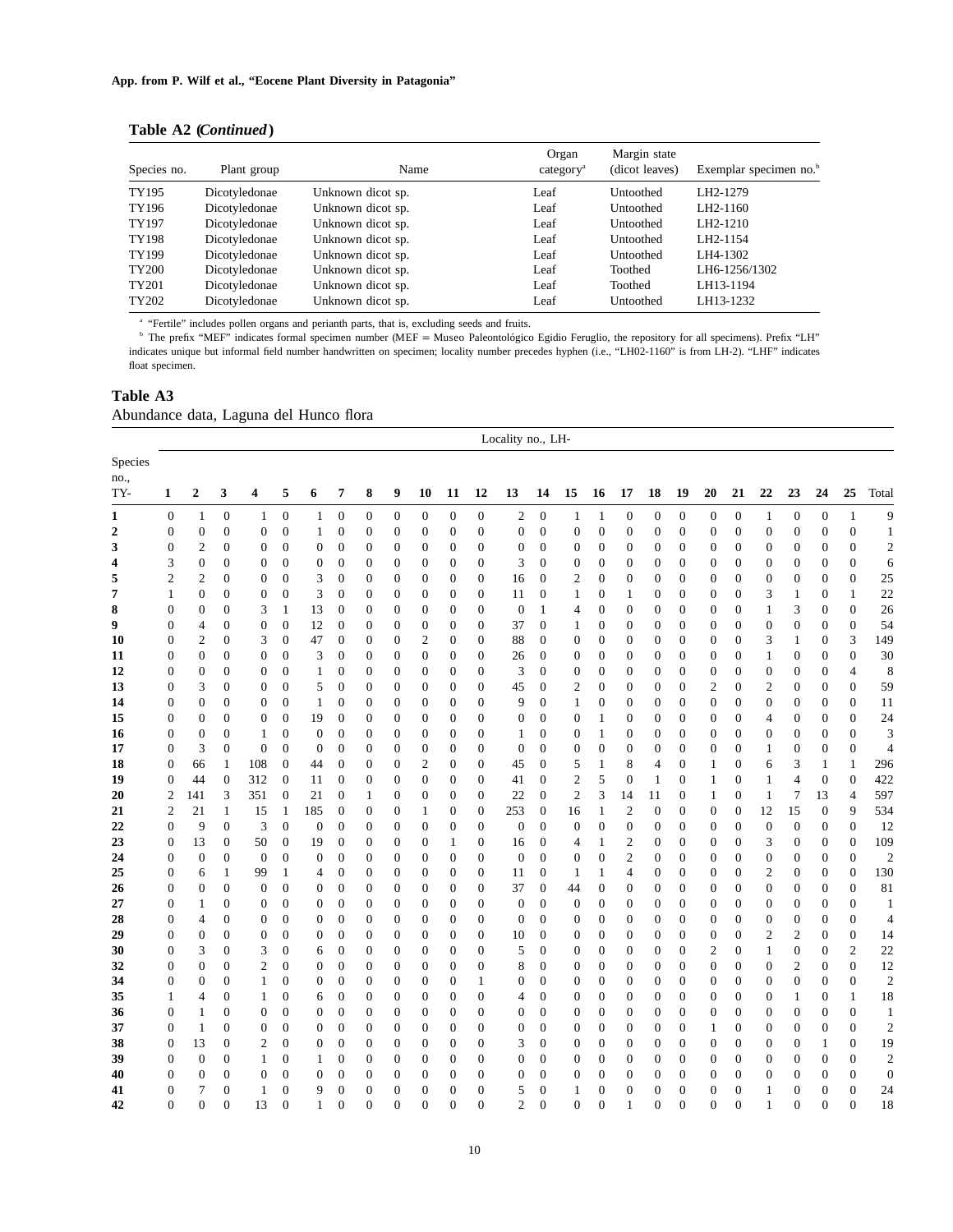### **Table A3 (***Continued***)**

|                   | Locality no., LH-                    |                              |                                      |                                      |                                      |                                             |                                      |                                      |                                      |                                      |                                      |                                      |                                  |                                      |                                      |                                      |                                      |                                      |                                      |                                      |                                      |                                      |                                      |                                      |                                      |                                  |
|-------------------|--------------------------------------|------------------------------|--------------------------------------|--------------------------------------|--------------------------------------|---------------------------------------------|--------------------------------------|--------------------------------------|--------------------------------------|--------------------------------------|--------------------------------------|--------------------------------------|----------------------------------|--------------------------------------|--------------------------------------|--------------------------------------|--------------------------------------|--------------------------------------|--------------------------------------|--------------------------------------|--------------------------------------|--------------------------------------|--------------------------------------|--------------------------------------|--------------------------------------|----------------------------------|
| Species           |                                      |                              |                                      |                                      |                                      |                                             |                                      |                                      |                                      |                                      |                                      |                                      |                                  |                                      |                                      |                                      |                                      |                                      |                                      |                                      |                                      |                                      |                                      |                                      |                                      |                                  |
| no.,<br>TY-       | 1                                    | $\boldsymbol{2}$             | 3                                    | 4                                    | 5                                    | 6                                           | 7                                    | 8                                    | 9                                    | 10                                   | 11                                   | 12                                   | 13                               | 14                                   | 15                                   | 16                                   | 17                                   | 18                                   | 19                                   | 20                                   | 21                                   | 22                                   | 23                                   | 24                                   | 25                                   | Total                            |
| 43                | $\boldsymbol{0}$                     | 10                           | $\boldsymbol{0}$                     | $\boldsymbol{0}$                     | $\boldsymbol{0}$                     | $\boldsymbol{0}$                            | $\boldsymbol{0}$                     | $\boldsymbol{0}$                     | $\boldsymbol{0}$                     | $\boldsymbol{0}$                     | $\boldsymbol{0}$                     | $\boldsymbol{0}$                     | $\boldsymbol{0}$                 | $\boldsymbol{0}$                     | $\boldsymbol{0}$                     | $\boldsymbol{0}$                     | $\boldsymbol{0}$                     | $\mathbf{1}$                         | $\boldsymbol{0}$                     | $\boldsymbol{0}$                     | $\boldsymbol{0}$                     | $\mathbf{1}$                         | $\boldsymbol{0}$                     | $\boldsymbol{0}$                     | $\mathbf{1}$                         | 13                               |
| 44                | $\boldsymbol{0}$                     | 9                            | $\boldsymbol{0}$                     | 28                                   | $\boldsymbol{0}$                     | $\boldsymbol{0}$                            | $\boldsymbol{0}$                     | $\boldsymbol{0}$                     | $\boldsymbol{0}$                     | $\boldsymbol{0}$                     | $\boldsymbol{0}$                     | $\mathbf{0}$                         | 3                                | $\boldsymbol{0}$                     | $\overline{c}$                       | $\overline{c}$                       | $\boldsymbol{2}$                     | $\boldsymbol{0}$                     | $\boldsymbol{0}$                     | $\boldsymbol{0}$                     | $\mathbf{1}$                         | $\boldsymbol{0}$                     | $\boldsymbol{0}$                     | $\mathbf{1}$                         | $\boldsymbol{0}$                     | 48                               |
| 45                | $\boldsymbol{0}$                     | 3                            | $\boldsymbol{0}$                     | 3                                    | $\mathbf{0}$                         | $\boldsymbol{0}$                            | $\boldsymbol{0}$                     | $\boldsymbol{0}$                     | $\boldsymbol{0}$                     | $\boldsymbol{0}$                     | 0                                    | $\mathbf{0}$                         | $\mathbf{1}$                     | $\boldsymbol{0}$                     | $\boldsymbol{0}$                     | $\mathbf{0}$                         | $\boldsymbol{0}$                     | 0                                    | $\boldsymbol{0}$                     | $\boldsymbol{0}$                     | $\mathbf{0}$                         | 0                                    | $\boldsymbol{0}$                     | $\boldsymbol{0}$                     | $\boldsymbol{0}$                     | $\tau$                           |
| 46                | $\boldsymbol{0}$                     | $\boldsymbol{2}$             | $\boldsymbol{0}$                     | $\overline{4}$                       | $\mathbf{0}$                         | 1                                           | $\boldsymbol{0}$                     | $\boldsymbol{0}$                     | $\boldsymbol{0}$                     | $\boldsymbol{0}$                     | $\boldsymbol{0}$                     | $\boldsymbol{0}$                     | $\boldsymbol{0}$                 | $\boldsymbol{0}$                     | $\boldsymbol{0}$                     | $\boldsymbol{0}$                     | $\boldsymbol{0}$                     | $\boldsymbol{0}$                     | $\boldsymbol{0}$                     | $\boldsymbol{0}$                     | $\boldsymbol{0}$                     | $\boldsymbol{0}$                     | $\boldsymbol{0}$                     | $\boldsymbol{0}$                     | $\boldsymbol{0}$                     | $\boldsymbol{7}$                 |
| 47                | $\boldsymbol{0}$                     | $\boldsymbol{0}$             | $\boldsymbol{0}$                     | $\mathbf{1}$<br>$\boldsymbol{0}$     | $\boldsymbol{0}$<br>$\mathbf{0}$     | $\boldsymbol{0}$                            | 0                                    | $\boldsymbol{0}$                     | 0                                    | $\boldsymbol{0}$                     | 0                                    | $\boldsymbol{0}$                     | $\boldsymbol{0}$                 | $\boldsymbol{0}$                     | $\boldsymbol{0}$                     | $\boldsymbol{0}$                     | $\boldsymbol{0}$                     | 0                                    | $\boldsymbol{0}$                     | $\boldsymbol{0}$                     | $\mathbf{0}$                         | 0                                    | $\boldsymbol{0}$                     | $\boldsymbol{0}$                     | 1<br>$\boldsymbol{0}$                | $\sqrt{2}$                       |
| 48<br>49          | $\boldsymbol{0}$<br>$\boldsymbol{0}$ | $\boldsymbol{0}$<br>1        | $\boldsymbol{0}$<br>$\boldsymbol{0}$ | $\boldsymbol{0}$                     | $\mathbf{0}$                         | $\boldsymbol{0}$<br>$\boldsymbol{0}$        | $\boldsymbol{0}$<br>$\boldsymbol{0}$ | $\boldsymbol{0}$<br>$\boldsymbol{0}$ | 0<br>$\boldsymbol{0}$                | $\boldsymbol{0}$<br>$\boldsymbol{0}$ | 0<br>$\boldsymbol{0}$                | 1<br>$\boldsymbol{0}$                | 0<br>$\boldsymbol{0}$            | $\boldsymbol{0}$<br>$\boldsymbol{0}$ | $\boldsymbol{0}$<br>$\boldsymbol{0}$ | $\boldsymbol{0}$<br>$\mathbf{0}$     | $\boldsymbol{0}$<br>$\boldsymbol{0}$ | 0<br>$\boldsymbol{0}$                | $\boldsymbol{0}$<br>$\boldsymbol{0}$ | $\boldsymbol{0}$<br>$\boldsymbol{0}$ | $\mathbf{0}$<br>$\boldsymbol{0}$     | 0<br>$\boldsymbol{0}$                | $\mathbf{0}$<br>$\boldsymbol{0}$     | $\boldsymbol{0}$<br>$\mathbf{0}$     | $\boldsymbol{0}$                     | $\mathbf{1}$<br>$\mathbf{1}$     |
| 50                | $\boldsymbol{0}$                     | $\boldsymbol{2}$             | $\boldsymbol{0}$                     | $\mathbf{1}$                         | $\boldsymbol{0}$                     | $\boldsymbol{0}$                            | $\mathbf{0}$                         | $\boldsymbol{0}$                     | 0                                    | $\boldsymbol{0}$                     | 0                                    | $\boldsymbol{0}$                     | $\boldsymbol{0}$                 | $\boldsymbol{0}$                     | $\boldsymbol{0}$                     | $\boldsymbol{0}$                     | $\boldsymbol{0}$                     | 0                                    | $\boldsymbol{0}$                     | $\boldsymbol{0}$                     | $\boldsymbol{0}$                     | $\boldsymbol{0}$                     | $\boldsymbol{0}$                     | $\boldsymbol{0}$                     | $\boldsymbol{0}$                     | $\mathfrak{Z}$                   |
| 51                | $\boldsymbol{0}$                     | 1                            | $\boldsymbol{0}$                     | $\boldsymbol{0}$                     | $\mathbf{0}$                         | 8                                           | $\boldsymbol{0}$                     | $\boldsymbol{0}$                     | 0                                    | $\boldsymbol{0}$                     | 0                                    | $\mathbf{0}$                         | 1                                | $\boldsymbol{0}$                     | $\boldsymbol{0}$                     | $\boldsymbol{0}$                     | $\boldsymbol{0}$                     | $\boldsymbol{0}$                     | $\boldsymbol{0}$                     | $\boldsymbol{0}$                     | $\boldsymbol{0}$                     | 1                                    | $\boldsymbol{0}$                     | $\boldsymbol{0}$                     | 1                                    | 12                               |
| 52                | $\boldsymbol{0}$                     | $\boldsymbol{0}$             | $\boldsymbol{0}$                     | $\boldsymbol{0}$                     | $\mathbf{0}$                         | 14                                          | $\boldsymbol{0}$                     | $\boldsymbol{0}$                     | 0                                    | $\boldsymbol{0}$                     | $\boldsymbol{0}$                     | $\boldsymbol{0}$                     | $\boldsymbol{0}$                 | $\boldsymbol{0}$                     | $\boldsymbol{0}$                     | $\boldsymbol{0}$                     | $\boldsymbol{0}$                     | $\boldsymbol{0}$                     | $\boldsymbol{0}$                     | $\boldsymbol{0}$                     | $\boldsymbol{0}$                     | 3                                    | $\boldsymbol{0}$                     | $\boldsymbol{0}$                     | $\boldsymbol{0}$                     | 17                               |
| 53                | $\boldsymbol{0}$                     | $\boldsymbol{0}$             | $\boldsymbol{0}$                     | $\boldsymbol{0}$                     | $\boldsymbol{0}$                     | $\mathbf{1}$                                | $\mathbf{0}$                         | $\boldsymbol{0}$                     | 0                                    | $\boldsymbol{0}$                     | 0                                    | $\boldsymbol{0}$                     | $\boldsymbol{0}$                 | $\boldsymbol{0}$                     | $\boldsymbol{0}$                     | $\boldsymbol{0}$                     | $\boldsymbol{0}$                     | $\boldsymbol{0}$                     | $\boldsymbol{0}$                     | $\boldsymbol{0}$                     | $\mathbf{0}$                         | $\boldsymbol{0}$                     | $\mathbf{1}$                         | $\boldsymbol{0}$                     | $\boldsymbol{0}$                     | $\boldsymbol{2}$                 |
| 54<br>55          | $\boldsymbol{0}$                     | 3<br>$\boldsymbol{0}$        | $\boldsymbol{0}$<br>$\boldsymbol{0}$ | $\mathbf{1}$<br>$\boldsymbol{0}$     | $\boldsymbol{0}$<br>$\mathbf{0}$     | 1                                           | 0                                    | 0                                    | 0<br>$\boldsymbol{0}$                | $\boldsymbol{0}$<br>$\boldsymbol{0}$ | 0                                    | $\mathbf{0}$<br>$\boldsymbol{0}$     | $\mathfrak{2}$                   | $\boldsymbol{0}$<br>$\boldsymbol{0}$ | $\boldsymbol{0}$                     | $\boldsymbol{0}$                     | $\boldsymbol{0}$<br>$\boldsymbol{0}$ | $\boldsymbol{0}$                     | $\boldsymbol{0}$<br>$\boldsymbol{0}$ | $\boldsymbol{0}$                     | $\boldsymbol{0}$<br>$\boldsymbol{0}$ | 0                                    | $\boldsymbol{0}$<br>$\boldsymbol{0}$ | $\boldsymbol{0}$                     | $\boldsymbol{0}$<br>$\boldsymbol{0}$ | $\boldsymbol{7}$                 |
| 56                | $\boldsymbol{0}$<br>$\boldsymbol{0}$ | 17                           | $\overline{2}$                       | 23                                   | 1                                    | 1<br>8                                      | $\boldsymbol{0}$<br>$\mathbf{0}$     | $\boldsymbol{0}$<br>$\boldsymbol{0}$ | 0                                    | $\boldsymbol{0}$                     | $\boldsymbol{0}$<br>0                | $\boldsymbol{0}$                     | $\boldsymbol{0}$<br>5            | $\boldsymbol{0}$                     | $\boldsymbol{0}$<br>$\boldsymbol{0}$ | $\boldsymbol{0}$<br>$\overline{c}$   | $\mathbf{1}$                         | $\boldsymbol{0}$<br>$\boldsymbol{0}$ | $\boldsymbol{0}$                     | $\boldsymbol{0}$<br>$\boldsymbol{0}$ | $\boldsymbol{0}$                     | $\boldsymbol{0}$<br>$\boldsymbol{0}$ | $\boldsymbol{0}$                     | $\boldsymbol{0}$<br>5                | $\boldsymbol{0}$                     | $\mathbf{1}$<br>64               |
| 57                | 1                                    | $\boldsymbol{0}$             | 1                                    | $\boldsymbol{0}$                     | $\mathbf{0}$                         | $\boldsymbol{0}$                            | $\boldsymbol{0}$                     | $\boldsymbol{0}$                     | 0                                    | $\boldsymbol{0}$                     | 0                                    | $\mathbf{0}$                         | 5                                | $\boldsymbol{0}$                     | $\boldsymbol{0}$                     | $\boldsymbol{0}$                     | $\boldsymbol{0}$                     | 0                                    | 1                                    | 0                                    | $\mathbf{0}$                         | 0                                    | $\mathbf{0}$                         | $\mathbf{0}$                         | $\boldsymbol{0}$                     | $\,$ 8 $\,$                      |
| 58                | $\boldsymbol{0}$                     | $\boldsymbol{0}$             | $\boldsymbol{0}$                     | $\boldsymbol{0}$                     | $\boldsymbol{0}$                     | $\boldsymbol{0}$                            | $\boldsymbol{0}$                     | $\boldsymbol{0}$                     | 0                                    | $\boldsymbol{0}$                     | 0                                    | $\boldsymbol{0}$                     | $\boldsymbol{0}$                 | $\boldsymbol{0}$                     | $\mathbf{1}$                         | $\boldsymbol{0}$                     | $\boldsymbol{0}$                     | $\boldsymbol{0}$                     | $\boldsymbol{0}$                     | $\boldsymbol{0}$                     | $\boldsymbol{0}$                     | $\boldsymbol{0}$                     | $\boldsymbol{0}$                     | $\boldsymbol{0}$                     | $\boldsymbol{0}$                     | $\mathbf{1}$                     |
| 59                | $\boldsymbol{0}$                     | $\boldsymbol{0}$             | $\boldsymbol{0}$                     | 3                                    | $\boldsymbol{0}$                     | $\boldsymbol{0}$                            | 0                                    | $\boldsymbol{0}$                     | 0                                    | $\boldsymbol{0}$                     | 0                                    | $\boldsymbol{0}$                     | $\boldsymbol{0}$                 | $\overline{0}$                       | $\boldsymbol{0}$                     | $\boldsymbol{0}$                     | $\boldsymbol{0}$                     | 0                                    | $\boldsymbol{0}$                     | $\boldsymbol{0}$                     | $\mathbf{0}$                         | 0                                    | $\boldsymbol{0}$                     | $\boldsymbol{0}$                     | $\boldsymbol{0}$                     | 3                                |
| 60                | $\boldsymbol{0}$                     | $\boldsymbol{0}$             | $\boldsymbol{0}$                     | $\mathbf{0}$                         | $\mathbf{0}$                         | $\boldsymbol{0}$                            | $\mathbf{0}$                         | $\boldsymbol{0}$                     | 0                                    | $\boldsymbol{0}$                     | $\boldsymbol{0}$                     | $\mathbf{0}$                         | $\mathbf{0}$                     | $\boldsymbol{0}$                     | $\boldsymbol{0}$                     | $\boldsymbol{0}$                     | $\boldsymbol{0}$                     | $\boldsymbol{0}$                     | $\boldsymbol{0}$                     | $\boldsymbol{0}$                     | $\mathbf{0}$                         | $\mathbf{0}$                         | $\mathbf{0}$                         | $\boldsymbol{0}$                     | $\mathbf{1}$                         | $\mathbf{1}$                     |
| 61                | $\boldsymbol{0}$                     | 4                            | $\boldsymbol{0}$                     | $\overline{c}$                       | $\mathbf{1}$                         | 103                                         | $\boldsymbol{0}$                     | $\boldsymbol{0}$                     | 0                                    | $\boldsymbol{0}$                     | 0                                    | $\boldsymbol{0}$                     | 53                               | $\boldsymbol{0}$                     | $\mathbf{1}$                         | $\mathbf{0}$                         | $\boldsymbol{0}$                     | $\boldsymbol{0}$                     | $\boldsymbol{0}$                     | $\mathbf{1}$                         | $\boldsymbol{0}$                     | 9                                    | 5                                    | $\boldsymbol{0}$                     | 5                                    | 184                              |
| 62<br>63          | $\boldsymbol{0}$<br>$\boldsymbol{0}$ | 0<br>0                       | $\boldsymbol{0}$<br>$\boldsymbol{0}$ | $\mathbf{0}$<br>$\mathbf{0}$         | $\mathbf{0}$<br>$\mathbf{0}$         | $\boldsymbol{0}$<br>$\boldsymbol{0}$        | $\boldsymbol{0}$<br>$\boldsymbol{0}$ | $\boldsymbol{0}$<br>$\boldsymbol{0}$ | 0<br>0                               | $\boldsymbol{0}$<br>$\boldsymbol{0}$ | 0<br>$\boldsymbol{0}$                | $\boldsymbol{0}$<br>$\mathbf{0}$     | $\boldsymbol{0}$<br>0            | $\mathbf{0}$<br>$\boldsymbol{0}$     | $\mathbf{1}$<br>$\boldsymbol{0}$     | $\boldsymbol{0}$<br>$\boldsymbol{0}$ | $\boldsymbol{0}$<br>$\boldsymbol{0}$ | 0<br>$\boldsymbol{0}$                | $\boldsymbol{0}$<br>$\boldsymbol{0}$ | $\boldsymbol{0}$<br>$\boldsymbol{0}$ | $\boldsymbol{0}$<br>$\boldsymbol{0}$ | $\boldsymbol{0}$<br>0                | $\boldsymbol{0}$<br>$\boldsymbol{0}$ | $\boldsymbol{0}$<br>$\boldsymbol{0}$ | $\boldsymbol{0}$<br>$\boldsymbol{0}$ | $\mathbf{1}$<br>$\boldsymbol{0}$ |
| 64                | $\boldsymbol{0}$                     | $\boldsymbol{0}$             | $\boldsymbol{0}$                     | $\boldsymbol{0}$                     | $\boldsymbol{0}$                     | $\boldsymbol{0}$                            | $\boldsymbol{0}$                     | $\boldsymbol{0}$                     | 0                                    | $\boldsymbol{0}$                     | 0                                    | $\boldsymbol{0}$                     | $\boldsymbol{0}$                 | $\boldsymbol{0}$                     | $\mathbf{1}$                         | $\boldsymbol{0}$                     | $\boldsymbol{0}$                     | 0                                    | $\boldsymbol{0}$                     | $\boldsymbol{0}$                     | $\boldsymbol{0}$                     | 0                                    | $\boldsymbol{0}$                     | $\boldsymbol{0}$                     | $\boldsymbol{0}$                     | $\mathbf{1}$                     |
| 66                | $\mathbf{1}$                         | $\boldsymbol{0}$             | $\boldsymbol{0}$                     | $\boldsymbol{0}$                     | $\boldsymbol{0}$                     | $\boldsymbol{0}$                            | $\mathbf{0}$                         | $\boldsymbol{0}$                     | 0                                    | $\boldsymbol{0}$                     | 0                                    | $\boldsymbol{0}$                     | 5                                | $\boldsymbol{0}$                     | $\boldsymbol{0}$                     | $\boldsymbol{0}$                     | $\boldsymbol{0}$                     | $\boldsymbol{0}$                     | $\boldsymbol{0}$                     | $\boldsymbol{0}$                     | $\mathbf{0}$                         | 0                                    | $\boldsymbol{0}$                     | $\boldsymbol{0}$                     | $\boldsymbol{0}$                     | 6                                |
| 67                | $\boldsymbol{0}$                     | 1                            | $\boldsymbol{0}$                     | $\mathbf{0}$                         | $\boldsymbol{0}$                     | 1                                           | 0                                    | $\boldsymbol{0}$                     | 0                                    | $\boldsymbol{0}$                     | 0                                    | $\mathbf{0}$                         | $\boldsymbol{0}$                 | $\boldsymbol{0}$                     | $\boldsymbol{0}$                     | $\boldsymbol{0}$                     | $\boldsymbol{0}$                     | $\boldsymbol{0}$                     | $\boldsymbol{0}$                     | $\boldsymbol{0}$                     | $\boldsymbol{0}$                     | 0                                    | $\boldsymbol{0}$                     | $\mathbf{0}$                         | $\boldsymbol{0}$                     | $\overline{c}$                   |
| 68                | $\boldsymbol{0}$                     | $\boldsymbol{0}$             | $\boldsymbol{0}$                     | $\boldsymbol{0}$                     | $\mathbf{0}$                         | $\boldsymbol{0}$                            | $\boldsymbol{0}$                     | $\boldsymbol{0}$                     | $\boldsymbol{0}$                     | $\boldsymbol{0}$                     | $\boldsymbol{0}$                     | $\boldsymbol{0}$                     | $\boldsymbol{0}$                 | $\boldsymbol{0}$                     | $\boldsymbol{0}$                     | $\mathbf{0}$                         | $\boldsymbol{0}$                     | $\boldsymbol{0}$                     | $\boldsymbol{0}$                     | $\boldsymbol{0}$                     | $\boldsymbol{0}$                     | $\boldsymbol{0}$                     | $\boldsymbol{0}$                     | $\boldsymbol{0}$                     | $\mathbf{1}$                         | $\mathbf{1}$                     |
| 69                | $\boldsymbol{0}$                     | $\boldsymbol{0}$             | $\boldsymbol{0}$                     | $\boldsymbol{0}$                     | $\boldsymbol{0}$                     | 1                                           | $\boldsymbol{0}$                     | $\boldsymbol{0}$                     | 0                                    | $\boldsymbol{0}$                     | 0                                    | $\mathbf{0}$                         | $\boldsymbol{0}$                 | $\boldsymbol{0}$                     | $\boldsymbol{0}$                     | $\boldsymbol{0}$                     | $\boldsymbol{0}$                     | $\boldsymbol{0}$                     | $\boldsymbol{0}$                     | $\boldsymbol{0}$                     | $\boldsymbol{0}$                     | 0                                    | $\boldsymbol{0}$                     | $\boldsymbol{0}$                     | $\boldsymbol{0}$                     | $\mathbf{1}$                     |
| 70<br>72          | $\boldsymbol{0}$<br>$\boldsymbol{0}$ | $\overline{\mathbf{c}}$<br>1 | $\boldsymbol{0}$<br>$\boldsymbol{0}$ | $\mathbf{0}$<br>$\mathbf{0}$         | $\boldsymbol{0}$<br>$\boldsymbol{0}$ | $\boldsymbol{0}$<br>$\boldsymbol{0}$        | $\boldsymbol{0}$<br>$\boldsymbol{0}$ | $\boldsymbol{0}$<br>$\boldsymbol{0}$ | 0<br>0                               | $\boldsymbol{0}$<br>$\boldsymbol{0}$ | $\boldsymbol{0}$<br>0                | $\mathbf{0}$<br>$\boldsymbol{0}$     | 0<br>$\boldsymbol{0}$            | $\boldsymbol{0}$<br>$\boldsymbol{0}$ | $\boldsymbol{0}$<br>$\boldsymbol{0}$ | $\boldsymbol{0}$<br>$\boldsymbol{0}$ | $\boldsymbol{0}$<br>$\boldsymbol{0}$ | 5<br>$\boldsymbol{0}$                | $\boldsymbol{0}$<br>$\boldsymbol{0}$ | $\boldsymbol{0}$<br>$\boldsymbol{0}$ | $\boldsymbol{0}$<br>$\boldsymbol{0}$ | 0<br>$\boldsymbol{0}$                | $\boldsymbol{0}$<br>$\boldsymbol{0}$ | $\boldsymbol{0}$<br>$\boldsymbol{0}$ | $\boldsymbol{0}$<br>$\boldsymbol{0}$ | 7<br>$\mathbf{1}$                |
| 73                | $\boldsymbol{0}$                     | $\boldsymbol{0}$             | $\boldsymbol{0}$                     | $\boldsymbol{0}$                     | $\boldsymbol{0}$                     | $\boldsymbol{0}$                            | $\mathbf{0}$                         | $\boldsymbol{0}$                     | $\boldsymbol{0}$                     | $\boldsymbol{0}$                     | 0                                    | $\mathbf{0}$                         | $\mathbf{1}$                     | $\boldsymbol{0}$                     | $\boldsymbol{0}$                     | $\boldsymbol{0}$                     | $\boldsymbol{0}$                     | $\boldsymbol{0}$                     | $\boldsymbol{0}$                     | $\boldsymbol{0}$                     | $\mathbf{0}$                         | 0                                    | $\boldsymbol{0}$                     | $\boldsymbol{0}$                     | $\boldsymbol{0}$                     | $\mathbf{1}$                     |
| 74                | $\boldsymbol{0}$                     | 0                            | $\boldsymbol{0}$                     | $\mathbf{0}$                         | $\boldsymbol{0}$                     | $\boldsymbol{0}$                            | 0                                    | $\boldsymbol{0}$                     | 0                                    | $\boldsymbol{0}$                     | $\boldsymbol{0}$                     | $\mathbf{0}$                         | $\boldsymbol{0}$                 | $\boldsymbol{0}$                     | $\boldsymbol{0}$                     | $\boldsymbol{0}$                     | $\boldsymbol{0}$                     | 0                                    | $\boldsymbol{0}$                     | 1                                    | $\mathbf{0}$                         | 0                                    | $\boldsymbol{0}$                     | $\boldsymbol{0}$                     | $\boldsymbol{0}$                     | $\mathbf{1}$                     |
| 75                | $\boldsymbol{0}$                     | 3                            | $\boldsymbol{0}$                     | $\mathbf{0}$                         | $\mathbf{0}$                         | $\boldsymbol{0}$                            | $\boldsymbol{0}$                     | $\boldsymbol{0}$                     | 0                                    | $\boldsymbol{0}$                     | 0                                    | $\boldsymbol{0}$                     | $\boldsymbol{0}$                 | $\boldsymbol{0}$                     | $\boldsymbol{0}$                     | $\boldsymbol{0}$                     | $\boldsymbol{0}$                     | $\boldsymbol{0}$                     | $\boldsymbol{0}$                     | $\boldsymbol{0}$                     | $\boldsymbol{0}$                     | $\boldsymbol{0}$                     | $\boldsymbol{0}$                     | $\boldsymbol{0}$                     | $\boldsymbol{0}$                     | 3                                |
| 76                | $\boldsymbol{0}$                     | 1                            | $\boldsymbol{0}$                     | $\boldsymbol{0}$                     | $\boldsymbol{0}$                     | $\boldsymbol{0}$                            | $\boldsymbol{0}$                     | $\boldsymbol{0}$                     | 0                                    | $\boldsymbol{0}$                     | 0                                    | $\boldsymbol{0}$                     | 5                                | $\boldsymbol{0}$                     | $\boldsymbol{0}$                     | $\boldsymbol{0}$                     | $\boldsymbol{0}$                     | $\boldsymbol{0}$                     | $\boldsymbol{0}$                     | $\boldsymbol{0}$                     | $\boldsymbol{0}$                     | 0                                    | $\mathbf{1}$                         | $\boldsymbol{0}$                     | $\boldsymbol{0}$                     | $\boldsymbol{7}$                 |
| 77                | $\boldsymbol{0}$                     | 1                            | $\boldsymbol{0}$                     | $\boldsymbol{0}$                     | $\boldsymbol{0}$                     | $\boldsymbol{0}$                            | 0                                    | 0                                    | 0                                    | $\boldsymbol{0}$                     | $\boldsymbol{0}$                     | $\boldsymbol{0}$                     | $\boldsymbol{0}$                 | $\boldsymbol{0}$                     | $\boldsymbol{0}$                     | $\boldsymbol{0}$                     | $\boldsymbol{0}$                     | 0                                    | $\boldsymbol{0}$                     | $\boldsymbol{0}$                     | $\boldsymbol{0}$                     | 0                                    | $\boldsymbol{0}$                     | $\boldsymbol{0}$                     | $\boldsymbol{0}$                     | $\mathbf{1}$                     |
| 78<br>79          | $\boldsymbol{0}$<br>$\boldsymbol{0}$ | 1<br>$\boldsymbol{0}$        | $\boldsymbol{0}$<br>$\boldsymbol{0}$ | 6<br>$\boldsymbol{0}$                | $\boldsymbol{0}$<br>$\boldsymbol{0}$ | $\boldsymbol{0}$<br>1                       | $\mathbf{0}$<br>$\boldsymbol{0}$     | $\boldsymbol{0}$<br>$\boldsymbol{0}$ | 0<br>$\boldsymbol{0}$                | $\boldsymbol{0}$<br>$\boldsymbol{0}$ | $\boldsymbol{0}$<br>0                | $\mathbf{0}$<br>$\mathbf{0}$         | $\boldsymbol{0}$<br>$\mathbf{1}$ | $\boldsymbol{0}$<br>$\boldsymbol{0}$ | $\boldsymbol{0}$<br>$\boldsymbol{0}$ | $\overline{c}$<br>$\boldsymbol{0}$   | $\boldsymbol{2}$<br>$\boldsymbol{0}$ | $\mathbf{0}$<br>$\boldsymbol{0}$     | $\boldsymbol{0}$<br>$\boldsymbol{0}$ | $\boldsymbol{0}$<br>$\boldsymbol{0}$ | $\mathbf{0}$<br>$\boldsymbol{0}$     | $\boldsymbol{0}$<br>$\boldsymbol{0}$ | $\mathbf{0}$<br>$\boldsymbol{0}$     | $\boldsymbol{0}$<br>$\boldsymbol{0}$ | $\boldsymbol{0}$<br>$\boldsymbol{0}$ | 11<br>$\overline{c}$             |
| 80                | $\boldsymbol{0}$                     | 0                            | $\boldsymbol{0}$                     | $\boldsymbol{0}$                     | $\overline{0}$                       | $\boldsymbol{0}$                            | 0                                    | $\boldsymbol{0}$                     | 0                                    | $\boldsymbol{0}$                     | $\boldsymbol{0}$                     | $\boldsymbol{0}$                     | $\boldsymbol{0}$                 | $\boldsymbol{0}$                     | $\boldsymbol{0}$                     | $\boldsymbol{0}$                     | $\mathbf{1}$                         | 0                                    | $\boldsymbol{0}$                     | $\boldsymbol{0}$                     | $\mathbf{0}$                         | 0                                    | $\boldsymbol{0}$                     | $\boldsymbol{0}$                     | $\boldsymbol{0}$                     | $\mathbf{1}$                     |
| 81                | $\mathbf{1}$                         | $\boldsymbol{0}$             | $\boldsymbol{0}$                     | $\boldsymbol{0}$                     | $\boldsymbol{0}$                     | $\boldsymbol{0}$                            | $\mathbf{0}$                         | $\boldsymbol{0}$                     | $\boldsymbol{0}$                     | $\boldsymbol{0}$                     | $\boldsymbol{0}$                     | $\boldsymbol{0}$                     | $\mathbf{1}$                     | $\boldsymbol{0}$                     | $\boldsymbol{0}$                     | $\boldsymbol{0}$                     | $\boldsymbol{0}$                     | $\boldsymbol{0}$                     | $\boldsymbol{0}$                     | 1                                    | $\mathbf{1}$                         | $\boldsymbol{0}$                     | $\mathbf{0}$                         | $\boldsymbol{0}$                     | $\boldsymbol{0}$                     | $\overline{4}$                   |
| 82                | $\boldsymbol{0}$                     | 0                            | $\boldsymbol{0}$                     | $\mathbf{0}$                         | $\mathbf{0}$                         | $\boldsymbol{0}$                            | $\boldsymbol{0}$                     | $\boldsymbol{0}$                     | 0                                    | $\boldsymbol{0}$                     | 0                                    | $\boldsymbol{0}$                     | $\boldsymbol{0}$                 | $\boldsymbol{0}$                     | $\mathbf{1}$                         | $\mathbf{0}$                         | $\boldsymbol{0}$                     | $\boldsymbol{0}$                     | $\boldsymbol{0}$                     | 0                                    | $\boldsymbol{0}$                     | 0                                    | $\boldsymbol{0}$                     | $\boldsymbol{0}$                     | $\boldsymbol{0}$                     | $\mathbf{1}$                     |
| 83                | $\boldsymbol{0}$                     | 1                            | $\mathbf{0}$                         | $\mathbf{0}$                         | $\overline{0}$                       | $\boldsymbol{0}$                            | $\mathbf{0}$                         | $\mathbf{0}$                         | $\boldsymbol{0}$                     | $\boldsymbol{0}$                     | $\boldsymbol{0}$                     | $\mathbf{0}$                         | $\mathbf{0}$                     | $\boldsymbol{0}$                     | $\boldsymbol{0}$                     | $\boldsymbol{0}$                     | $\boldsymbol{0}$                     | $\boldsymbol{0}$                     | $\boldsymbol{0}$                     | 0                                    | $\boldsymbol{0}$                     | $\boldsymbol{0}$                     | $\boldsymbol{0}$                     | $\boldsymbol{0}$                     | $\boldsymbol{0}$                     | $\mathbf{1}$                     |
| 84                | 1                                    | 40                           | 3                                    | 34                                   | $\overline{0}$                       | 6                                           | $\overline{0}$                       | $\boldsymbol{0}$                     | 1                                    | $\mathbf{1}$                         | $\boldsymbol{0}$                     | $\overline{0}$                       | 18                               | $\mathbf{1}$                         | $\overline{c}$                       | $\overline{c}$                       | $\mathbf{1}$                         | $\overline{0}$                       | $\boldsymbol{0}$                     | $\overline{0}$                       | $\mathbf{1}$                         | $\overline{c}$                       | $\overline{0}$                       | 3                                    | $\mathbf{1}$                         | 117                              |
| 85<br>86          | $\boldsymbol{0}$<br>$\boldsymbol{0}$ | 1<br>$\boldsymbol{0}$        | $\mathbf{1}$<br>$\boldsymbol{0}$     | $\boldsymbol{0}$<br>$\boldsymbol{0}$ | $\boldsymbol{0}$<br>$\boldsymbol{0}$ | $\mathbf{1}$<br>$\overline{4}$              | $\boldsymbol{0}$<br>$\boldsymbol{0}$ | $\boldsymbol{0}$<br>$\boldsymbol{0}$ | 0<br>$\boldsymbol{0}$                | 0<br>$\boldsymbol{0}$                | $\boldsymbol{0}$<br>$\boldsymbol{0}$ | $\boldsymbol{0}$<br>$\boldsymbol{0}$ | 10<br>$\mathbf{1}$               | $\boldsymbol{0}$<br>$\boldsymbol{0}$ | 0<br>$\boldsymbol{0}$                | $\boldsymbol{0}$<br>$\boldsymbol{0}$ | $\boldsymbol{0}$<br>$\boldsymbol{0}$ | 0<br>0                               | $\mathbf{0}$<br>$\boldsymbol{0}$     | 1<br>$\boldsymbol{0}$                | $\mathbf{0}$<br>$\mathbf{0}$         | $\boldsymbol{0}$<br>$\boldsymbol{0}$ | $\boldsymbol{0}$<br>$\boldsymbol{0}$ | $\boldsymbol{0}$<br>$\boldsymbol{0}$ | $\boldsymbol{0}$<br>$\boldsymbol{0}$ | 14<br>5                          |
| 87                | $\boldsymbol{0}$                     | $\boldsymbol{0}$             | $\boldsymbol{0}$                     | $\boldsymbol{0}$                     | $\boldsymbol{0}$                     | $\boldsymbol{0}$                            | $\boldsymbol{0}$                     | $\boldsymbol{0}$                     | $\boldsymbol{0}$                     | 0                                    | $\boldsymbol{0}$                     | $\boldsymbol{0}$                     | $\boldsymbol{0}$                 | $\boldsymbol{0}$                     | $\boldsymbol{0}$                     | $\boldsymbol{0}$                     | $\boldsymbol{0}$                     | $\boldsymbol{0}$                     | $\boldsymbol{0}$                     | $\boldsymbol{0}$                     | $\boldsymbol{0}$                     | $\boldsymbol{0}$                     | $\boldsymbol{0}$                     | $\boldsymbol{0}$                     | $\boldsymbol{0}$                     | $\boldsymbol{0}$                 |
| 88                | $\boldsymbol{0}$                     | 0                            | $\boldsymbol{0}$                     | $\boldsymbol{0}$                     | $\boldsymbol{0}$                     | 3                                           | 0                                    | $\boldsymbol{0}$                     | $\boldsymbol{0}$                     | $\boldsymbol{0}$                     | 0                                    | $\boldsymbol{0}$                     | $\boldsymbol{0}$                 | $\boldsymbol{0}$                     | $\boldsymbol{0}$                     | $\boldsymbol{0}$                     | $\boldsymbol{0}$                     | 0                                    | $\boldsymbol{0}$                     | $\boldsymbol{0}$                     | $\boldsymbol{0}$                     | $\boldsymbol{0}$                     | $\boldsymbol{0}$                     | $\boldsymbol{0}$                     | $\boldsymbol{0}$                     | 3                                |
| 89                | 0                                    | $\boldsymbol{0}$             | $\boldsymbol{0}$                     | $\boldsymbol{0}$                     | $\boldsymbol{0}$                     | $\boldsymbol{0}$                            | 0                                    | $\boldsymbol{0}$                     | $\boldsymbol{0}$                     | $\boldsymbol{0}$                     | $\boldsymbol{0}$                     | $\boldsymbol{0}$                     | $\boldsymbol{0}$                 | $\boldsymbol{0}$                     | $\boldsymbol{0}$                     | $\boldsymbol{0}$                     | $\boldsymbol{0}$                     | 0                                    | $\boldsymbol{0}$                     | $\boldsymbol{0}$                     | $\boldsymbol{0}$                     | $\boldsymbol{0}$                     | $\boldsymbol{0}$                     | $\boldsymbol{0}$                     | $\boldsymbol{0}$                     | $\boldsymbol{0}$                 |
| 90                | $\boldsymbol{0}$                     | $\boldsymbol{0}$             | $\boldsymbol{0}$                     | $\boldsymbol{0}$                     | $\boldsymbol{0}$                     | $\boldsymbol{0}$                            | $\boldsymbol{0}$                     | $\boldsymbol{0}$                     | $\boldsymbol{0}$                     | $\boldsymbol{0}$                     | 0                                    | $\boldsymbol{0}$                     | $\boldsymbol{0}$                 | $\boldsymbol{0}$                     | $\boldsymbol{0}$                     | $\boldsymbol{0}$                     | $\boldsymbol{0}$                     | 0                                    | $\boldsymbol{0}$                     | $\boldsymbol{0}$                     | $\boldsymbol{0}$                     | $\boldsymbol{0}$                     | $\boldsymbol{0}$                     | $\boldsymbol{0}$                     | $\boldsymbol{0}$                     | $\boldsymbol{0}$                 |
| 91                | 0                                    | 2                            | $\mathbf{1}$                         | $\boldsymbol{0}$                     | $\boldsymbol{0}$                     | $\boldsymbol{0}$                            | 0                                    | $\boldsymbol{0}$                     | $\boldsymbol{0}$                     | 0                                    | 0                                    | $\boldsymbol{0}$                     | $\boldsymbol{0}$                 | $\boldsymbol{0}$                     | $\boldsymbol{0}$                     | $\boldsymbol{0}$                     | $\mathbf{1}$                         | 0                                    | $\boldsymbol{0}$                     | $\boldsymbol{0}$                     | $\boldsymbol{0}$                     | $\boldsymbol{0}$                     | $\boldsymbol{0}$                     | $\boldsymbol{0}$                     | $\boldsymbol{0}$                     | $\overline{\mathcal{L}}$         |
| 92<br>93          | $\boldsymbol{0}$<br>$\boldsymbol{0}$ | $\boldsymbol{0}$<br>3        | $\boldsymbol{0}$<br>$\boldsymbol{0}$ | $\boldsymbol{0}$<br>$\boldsymbol{0}$ | $\boldsymbol{0}$<br>$\boldsymbol{0}$ | $\boldsymbol{0}$<br>9                       | 0<br>$\boldsymbol{0}$                | $\boldsymbol{0}$<br>$\boldsymbol{0}$ | $\boldsymbol{0}$<br>$\boldsymbol{0}$ | $\boldsymbol{0}$<br>$\boldsymbol{0}$ | $\boldsymbol{0}$<br>$\boldsymbol{0}$ | $\boldsymbol{0}$<br>$\boldsymbol{0}$ | $\boldsymbol{0}$<br>11           | $\boldsymbol{0}$<br>$\boldsymbol{0}$ | $\boldsymbol{0}$<br>$\boldsymbol{0}$ | $\boldsymbol{0}$<br>0                | $\boldsymbol{0}$<br>$\boldsymbol{0}$ | 0<br>0                               | $\boldsymbol{0}$<br>$\boldsymbol{0}$ | $\boldsymbol{0}$<br>$\boldsymbol{0}$ | $\boldsymbol{0}$<br>$\boldsymbol{0}$ | $\boldsymbol{0}$<br>$\mathbf{1}$     | $\boldsymbol{0}$<br>$\boldsymbol{0}$ | $\boldsymbol{0}$<br>$\boldsymbol{0}$ | $\mathbf{1}$<br>$\boldsymbol{0}$     | $\,1\,$<br>24                    |
| 94                | $\boldsymbol{0}$                     | $\boldsymbol{0}$             | $\boldsymbol{0}$                     | $\boldsymbol{0}$                     | $\boldsymbol{0}$                     | 3                                           | 0                                    | $\boldsymbol{0}$                     | $\boldsymbol{0}$                     | $\boldsymbol{0}$                     | 0                                    | $\boldsymbol{0}$                     | $\boldsymbol{0}$                 | $\boldsymbol{0}$                     | $\boldsymbol{0}$                     | 0                                    | $\boldsymbol{0}$                     | 0                                    | $\boldsymbol{0}$                     | $\boldsymbol{0}$                     | $\boldsymbol{0}$                     | $\boldsymbol{0}$                     | $\boldsymbol{0}$                     | $\boldsymbol{0}$                     | $\boldsymbol{0}$                     | 3                                |
| 95                | 0                                    | $\boldsymbol{0}$             | $\boldsymbol{0}$                     | $\boldsymbol{0}$                     | $\boldsymbol{0}$                     | $\boldsymbol{0}$                            | $\boldsymbol{0}$                     | $\boldsymbol{0}$                     | $\boldsymbol{0}$                     | $\boldsymbol{0}$                     | $\boldsymbol{0}$                     | $\boldsymbol{0}$                     | $\mathbf{1}$                     | $\boldsymbol{0}$                     | $\boldsymbol{0}$                     | $\boldsymbol{0}$                     | $\boldsymbol{0}$                     | $\boldsymbol{0}$                     | $\boldsymbol{0}$                     | $\boldsymbol{0}$                     | $\boldsymbol{0}$                     | $\boldsymbol{0}$                     | $\boldsymbol{0}$                     | $\boldsymbol{0}$                     | $\boldsymbol{0}$                     | $\,1\,$                          |
| 97                | $\boldsymbol{0}$                     | $\boldsymbol{0}$             | $\boldsymbol{0}$                     | $\boldsymbol{0}$                     | $\boldsymbol{0}$                     | 1                                           | $\boldsymbol{0}$                     | $\boldsymbol{0}$                     | $\boldsymbol{0}$                     | $\boldsymbol{0}$                     | 0                                    | $\boldsymbol{0}$                     | $\boldsymbol{0}$                 | $\boldsymbol{0}$                     | $\boldsymbol{0}$                     | 0                                    | $\boldsymbol{0}$                     | 0                                    | $\boldsymbol{0}$                     | $\boldsymbol{0}$                     | $\boldsymbol{0}$                     | $\boldsymbol{0}$                     | $\boldsymbol{0}$                     | $\boldsymbol{0}$                     | $\mathbf{1}$                         | $\overline{\mathbf{c}}$          |
| 98                | $\boldsymbol{0}$                     | $\boldsymbol{0}$             | $\boldsymbol{0}$                     | $\boldsymbol{0}$                     | $\boldsymbol{0}$                     | 1                                           | $\boldsymbol{0}$                     | $\boldsymbol{0}$                     | $\boldsymbol{0}$                     | $\boldsymbol{0}$                     | 0                                    | $\boldsymbol{0}$                     | $\boldsymbol{0}$                 | $\boldsymbol{0}$                     | $\boldsymbol{0}$                     | 0                                    | $\boldsymbol{0}$                     | 0                                    | $\boldsymbol{0}$                     | $\boldsymbol{0}$                     | $\boldsymbol{0}$                     | $\boldsymbol{0}$                     | $\boldsymbol{0}$                     | $\boldsymbol{0}$                     | $\boldsymbol{0}$                     | $\,1\,$                          |
| 99                | $\boldsymbol{0}$                     | $\boldsymbol{0}$             | $\boldsymbol{0}$                     | $\boldsymbol{0}$                     | $\boldsymbol{0}$                     | $\mathbf{1}$                                | 0                                    | $\boldsymbol{0}$                     | $\boldsymbol{0}$                     | $\boldsymbol{0}$                     | $\boldsymbol{0}$                     | $\boldsymbol{0}$                     | $\boldsymbol{0}$                 | $\boldsymbol{0}$                     | $\boldsymbol{0}$                     | $\boldsymbol{0}$                     | $\boldsymbol{0}$                     | $\boldsymbol{0}$                     | $\boldsymbol{0}$                     | $\boldsymbol{0}$                     | $\mathbf{0}$                         | $\boldsymbol{0}$                     | $\boldsymbol{0}$                     | $\boldsymbol{0}$                     | $\boldsymbol{0}$                     | $\,1\,$                          |
| <b>100</b><br>101 | $\boldsymbol{0}$<br>$\boldsymbol{0}$ | 10                           | $\mathbf{1}$<br>$\boldsymbol{0}$     | $\overline{4}$                       | 0<br>$\boldsymbol{0}$                | $\boldsymbol{c}$<br>$\overline{\mathbf{c}}$ | 0<br>$\boldsymbol{0}$                | $\boldsymbol{0}$                     | $\boldsymbol{0}$<br>$\boldsymbol{0}$ | $\boldsymbol{0}$<br>$\boldsymbol{0}$ | 0                                    | $\boldsymbol{0}$<br>$\boldsymbol{0}$ | $\boldsymbol{0}$                 | $\boldsymbol{0}$<br>$\boldsymbol{0}$ | $\boldsymbol{0}$                     | 0                                    | $\mathbf{1}$<br>$\boldsymbol{0}$     | 0<br>0                               | $\boldsymbol{0}$<br>$\boldsymbol{0}$ | $\boldsymbol{0}$<br>$\boldsymbol{0}$ | $\boldsymbol{0}$<br>$\boldsymbol{0}$ | $\boldsymbol{0}$                     | $\boldsymbol{0}$<br>$\boldsymbol{0}$ | $\boldsymbol{0}$                     | $\boldsymbol{0}$                     | 18<br>13                         |
| 102               | $\boldsymbol{0}$                     | 3<br>$\mathbf{1}$            | $\boldsymbol{0}$                     | 3<br>$\boldsymbol{0}$                | $\boldsymbol{0}$                     | $\boldsymbol{0}$                            | $\boldsymbol{0}$                     | $\boldsymbol{0}$<br>$\boldsymbol{0}$ | $\boldsymbol{0}$                     | $\boldsymbol{0}$                     | 0<br>0                               | $\boldsymbol{0}$                     | 3<br>$\boldsymbol{0}$            | $\boldsymbol{0}$                     | $\boldsymbol{0}$<br>$\boldsymbol{0}$ | 1<br>$\boldsymbol{0}$                | $\boldsymbol{0}$                     | $\boldsymbol{0}$                     | $\boldsymbol{0}$                     | $\boldsymbol{0}$                     | $\boldsymbol{0}$                     | $\boldsymbol{0}$<br>$\boldsymbol{0}$ | $\boldsymbol{0}$                     | $\mathbf{1}$<br>$\boldsymbol{0}$     | $\boldsymbol{0}$<br>$\boldsymbol{0}$ | $\mathbf{1}$                     |
| 103               | $\boldsymbol{0}$                     | 1                            | $\boldsymbol{0}$                     | $\boldsymbol{0}$                     | 0                                    | $\boldsymbol{0}$                            | $\boldsymbol{0}$                     | $\boldsymbol{0}$                     | 0                                    | 0                                    | $\boldsymbol{0}$                     | 0                                    | $\boldsymbol{0}$                 | $\boldsymbol{0}$                     | $\boldsymbol{0}$                     | 0                                    | $\boldsymbol{0}$                     | $\boldsymbol{0}$                     | $\boldsymbol{0}$                     | 0                                    | $\mathbf{0}$                         | 0                                    | 0                                    | $\mathbf{1}$                         | $\boldsymbol{0}$                     | $\overline{\mathbf{c}}$          |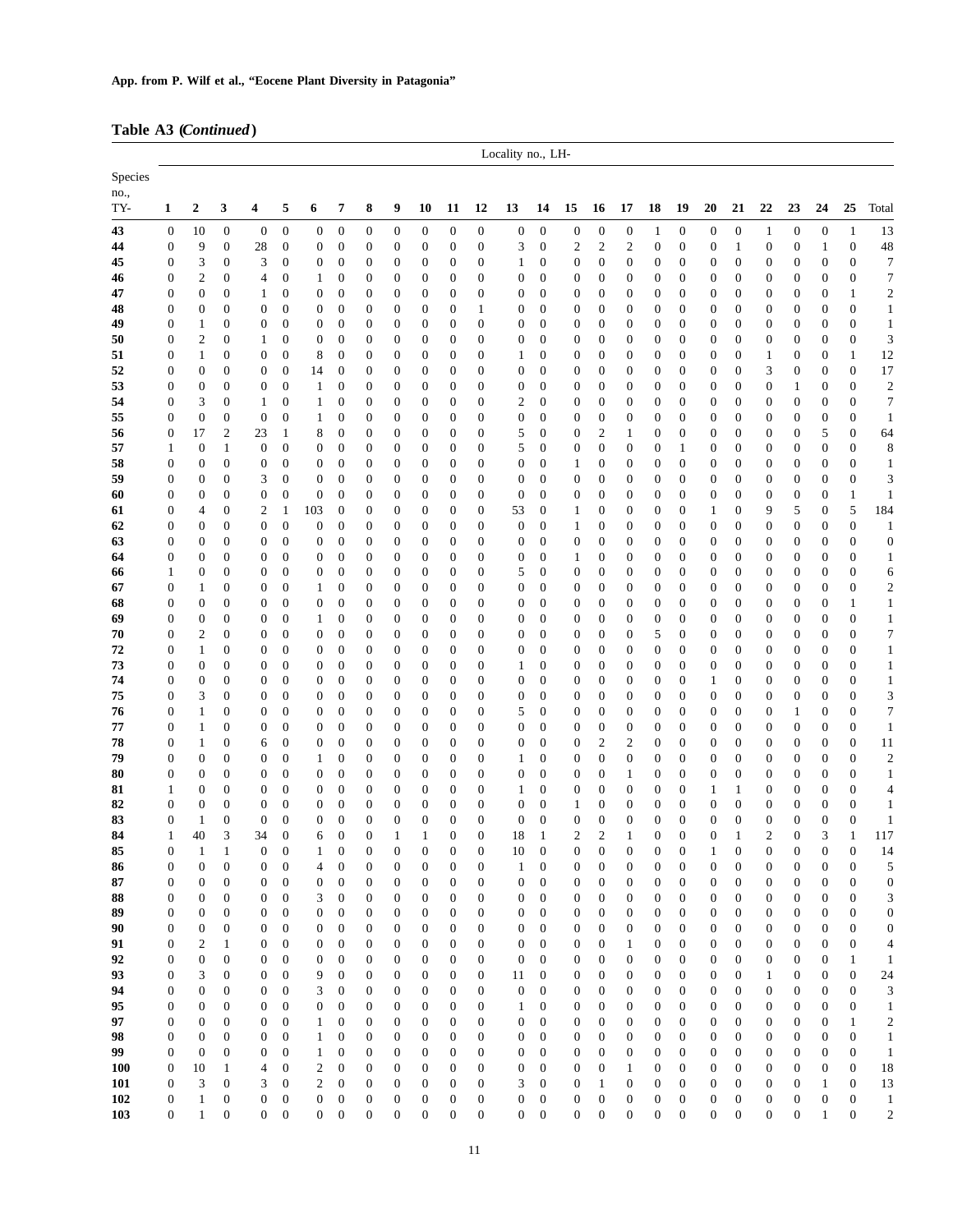### **Table A3 (***Continued***)**

|                        |                       |                                             |                                      |                                      |                                      |                                             |                                      |                                      |                                      |                                      |                                      |                                      | Locality no., LH-                    |                                      |                                    |                                      |                                      |                                    |                                      |                                      |                                      |                                      |                                      |                                      |                                      |                                                     |
|------------------------|-----------------------|---------------------------------------------|--------------------------------------|--------------------------------------|--------------------------------------|---------------------------------------------|--------------------------------------|--------------------------------------|--------------------------------------|--------------------------------------|--------------------------------------|--------------------------------------|--------------------------------------|--------------------------------------|------------------------------------|--------------------------------------|--------------------------------------|------------------------------------|--------------------------------------|--------------------------------------|--------------------------------------|--------------------------------------|--------------------------------------|--------------------------------------|--------------------------------------|-----------------------------------------------------|
| Species<br>no.,<br>TY- | 1                     | $\boldsymbol{2}$                            | 3                                    | 4                                    | 5                                    | 6                                           | 7                                    | 8                                    | 9                                    | 10                                   | 11                                   | 12                                   | 13                                   | 14                                   | 15                                 | 16                                   | 17                                   | 18                                 | 19                                   | 20                                   | 21                                   | 22                                   | 23                                   | 24                                   | 25                                   | Total                                               |
| 104                    | 0                     | $\boldsymbol{0}$                            | $\boldsymbol{0}$                     | $\boldsymbol{0}$                     | $\boldsymbol{0}$                     | $\boldsymbol{0}$                            | $\boldsymbol{0}$                     | $\boldsymbol{0}$                     | $\boldsymbol{0}$                     | $\boldsymbol{0}$                     | $\boldsymbol{0}$                     | $\boldsymbol{0}$                     | 2                                    | $\boldsymbol{0}$                     | $\boldsymbol{0}$                   | $\boldsymbol{0}$                     | $\boldsymbol{0}$                     | $\boldsymbol{0}$                   | $\boldsymbol{0}$                     | $\boldsymbol{0}$                     | $\boldsymbol{0}$                     | $\boldsymbol{0}$                     | $\mathbf{0}$                         | $\boldsymbol{0}$                     | $\boldsymbol{0}$                     | $\overline{c}$                                      |
| 105                    | $\boldsymbol{0}$      | 7                                           | $\boldsymbol{0}$                     | $\boldsymbol{0}$                     | $\boldsymbol{0}$                     | 19                                          | $\boldsymbol{0}$                     | $\boldsymbol{0}$                     | $\boldsymbol{0}$                     | $\boldsymbol{0}$                     | $\boldsymbol{0}$                     | $\mathbf{0}$                         | 16                                   | $\boldsymbol{0}$                     | 3                                  | $\boldsymbol{0}$                     | $\boldsymbol{0}$                     | 0                                  | $\boldsymbol{0}$                     | $\boldsymbol{0}$                     | $\mathbf{0}$                         | $\boldsymbol{0}$                     | $\mathbf{0}$                         | $\boldsymbol{0}$                     | $\mathbf{1}$                         | 46                                                  |
| 106                    | $\boldsymbol{0}$      | $\boldsymbol{0}$                            | 0                                    | 5                                    | $\boldsymbol{0}$                     | $\boldsymbol{0}$                            | $\boldsymbol{0}$                     | 0                                    | $\boldsymbol{0}$                     | $\boldsymbol{0}$                     | $\boldsymbol{0}$                     | $\boldsymbol{0}$                     | 9                                    | $\boldsymbol{0}$                     | 2                                  | $\boldsymbol{0}$                     | $\boldsymbol{0}$                     | 0                                  | 0                                    | 1                                    | $\boldsymbol{0}$                     | $\boldsymbol{0}$                     | 2                                    | $\boldsymbol{0}$                     | $\mathbf{0}$                         | 19                                                  |
| 107                    | $\boldsymbol{0}$      | 7                                           | 1                                    | 97                                   | $\mathbf{0}$                         | $\boldsymbol{0}$                            | $\mathbf{0}$                         | $\boldsymbol{0}$                     | 0                                    | $\boldsymbol{0}$                     | $\boldsymbol{0}$                     | $\boldsymbol{0}$                     | 1                                    | 0                                    | 1                                  | 11                                   | 8                                    | 0                                  | 0                                    | 3                                    | $\mathbf{1}$                         | 1                                    | $\boldsymbol{0}$                     | $\boldsymbol{0}$                     | $\boldsymbol{0}$                     | 131                                                 |
| 108                    | 0                     | $\mathbf{1}$                                | $\boldsymbol{0}$                     | $\mathbf{0}$                         | $\boldsymbol{0}$                     | $\boldsymbol{0}$                            | $\boldsymbol{0}$                     | $\boldsymbol{0}$                     | $\boldsymbol{0}$                     | $\boldsymbol{0}$                     | $\boldsymbol{0}$                     | $\boldsymbol{0}$                     | $\boldsymbol{0}$                     | $\boldsymbol{0}$                     | $\boldsymbol{0}$                   | $\boldsymbol{0}$                     | $\boldsymbol{0}$                     | 0                                  | 0                                    | $\boldsymbol{0}$                     | $\boldsymbol{0}$                     | $\boldsymbol{0}$                     | $\boldsymbol{0}$                     | $\boldsymbol{0}$                     | $\boldsymbol{0}$                     | $\mathbf{1}$                                        |
| 109<br>111             | 1<br>0                | $\boldsymbol{0}$<br>$\mathbf{1}$            | $\boldsymbol{0}$<br>0                | $\boldsymbol{0}$<br>$\mathbf{1}$     | $\boldsymbol{0}$<br>$\boldsymbol{0}$ | $\overline{\mathbf{c}}$<br>$\boldsymbol{0}$ | $\boldsymbol{0}$<br>$\mathbf{0}$     | $\boldsymbol{0}$<br>$\boldsymbol{0}$ | $\boldsymbol{0}$<br>$\boldsymbol{0}$ | $\boldsymbol{0}$<br>$\boldsymbol{0}$ | $\boldsymbol{0}$<br>$\boldsymbol{0}$ | $\mathbf{0}$<br>$\boldsymbol{0}$     | $\overline{c}$<br>1                  | $\boldsymbol{0}$<br>$\boldsymbol{0}$ | 3<br>0                             | $\mathbf{0}$<br>$\boldsymbol{0}$     | $\boldsymbol{0}$<br>$\boldsymbol{0}$ | 0<br>0                             | 0<br>$\boldsymbol{0}$                | $\boldsymbol{0}$<br>$\boldsymbol{0}$ | $\boldsymbol{0}$<br>$\boldsymbol{0}$ | $\boldsymbol{0}$<br>$\boldsymbol{0}$ | $\boldsymbol{0}$<br>$\boldsymbol{0}$ | $\boldsymbol{0}$<br>$\boldsymbol{0}$ | $\boldsymbol{0}$<br>$\boldsymbol{0}$ | $\,$ 8 $\,$<br>$\mathfrak{Z}$                       |
| 112                    | $\boldsymbol{0}$      | $\boldsymbol{0}$                            | $\boldsymbol{0}$                     | $\boldsymbol{0}$                     | $\boldsymbol{0}$                     | 7                                           | $\boldsymbol{0}$                     | $\boldsymbol{0}$                     | $\boldsymbol{0}$                     | $\boldsymbol{0}$                     | $\boldsymbol{0}$                     | $\boldsymbol{0}$                     | 4                                    | $\boldsymbol{0}$                     | 0                                  | $\boldsymbol{0}$                     | $\boldsymbol{0}$                     | 0                                  | $\boldsymbol{0}$                     | $\boldsymbol{0}$                     | $\boldsymbol{0}$                     | $\boldsymbol{0}$                     | $\boldsymbol{0}$                     | $\boldsymbol{0}$                     | $\overline{c}$                       | 13                                                  |
| 113                    | $\mathbf{0}$          | 5                                           | $\boldsymbol{0}$                     | $\boldsymbol{0}$                     | $\boldsymbol{0}$                     | 4                                           | $\boldsymbol{0}$                     | $\boldsymbol{0}$                     | $\boldsymbol{0}$                     | $\boldsymbol{0}$                     | $\boldsymbol{0}$                     | $\mathbf{0}$                         | $\mathbf 0$                          | $\boldsymbol{0}$                     | $\boldsymbol{0}$                   | $\mathbf{0}$                         | $\boldsymbol{0}$                     | 0                                  | $\boldsymbol{0}$                     | $\boldsymbol{0}$                     | $\mathbf{0}$                         | 1                                    | $\mathbf{0}$                         | $\boldsymbol{0}$                     | $\mathbf{0}$                         | 10                                                  |
| 114                    | $\boldsymbol{0}$      | $\boldsymbol{0}$                            | $\boldsymbol{0}$                     | $\boldsymbol{0}$                     | $\boldsymbol{0}$                     | $\boldsymbol{0}$                            | $\mathbf{0}$                         | $\boldsymbol{0}$                     | 0                                    | $\boldsymbol{0}$                     | $\boldsymbol{0}$                     | $\boldsymbol{0}$                     | $\boldsymbol{2}$                     | $\boldsymbol{0}$                     | $\boldsymbol{0}$                   | $\boldsymbol{0}$                     | $\boldsymbol{0}$                     | 0                                  | 0                                    | $\boldsymbol{0}$                     | $\boldsymbol{0}$                     | $\boldsymbol{0}$                     | 1                                    | $\boldsymbol{0}$                     | $\boldsymbol{0}$                     | 3                                                   |
| 115                    | $\boldsymbol{0}$      | $\boldsymbol{0}$                            | $\boldsymbol{0}$                     | $\boldsymbol{0}$                     | $\boldsymbol{0}$                     | $\boldsymbol{0}$                            | $\boldsymbol{0}$                     | $\boldsymbol{0}$                     | $\boldsymbol{0}$                     | $\boldsymbol{0}$                     | $\boldsymbol{0}$                     | $\boldsymbol{0}$                     | 1                                    | $\boldsymbol{0}$                     | 0                                  | $\boldsymbol{0}$                     | $\boldsymbol{0}$                     | 0                                  | $\boldsymbol{0}$                     | $\boldsymbol{0}$                     | $\boldsymbol{0}$                     | $\boldsymbol{0}$                     | $\mathbf{1}$                         | $\boldsymbol{0}$                     | $\mathbf{0}$                         | $\boldsymbol{2}$                                    |
| 116                    | 2                     | 11                                          | 3                                    | 3                                    | $\boldsymbol{0}$                     | 15                                          | $\boldsymbol{0}$                     | $\boldsymbol{0}$                     | 1                                    | $\boldsymbol{0}$                     | $\boldsymbol{0}$                     | $\mathbf{0}$                         | 13                                   | $\boldsymbol{0}$                     | 5                                  | $\overline{4}$                       | 3                                    | $\mathbf{1}$                       | 0                                    | $\boldsymbol{0}$                     | $\boldsymbol{0}$                     | 3                                    | $\overline{4}$                       | $\mathbf{1}$                         | 6                                    | 75                                                  |
| 117<br>118             | $\overline{4}$<br>0   | 98<br>$\boldsymbol{0}$                      | $\boldsymbol{0}$<br>$\boldsymbol{0}$ | 29<br>5                              | $\boldsymbol{0}$<br>$\mathbf{0}$     | 5<br>$\boldsymbol{0}$                       | $\boldsymbol{0}$<br>$\boldsymbol{0}$ | $\boldsymbol{0}$<br>$\boldsymbol{0}$ | 0<br>$\boldsymbol{0}$                | $\boldsymbol{0}$<br>$\boldsymbol{0}$ | $\boldsymbol{0}$<br>$\boldsymbol{0}$ | $\mathbf{0}$<br>$\boldsymbol{0}$     | 99<br>$\boldsymbol{0}$               | $\boldsymbol{0}$<br>$\boldsymbol{0}$ | 17<br>$\boldsymbol{0}$             | $\boldsymbol{2}$<br>$\boldsymbol{0}$ | 3<br>$\boldsymbol{0}$                | 6<br>0                             | $\boldsymbol{0}$<br>$\boldsymbol{0}$ | $\boldsymbol{0}$<br>$\boldsymbol{0}$ | $\boldsymbol{0}$<br>$\boldsymbol{0}$ | $\mathbf{1}$<br>$\boldsymbol{0}$     | 17<br>$\mathbf{0}$                   | 8<br>$\boldsymbol{0}$                | $\boldsymbol{0}$<br>$\boldsymbol{0}$ | 289<br>5                                            |
| 119                    | 0                     | $\mathbf{0}$                                | $\boldsymbol{0}$                     | $\boldsymbol{0}$                     | $\boldsymbol{0}$                     | $\boldsymbol{0}$                            | $\boldsymbol{0}$                     | $\boldsymbol{0}$                     | 0                                    | $\boldsymbol{0}$                     | $\boldsymbol{0}$                     | $\mathbf{0}$                         | $\boldsymbol{0}$                     | $\boldsymbol{0}$                     | $\boldsymbol{0}$                   | $\boldsymbol{0}$                     | $\boldsymbol{0}$                     | 0                                  | 0                                    | $\boldsymbol{0}$                     | $\mathbf{0}$                         | $\boldsymbol{0}$                     | $\mathbf{0}$                         | $\boldsymbol{0}$                     | $\mathbf{0}$                         | $\boldsymbol{0}$                                    |
| 120                    | $\boldsymbol{0}$      | $\boldsymbol{0}$                            | $\boldsymbol{0}$                     | $\boldsymbol{0}$                     | $\boldsymbol{0}$                     | $\mathbf{1}$                                | 0                                    | $\boldsymbol{0}$                     | $\boldsymbol{0}$                     | $\boldsymbol{0}$                     | $\boldsymbol{0}$                     | $\boldsymbol{0}$                     | $\boldsymbol{0}$                     | $\boldsymbol{0}$                     | $\boldsymbol{0}$                   | $\mathbf{0}$                         | $\boldsymbol{0}$                     | $\mathbf{0}$                       | $\boldsymbol{0}$                     | $\boldsymbol{0}$                     | $\boldsymbol{0}$                     | 1                                    | $\boldsymbol{0}$                     | $\boldsymbol{0}$                     | $\boldsymbol{0}$                     | $\mathbf{2}$                                        |
| 121                    | $\boldsymbol{0}$      | 4                                           | $\boldsymbol{0}$                     | $\boldsymbol{0}$                     | $\boldsymbol{0}$                     | $\overline{4}$                              | $\mathbf{0}$                         | $\boldsymbol{0}$                     | $\boldsymbol{0}$                     | $\boldsymbol{0}$                     | $\boldsymbol{0}$                     | $\boldsymbol{0}$                     | 38                                   | $\boldsymbol{0}$                     | 3                                  | $\boldsymbol{0}$                     | $\boldsymbol{0}$                     | 0                                  | 0                                    | $\boldsymbol{0}$                     | $\boldsymbol{0}$                     | $\boldsymbol{0}$                     | $\mathbf{0}$                         | $\boldsymbol{0}$                     | $\mathbf{0}$                         | 49                                                  |
| 122                    | 2                     | 3                                           | $\boldsymbol{0}$                     | 6                                    | $\boldsymbol{0}$                     | 13                                          | $\boldsymbol{0}$                     | $\boldsymbol{0}$                     | 0                                    | $\boldsymbol{0}$                     | $\boldsymbol{0}$                     | $\mathbf{0}$                         | 48                                   | 0                                    | 4                                  | $\boldsymbol{0}$                     | $\boldsymbol{0}$                     | 0                                  | 0                                    | $\boldsymbol{0}$                     | $\boldsymbol{0}$                     | 1                                    | $\mathbf{1}$                         | $\boldsymbol{0}$                     | 1                                    | 79                                                  |
| 123                    | $\boldsymbol{0}$      | $\boldsymbol{0}$                            | 0                                    | $\mathbf{1}$                         | $\boldsymbol{0}$                     | $\boldsymbol{0}$                            | $\mathbf{0}$                         | $\boldsymbol{0}$                     | $\boldsymbol{0}$                     | $\boldsymbol{0}$                     | $\boldsymbol{0}$                     | $\boldsymbol{0}$                     | $\boldsymbol{0}$                     | $\boldsymbol{0}$                     | 1                                  | $\boldsymbol{0}$                     | $\boldsymbol{0}$                     | $\mathbf{0}$                       | 0                                    | $\boldsymbol{0}$                     | $\boldsymbol{0}$                     | $\boldsymbol{0}$                     | $\mathbf{0}$                         | $\boldsymbol{0}$                     | $\mathbf{0}$                         | $\overline{\mathbf{c}}$                             |
| 124<br>125             | $\boldsymbol{0}$<br>0 | $\boldsymbol{0}$<br>$\boldsymbol{0}$        | $\boldsymbol{0}$<br>0                | $\boldsymbol{0}$<br>$\mathbf{1}$     | $\boldsymbol{0}$<br>$\boldsymbol{0}$ | 1<br>$\boldsymbol{0}$                       | $\boldsymbol{0}$<br>$\boldsymbol{0}$ | $\boldsymbol{0}$<br>$\boldsymbol{0}$ | $\boldsymbol{0}$<br>0                | $\boldsymbol{0}$<br>$\boldsymbol{0}$ | $\boldsymbol{0}$<br>$\boldsymbol{0}$ | $\boldsymbol{0}$<br>$\mathbf{0}$     | $\boldsymbol{0}$<br>$\mathbf 0$      | $\boldsymbol{0}$<br>0                | 0<br>0                             | $\boldsymbol{0}$<br>$\boldsymbol{0}$ | $\boldsymbol{0}$<br>$\boldsymbol{0}$ | 0<br>0                             | 0<br>0                               | $\boldsymbol{0}$<br>$\boldsymbol{0}$ | $\boldsymbol{0}$<br>$\boldsymbol{0}$ | $\boldsymbol{0}$<br>$\boldsymbol{0}$ | $\mathbf{0}$<br>$\boldsymbol{0}$     | $\boldsymbol{0}$<br>$\boldsymbol{0}$ | $\mathbf{0}$<br>$\boldsymbol{0}$     | $\mathbf{1}$<br>$\mathbf{1}$                        |
| 126                    | $\boldsymbol{0}$      | $\boldsymbol{2}$                            | 0                                    | 7                                    | $\boldsymbol{0}$                     | $\boldsymbol{0}$                            | $\mathbf{0}$                         | $\boldsymbol{0}$                     | 0                                    | $\boldsymbol{0}$                     | $\boldsymbol{0}$                     | $\boldsymbol{0}$                     | 0                                    | 0                                    | $\boldsymbol{0}$                   | $\boldsymbol{0}$                     | $\boldsymbol{0}$                     | 0                                  | 0                                    | $\boldsymbol{0}$                     | $\boldsymbol{0}$                     | $\boldsymbol{0}$                     | $\boldsymbol{0}$                     | $\boldsymbol{0}$                     | $\mathbf{0}$                         | 9                                                   |
| 128                    | $\boldsymbol{0}$      | $\boldsymbol{0}$                            | $\boldsymbol{0}$                     | $\mathbf{1}$                         | $\boldsymbol{0}$                     | $\boldsymbol{0}$                            | $\boldsymbol{0}$                     | $\boldsymbol{0}$                     | $\boldsymbol{0}$                     | $\boldsymbol{0}$                     | $\boldsymbol{0}$                     | $\boldsymbol{0}$                     | $\boldsymbol{0}$                     | $\boldsymbol{0}$                     | 0                                  | $\boldsymbol{0}$                     | $\boldsymbol{0}$                     | $\boldsymbol{0}$                   | $\boldsymbol{0}$                     | $\boldsymbol{0}$                     | $\boldsymbol{0}$                     | $\boldsymbol{0}$                     | $\mathbf{0}$                         | $\boldsymbol{0}$                     | $\boldsymbol{0}$                     | $\mathbf{1}$                                        |
| 129                    | 0                     | $\boldsymbol{0}$                            | 0                                    | $\mathbf{1}$                         | $\boldsymbol{0}$                     | $\boldsymbol{0}$                            | $\boldsymbol{0}$                     | $\boldsymbol{0}$                     | 0                                    | $\boldsymbol{0}$                     | $\boldsymbol{0}$                     | $\mathbf{0}$                         | $\boldsymbol{0}$                     | 0                                    | 0                                  | $\boldsymbol{0}$                     | $\boldsymbol{0}$                     | 0                                  | 0                                    | $\boldsymbol{0}$                     | $\boldsymbol{0}$                     | $\boldsymbol{0}$                     | $\boldsymbol{0}$                     | $\boldsymbol{0}$                     | $\mathbf{0}$                         | $\mathbf{1}$                                        |
| 130                    | 0                     | $\boldsymbol{2}$                            | $\boldsymbol{0}$                     | $\boldsymbol{0}$                     | $\boldsymbol{0}$                     | 4                                           | $\boldsymbol{0}$                     | $\boldsymbol{0}$                     | $\boldsymbol{0}$                     | $\boldsymbol{0}$                     | $\boldsymbol{0}$                     | $\boldsymbol{0}$                     | 5                                    | $\boldsymbol{0}$                     | 0                                  | $\boldsymbol{0}$                     | $\boldsymbol{0}$                     | 1                                  | $\boldsymbol{0}$                     | $\boldsymbol{0}$                     | $\boldsymbol{0}$                     | 1                                    | $\boldsymbol{0}$                     | $\boldsymbol{0}$                     | $\mathbf{0}$                         | 13                                                  |
| 131<br>132             | $\boldsymbol{0}$<br>0 | $\boldsymbol{0}$<br>0                       | $\boldsymbol{0}$<br>$\boldsymbol{0}$ | $\boldsymbol{0}$<br>$\mathbf{1}$     | $\mathbf{0}$<br>$\boldsymbol{0}$     | $\boldsymbol{0}$<br>$\boldsymbol{0}$        | $\boldsymbol{0}$<br>$\boldsymbol{0}$ | $\boldsymbol{0}$<br>$\boldsymbol{0}$ | $\boldsymbol{0}$<br>0                | $\boldsymbol{0}$<br>$\boldsymbol{0}$ | $\boldsymbol{0}$<br>$\boldsymbol{0}$ | $\mathbf{0}$<br>$\mathbf{0}$         | $\boldsymbol{0}$<br>$\boldsymbol{0}$ | $\boldsymbol{0}$<br>$\boldsymbol{0}$ | 0<br>$\boldsymbol{0}$              | $\mathbf{1}$<br>$\boldsymbol{0}$     | $\boldsymbol{0}$<br>$\boldsymbol{0}$ | $\boldsymbol{0}$<br>0              | $\boldsymbol{0}$<br>0                | $\boldsymbol{0}$<br>$\boldsymbol{0}$ | $\boldsymbol{0}$<br>$\boldsymbol{0}$ | $\boldsymbol{0}$<br>$\boldsymbol{0}$ | $\mathbf{0}$<br>$\boldsymbol{0}$     | $\boldsymbol{0}$<br>$\boldsymbol{0}$ | $\boldsymbol{0}$<br>$\boldsymbol{0}$ | $\mathbf{1}$<br>$\mathbf{1}$                        |
| 133                    | 0                     | $\boldsymbol{0}$                            | 0                                    | $\mathbf{1}$                         | $\boldsymbol{0}$                     | $\boldsymbol{0}$                            | $\boldsymbol{0}$                     | $\boldsymbol{0}$                     | $\boldsymbol{0}$                     | $\boldsymbol{0}$                     | $\boldsymbol{0}$                     | $\boldsymbol{0}$                     | 1                                    | 0                                    | 0                                  | $\boldsymbol{0}$                     | 1                                    | 0                                  | 0                                    | $\boldsymbol{0}$                     | $\boldsymbol{0}$                     | $\boldsymbol{0}$                     | $\boldsymbol{0}$                     | $\boldsymbol{0}$                     | $\mathbf{0}$                         | 3                                                   |
| 134                    | $\boldsymbol{0}$      | $\boldsymbol{0}$                            | $\boldsymbol{0}$                     | $\mathbf{1}$                         | $\boldsymbol{0}$                     | 1                                           | $\boldsymbol{0}$                     | $\boldsymbol{0}$                     | $\boldsymbol{0}$                     | $\boldsymbol{0}$                     | $\boldsymbol{0}$                     | $\mathbf{0}$                         | $\boldsymbol{0}$                     | $\boldsymbol{0}$                     | $\boldsymbol{0}$                   | $\boldsymbol{0}$                     | $\boldsymbol{0}$                     | $\boldsymbol{0}$                   | $\boldsymbol{0}$                     | $\boldsymbol{0}$                     | $\boldsymbol{0}$                     | $\boldsymbol{0}$                     | $\mathbf{0}$                         | $\boldsymbol{0}$                     | $\boldsymbol{0}$                     | $\boldsymbol{2}$                                    |
| 135                    | 0                     | 1                                           | $\boldsymbol{0}$                     | $\boldsymbol{0}$                     | $\boldsymbol{0}$                     | $\boldsymbol{0}$                            | $\boldsymbol{0}$                     | $\boldsymbol{0}$                     | $\boldsymbol{0}$                     | $\boldsymbol{0}$                     | $\boldsymbol{0}$                     | $\boldsymbol{0}$                     | 0                                    | $\boldsymbol{0}$                     | 0                                  | $\boldsymbol{0}$                     | $\boldsymbol{0}$                     | 0                                  | $\boldsymbol{0}$                     | $\boldsymbol{0}$                     | $\boldsymbol{0}$                     | $\boldsymbol{0}$                     | $\boldsymbol{0}$                     | $\boldsymbol{0}$                     | $\boldsymbol{0}$                     | $\mathbf{1}$                                        |
| 136                    | 0                     | 1                                           | $\boldsymbol{0}$                     | $\mathbf{1}$                         | $\boldsymbol{0}$                     | $\boldsymbol{0}$                            | $\boldsymbol{0}$                     | $\boldsymbol{0}$                     | $\boldsymbol{0}$                     | $\boldsymbol{0}$                     | $\boldsymbol{0}$                     | $\boldsymbol{0}$                     | 0                                    | $\boldsymbol{0}$                     | 0                                  | $\boldsymbol{0}$                     | $\boldsymbol{0}$                     | 0                                  | $\boldsymbol{0}$                     | $\boldsymbol{0}$                     | $\boldsymbol{0}$                     | $\boldsymbol{0}$                     | $\boldsymbol{0}$                     | $\boldsymbol{0}$                     | $\mathbf{0}$                         | $\boldsymbol{2}$                                    |
| 137                    | $\boldsymbol{0}$      | $\boldsymbol{0}$                            | $\boldsymbol{0}$<br>$\boldsymbol{0}$ | $\boldsymbol{0}$                     | $\boldsymbol{0}$                     | $\boldsymbol{0}$                            | $\boldsymbol{0}$                     | $\boldsymbol{0}$                     | 0                                    | $\boldsymbol{0}$                     | $\boldsymbol{0}$                     | $\mathbf{0}$                         | $\boldsymbol{0}$                     | $\boldsymbol{0}$                     | 0                                  | $\boldsymbol{0}$                     | $\boldsymbol{0}$                     | 0                                  | 0                                    | 1                                    | $\boldsymbol{0}$                     | $\boldsymbol{0}$                     | $\mathbf{0}$                         | $\boldsymbol{0}$                     | $\boldsymbol{0}$                     | $\mathbf{1}$                                        |
| 138<br>140             | 0<br>0                | $\overline{\mathbf{c}}$<br>$\boldsymbol{0}$ | $\boldsymbol{0}$                     | $\boldsymbol{0}$<br>$\mathbf{0}$     | $\boldsymbol{0}$<br>$\boldsymbol{0}$ | $\boldsymbol{0}$<br>$\boldsymbol{2}$        | $\boldsymbol{0}$<br>$\mathbf{0}$     | $\boldsymbol{0}$<br>$\boldsymbol{0}$ | $\boldsymbol{0}$<br>0                | $\boldsymbol{0}$<br>$\boldsymbol{0}$ | $\boldsymbol{0}$<br>0                | $\boldsymbol{0}$<br>$\mathbf{0}$     | $\mathbf 0$<br>$\mathbf{0}$          | $\boldsymbol{0}$<br>$\mathbf{0}$     | 0<br>$\boldsymbol{0}$              | $\boldsymbol{0}$<br>$\mathbf{0}$     | $\boldsymbol{0}$<br>$\boldsymbol{0}$ | 0<br>0                             | 0<br>0                               | $\boldsymbol{0}$<br>$\boldsymbol{0}$ | $\boldsymbol{0}$<br>$\boldsymbol{0}$ | $\boldsymbol{0}$<br>$\boldsymbol{0}$ | $\mathbf{0}$<br>$\boldsymbol{0}$     | $\boldsymbol{0}$<br>$\boldsymbol{0}$ | $\boldsymbol{0}$<br>$\mathbf{0}$     | $\boldsymbol{2}$<br>$\mathbf{2}$                    |
| 141                    | 0                     | 0                                           | $\boldsymbol{0}$                     | $\boldsymbol{0}$                     | $\boldsymbol{0}$                     | 1                                           | $\boldsymbol{0}$                     | 0                                    | $\boldsymbol{0}$                     | $\boldsymbol{0}$                     | $\boldsymbol{0}$                     | $\boldsymbol{0}$                     | $\boldsymbol{0}$                     | $\boldsymbol{0}$                     | $\boldsymbol{0}$                   | $\boldsymbol{0}$                     | $\boldsymbol{0}$                     | 0                                  | 0                                    | $\boldsymbol{0}$                     | $\boldsymbol{0}$                     | $\boldsymbol{0}$                     | $\boldsymbol{0}$                     | $\boldsymbol{0}$                     | $\boldsymbol{0}$                     | $\mathbf{1}$                                        |
| 142                    | 0                     | 0                                           | $\boldsymbol{0}$                     | $\boldsymbol{0}$                     | $\boldsymbol{0}$                     | 1                                           | 0                                    | $\boldsymbol{0}$                     | $\boldsymbol{0}$                     | $\boldsymbol{0}$                     | $\boldsymbol{0}$                     | $\boldsymbol{0}$                     | $\mathbf 0$                          | 0                                    | 0                                  | $\boldsymbol{0}$                     | $\boldsymbol{0}$                     | 0                                  | 0                                    | $\boldsymbol{0}$                     | $\boldsymbol{0}$                     | $\boldsymbol{0}$                     | $\boldsymbol{0}$                     | $\boldsymbol{0}$                     | $\boldsymbol{0}$                     | $\mathbf{1}$                                        |
| 143                    | 0                     | 0                                           | $\boldsymbol{0}$                     | $\mathbf{0}$                         | $\overline{0}$                       | $\boldsymbol{0}$                            | $\boldsymbol{0}$                     | $\boldsymbol{0}$                     | 0                                    | $\boldsymbol{0}$                     | $\boldsymbol{0}$                     | $\boldsymbol{0}$                     | $\mathbf 0$                          | $\boldsymbol{0}$                     | $\boldsymbol{0}$                   | $\mathbf{0}$                         | $\boldsymbol{0}$                     | 0                                  | 0                                    | $\boldsymbol{0}$                     | $\boldsymbol{0}$                     | $\mathbf{1}$                         | $\boldsymbol{0}$                     | $\boldsymbol{0}$                     | $\mathbf{0}$                         | $\mathbf{1}$                                        |
| 144                    | 0                     | 0                                           | $\boldsymbol{0}$                     | $\boldsymbol{0}$                     | $\mathbf{0}$                         | 1                                           | 0                                    | 0                                    | 0                                    | $\boldsymbol{0}$                     | 0                                    | $\mathbf{0}$                         | $\boldsymbol{0}$                     | $\boldsymbol{0}$                     | $\boldsymbol{0}$                   | $\boldsymbol{0}$                     | 0                                    | 0                                  | 0                                    | $\boldsymbol{0}$                     | $\boldsymbol{0}$                     | $\boldsymbol{0}$                     | $\boldsymbol{0}$                     | $\boldsymbol{0}$                     | 0                                    | $\mathbf{1}$                                        |
| 145<br>146             | 0<br>0                | $\boldsymbol{0}$<br>$\mathbf{0}$            | $\boldsymbol{0}$<br>$\overline{0}$   | $\mathbf{0}$<br>$\mathbf{0}$         | $\boldsymbol{0}$<br>$\overline{0}$   | 1<br>1                                      | $\mathbf{0}$<br>$\mathbf{0}$         | $\boldsymbol{0}$<br>$\boldsymbol{0}$ | 0<br>$\overline{0}$                  | $\boldsymbol{0}$<br>$\overline{0}$   | $\boldsymbol{0}$<br>$\overline{0}$   | $\boldsymbol{0}$<br>$\mathbf{0}$     | $\mathbf{0}$<br>$\overline{0}$       | $\boldsymbol{0}$<br>$\overline{0}$   | $\boldsymbol{0}$<br>$\overline{0}$ | $\boldsymbol{0}$<br>$\overline{0}$   | 0<br>$\overline{0}$                  | $\boldsymbol{0}$<br>$\overline{0}$ | 0<br>$\overline{0}$                  | $\boldsymbol{0}$<br>$\overline{0}$   | $\boldsymbol{0}$<br>$\mathbf{0}$     | $\mathbf{0}$<br>$\overline{0}$       | $\boldsymbol{0}$<br>$\mathbf{0}$     | $\boldsymbol{0}$<br>$\mathbf{0}$     | $\mathbf{0}$<br>$\overline{0}$       | 1<br>$\mathbf{1}$                                   |
| 147                    | 0                     | $\boldsymbol{0}$                            | 0                                    | 0                                    | $\boldsymbol{0}$                     | 1                                           | $\boldsymbol{0}$                     | $\boldsymbol{0}$                     | $\boldsymbol{0}$                     | 0                                    | $\boldsymbol{0}$                     | $\boldsymbol{0}$                     | 0                                    | 0                                    | 0                                  | $\mathbf{0}$                         | 0                                    | 0                                  | 0                                    | $\boldsymbol{0}$                     | $\mathbf{0}$                         | 0                                    | $\boldsymbol{0}$                     | 0                                    | $\boldsymbol{0}$                     | 1                                                   |
| 148                    | 0                     | $\boldsymbol{0}$                            | $\boldsymbol{0}$                     | $\boldsymbol{0}$                     | $\boldsymbol{0}$                     | $\boldsymbol{2}$                            | $\boldsymbol{0}$                     | $\boldsymbol{0}$                     | $\boldsymbol{0}$                     | $\boldsymbol{0}$                     | $\boldsymbol{0}$                     | $\boldsymbol{0}$                     | $\boldsymbol{0}$                     | $\boldsymbol{0}$                     | $\boldsymbol{0}$                   | $\boldsymbol{0}$                     | $\boldsymbol{0}$                     | $\boldsymbol{0}$                   | $\boldsymbol{0}$                     | $\boldsymbol{0}$                     | $\boldsymbol{0}$                     | $\boldsymbol{0}$                     | $\boldsymbol{0}$                     | $\boldsymbol{0}$                     | $\boldsymbol{0}$                     | $\overline{\mathbf{c}}$                             |
| 149                    | $\boldsymbol{0}$      | $\boldsymbol{0}$                            | $\boldsymbol{0}$                     | $\boldsymbol{0}$                     | $\boldsymbol{0}$                     | $\boldsymbol{0}$                            | 0                                    | $\boldsymbol{0}$                     | $\boldsymbol{0}$                     | 0                                    | $\boldsymbol{0}$                     | $\boldsymbol{0}$                     | 1                                    | $\boldsymbol{0}$                     | $\boldsymbol{0}$                   | $\boldsymbol{0}$                     | $\boldsymbol{0}$                     | 0                                  | $\boldsymbol{0}$                     | $\boldsymbol{0}$                     | $\boldsymbol{0}$                     | $\boldsymbol{0}$                     | $\boldsymbol{0}$                     | $\boldsymbol{0}$                     | $\boldsymbol{0}$                     | $\mathbf{1}$                                        |
| 150                    | 0                     | 0                                           | 0                                    | $\boldsymbol{0}$                     | $\boldsymbol{0}$                     | 1                                           | 0                                    | $\boldsymbol{0}$                     | $\boldsymbol{0}$                     | $\boldsymbol{0}$                     | $\boldsymbol{0}$                     | $\boldsymbol{0}$                     | $\boldsymbol{0}$                     | 0                                    | $\boldsymbol{0}$                   | $\boldsymbol{0}$                     | $\boldsymbol{0}$                     | 0                                  | $\boldsymbol{0}$                     | $\boldsymbol{0}$                     | $\boldsymbol{0}$                     | $\boldsymbol{0}$                     | $\boldsymbol{0}$                     | $\boldsymbol{0}$                     | $\boldsymbol{0}$                     | 1                                                   |
| 151<br>152             | 0<br>0                | $\boldsymbol{0}$                            | $\boldsymbol{0}$<br>$\boldsymbol{0}$ | $\boldsymbol{0}$<br>$\boldsymbol{0}$ | $\boldsymbol{0}$<br>0                | $\boldsymbol{2}$<br>$\mathbf{1}$            | 0<br>$\boldsymbol{0}$                | $\boldsymbol{0}$<br>$\boldsymbol{0}$ | $\boldsymbol{0}$<br>0                | $\boldsymbol{0}$<br>0                | $\boldsymbol{0}$<br>$\boldsymbol{0}$ | $\boldsymbol{0}$<br>$\boldsymbol{0}$ | $\boldsymbol{0}$<br>$\boldsymbol{0}$ | $\boldsymbol{0}$<br>$\boldsymbol{0}$ | 0                                  | $\boldsymbol{0}$<br>0                | $\boldsymbol{0}$<br>$\boldsymbol{0}$ | 0<br>0                             | $\boldsymbol{0}$<br>0                | $\boldsymbol{0}$<br>$\boldsymbol{0}$ | $\boldsymbol{0}$<br>$\boldsymbol{0}$ | $\boldsymbol{0}$<br>$\boldsymbol{0}$ | $\boldsymbol{0}$<br>$\boldsymbol{0}$ | $\boldsymbol{0}$<br>0                | $\boldsymbol{0}$<br>$\boldsymbol{0}$ | $\overline{\mathbf{c}}$<br>$\,1$                    |
| 153                    | 0                     | $\boldsymbol{0}$<br>$\overline{\mathbf{c}}$ | 0                                    | $\boldsymbol{0}$                     | $\boldsymbol{0}$                     | 1                                           | 0                                    | 0                                    | 0                                    | $\boldsymbol{0}$                     | $\boldsymbol{0}$                     | $\boldsymbol{0}$                     | $\boldsymbol{0}$                     | 0                                    | 0<br>$\boldsymbol{0}$              | $\boldsymbol{0}$                     | $\boldsymbol{0}$                     | 0                                  | 0                                    | $\boldsymbol{0}$                     | $\boldsymbol{0}$                     | $\boldsymbol{0}$                     | $\boldsymbol{0}$                     | 0                                    | $\boldsymbol{0}$                     | 3                                                   |
| 154                    | 0                     | $\boldsymbol{0}$                            | $\boldsymbol{0}$                     | $\boldsymbol{0}$                     | $\boldsymbol{0}$                     | 1                                           | 0                                    | $\boldsymbol{0}$                     | 0                                    | $\boldsymbol{0}$                     | $\boldsymbol{0}$                     | $\boldsymbol{0}$                     | $\boldsymbol{0}$                     | 0                                    | $\boldsymbol{0}$                   | $\boldsymbol{0}$                     | $\boldsymbol{0}$                     | 0                                  | $\boldsymbol{0}$                     | $\boldsymbol{0}$                     | $\boldsymbol{0}$                     | $\boldsymbol{0}$                     | $\boldsymbol{0}$                     | $\boldsymbol{0}$                     | $\boldsymbol{0}$                     | $\mathbf{1}$                                        |
| 155                    | 0                     | 0                                           | 0                                    | 2                                    | $\boldsymbol{0}$                     | $\boldsymbol{0}$                            | 0                                    | $\boldsymbol{0}$                     | 0                                    | 0                                    | $\boldsymbol{0}$                     | $\boldsymbol{0}$                     | 1                                    | $\boldsymbol{0}$                     | $\boldsymbol{0}$                   | 0                                    | $\boldsymbol{0}$                     | 0                                  | 0                                    | $\boldsymbol{0}$                     | $\boldsymbol{0}$                     | $\boldsymbol{0}$                     | $\boldsymbol{0}$                     | $\boldsymbol{0}$                     | $\boldsymbol{0}$                     | 3                                                   |
| 156                    | 0                     | 0                                           | 0                                    | $\boldsymbol{0}$                     | $\boldsymbol{0}$                     | $\boldsymbol{0}$                            | 0                                    | $\boldsymbol{0}$                     | $\boldsymbol{0}$                     | $\boldsymbol{0}$                     | $\boldsymbol{0}$                     | $\boldsymbol{0}$                     | $\boldsymbol{0}$                     | 0                                    | $\boldsymbol{0}$                   | $\boldsymbol{0}$                     | $\boldsymbol{0}$                     | 0                                  | 0                                    | $\boldsymbol{0}$                     | $\boldsymbol{0}$                     | $\boldsymbol{0}$                     | $\mathbf{0}$                         | $\boldsymbol{0}$                     | $\boldsymbol{0}$                     | $\boldsymbol{0}$                                    |
| 157                    | 0                     | 1                                           | 0                                    | $\overline{\mathbf{c}}$              | $\boldsymbol{0}$                     | 1                                           | $\boldsymbol{0}$                     | $\boldsymbol{0}$                     | 0                                    | $\boldsymbol{0}$                     | $\boldsymbol{0}$                     | $\boldsymbol{0}$                     | $\overline{\mathbf{c}}$              | $\boldsymbol{0}$                     | $\boldsymbol{0}$                   | $\boldsymbol{0}$                     | $\boldsymbol{0}$                     | 0                                  | $\boldsymbol{0}$                     | $\boldsymbol{0}$                     | $\boldsymbol{0}$                     | $\boldsymbol{0}$                     | $\boldsymbol{0}$                     | $\boldsymbol{0}$                     | $\boldsymbol{0}$                     | 6                                                   |
| 158<br>159             | 0<br>0                | $\boldsymbol{0}$<br>2                       | $\boldsymbol{0}$<br>0                | $\boldsymbol{2}$<br>$\boldsymbol{2}$ | $\boldsymbol{0}$<br>$\boldsymbol{0}$ | $\boldsymbol{0}$<br>$\boldsymbol{0}$        | $\boldsymbol{0}$<br>$\boldsymbol{0}$ | $\boldsymbol{0}$<br>$\boldsymbol{0}$ | 0<br>$\boldsymbol{0}$                | 0<br>$\boldsymbol{0}$                | $\boldsymbol{0}$<br>$\boldsymbol{0}$ | $\boldsymbol{0}$<br>$\boldsymbol{0}$ | 0<br>$\boldsymbol{0}$                | 0<br>0                               | 0<br>$\boldsymbol{0}$              | 0<br>0                               | $\boldsymbol{0}$<br>$\boldsymbol{0}$ | 0<br>0                             | 0<br>0                               | $\boldsymbol{0}$<br>$\boldsymbol{0}$ | $\boldsymbol{0}$<br>$\boldsymbol{0}$ | $\boldsymbol{0}$<br>$\boldsymbol{0}$ | $\boldsymbol{0}$<br>$\boldsymbol{0}$ | 0<br>0                               | $\boldsymbol{0}$<br>$\boldsymbol{0}$ | $\overline{\mathbf{c}}$<br>$\overline{\mathcal{L}}$ |
| 160                    | 0                     | $\boldsymbol{0}$                            | $\boldsymbol{0}$                     | $\overline{\mathbf{c}}$              | $\boldsymbol{0}$                     | $\boldsymbol{0}$                            | $\boldsymbol{0}$                     | $\boldsymbol{0}$                     | 0                                    | $\boldsymbol{0}$                     | $\boldsymbol{0}$                     | $\boldsymbol{0}$                     | $\boldsymbol{0}$                     | 0                                    | 0                                  | $\boldsymbol{0}$                     | $\boldsymbol{0}$                     | 0                                  | 0                                    | $\boldsymbol{0}$                     | $\boldsymbol{0}$                     | $\boldsymbol{0}$                     | $\mathbf{0}$                         | $\boldsymbol{0}$                     | $\boldsymbol{0}$                     | $\overline{\mathbf{c}}$                             |
| 161                    | 0                     | 0                                           | $\boldsymbol{0}$                     | $\mathbf{1}$                         | $\boldsymbol{0}$                     | $\boldsymbol{0}$                            | $\boldsymbol{0}$                     | $\boldsymbol{0}$                     | $\boldsymbol{0}$                     | $\boldsymbol{0}$                     | $\boldsymbol{0}$                     | $\boldsymbol{0}$                     | 0                                    | $\boldsymbol{0}$                     | $\boldsymbol{0}$                   | $\boldsymbol{0}$                     | $\boldsymbol{0}$                     | 0                                  | 0                                    | $\boldsymbol{0}$                     | $\boldsymbol{0}$                     | $\boldsymbol{0}$                     | $\boldsymbol{0}$                     | 0                                    | $\boldsymbol{0}$                     | $\mathbf 1$                                         |
| 162                    | 0                     | 0                                           | 0                                    | $\boldsymbol{2}$                     | $\boldsymbol{0}$                     | $\boldsymbol{0}$                            | 0                                    | $\boldsymbol{0}$                     | $\boldsymbol{0}$                     | $\boldsymbol{0}$                     | $\boldsymbol{0}$                     | $\boldsymbol{0}$                     | $\boldsymbol{0}$                     | 0                                    | $\boldsymbol{0}$                   | $\boldsymbol{0}$                     | $\boldsymbol{0}$                     | 0                                  | 0                                    | $\boldsymbol{0}$                     | $\boldsymbol{0}$                     | $\boldsymbol{0}$                     | $\boldsymbol{0}$                     | 0                                    | $\boldsymbol{0}$                     | $\overline{\mathbf{c}}$                             |
| 163                    | 0                     | $\boldsymbol{0}$                            | $\boldsymbol{0}$                     | $\mathbf{1}$                         | $\boldsymbol{0}$                     | $\boldsymbol{0}$                            | 0                                    | $\boldsymbol{0}$                     | 0                                    | $\boldsymbol{0}$                     | $\boldsymbol{0}$                     | $\boldsymbol{0}$                     | 0                                    | $\boldsymbol{0}$                     | $\boldsymbol{0}$                   | $\boldsymbol{0}$                     | $\boldsymbol{0}$                     | 0                                  | $\boldsymbol{0}$                     | $\boldsymbol{0}$                     | $\boldsymbol{0}$                     | $\boldsymbol{0}$                     | $\boldsymbol{0}$                     | $\boldsymbol{0}$                     | $\boldsymbol{0}$                     | $\mathbf{1}$                                        |
| 164                    | 0                     | 0                                           | $\boldsymbol{0}$                     | $\mathbf{1}$                         | $\boldsymbol{0}$                     | 0                                           | 0                                    | $\boldsymbol{0}$                     | 0                                    | $\boldsymbol{0}$                     | 0                                    | $\boldsymbol{0}$                     | 0                                    | $\boldsymbol{0}$                     | 0                                  | $\boldsymbol{0}$                     | 0                                    | 0                                  | $\boldsymbol{0}$                     | 0                                    | $\boldsymbol{0}$                     | $\boldsymbol{0}$                     | $\boldsymbol{0}$                     | $\boldsymbol{0}$                     | $\boldsymbol{0}$                     | $\mathbf{1}$                                        |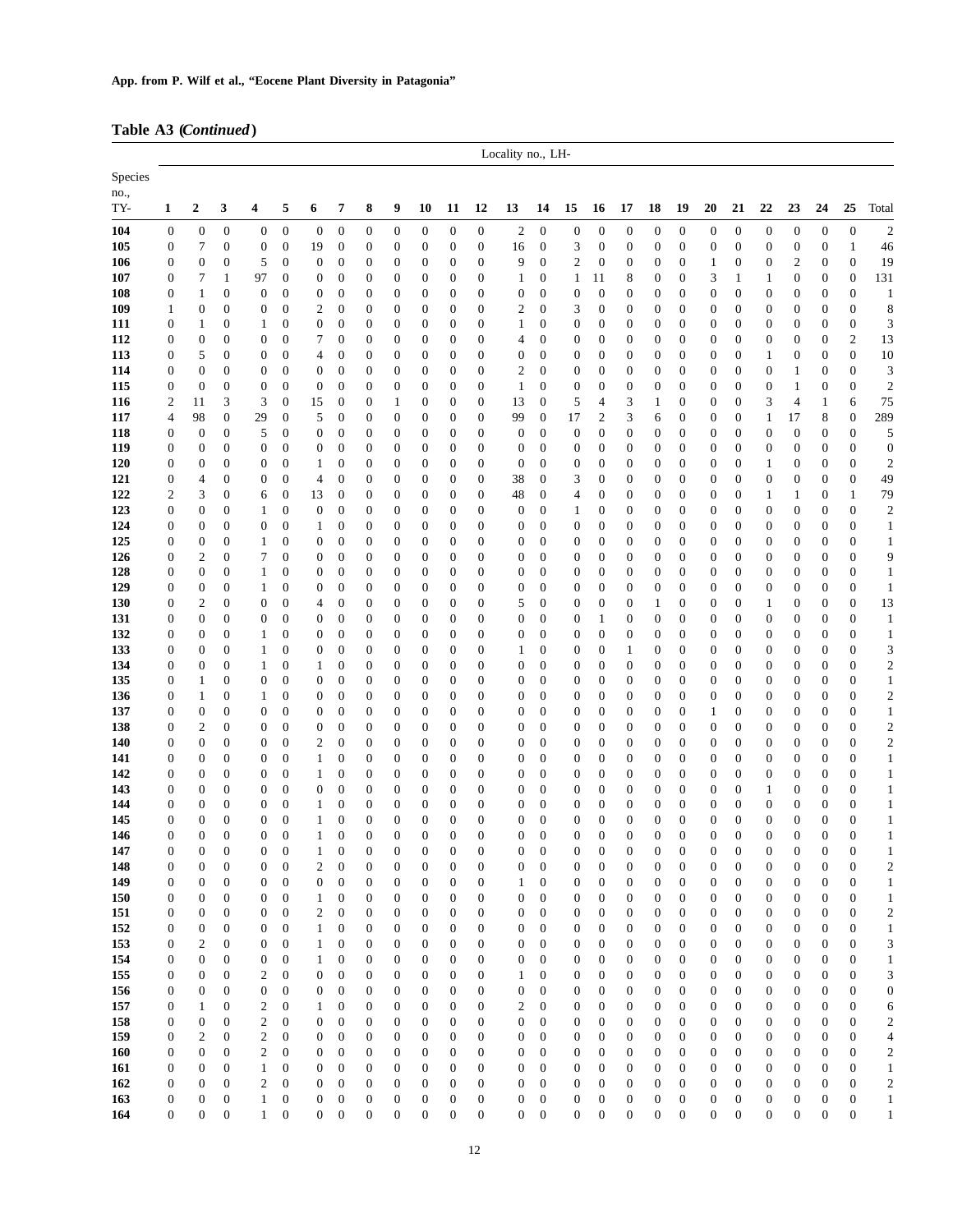|  | Table A3 (Continued) |
|--|----------------------|
|--|----------------------|

|                        |                                    |                         |                                |                                  |                                  |                                  |                              |                                  |                                  |                                  |                                  |                          | Locality no., LH-              |                              |                                      |                                      |                                  |                              |                     |                                  |                                  |                                      |                                |                                  |                                  |                          |
|------------------------|------------------------------------|-------------------------|--------------------------------|----------------------------------|----------------------------------|----------------------------------|------------------------------|----------------------------------|----------------------------------|----------------------------------|----------------------------------|--------------------------|--------------------------------|------------------------------|--------------------------------------|--------------------------------------|----------------------------------|------------------------------|---------------------|----------------------------------|----------------------------------|--------------------------------------|--------------------------------|----------------------------------|----------------------------------|--------------------------|
| Species<br>no.,<br>TY- | $\mathbf{1}$                       | $\overline{\mathbf{2}}$ | 3                              | $\overline{\mathbf{4}}$          | 5                                | 6                                | 7                            | 8                                | 9                                | 10                               | 11                               | 12                       | 13                             | 14                           | 15                                   | 16                                   | 17                               | 18                           | 19                  | 20                               | 21                               | 22                                   | 23                             | 24                               | 25                               | Total                    |
| 165                    | $\mathbf{0}$                       | $\mathbf{0}$            | $\overline{0}$                 | 1                                | $\boldsymbol{0}$                 | $\boldsymbol{0}$                 | $\mathbf{0}$                 | $\boldsymbol{0}$                 | $\mathbf{0}$                     | $\boldsymbol{0}$                 | $\boldsymbol{0}$                 | $\mathbf{0}$             | $\overline{0}$                 | $\mathbf{0}$                 | $\mathbf{0}$                         | $\mathbf{0}$                         | $\mathbf{0}$                     | $\mathbf{0}$                 | $\boldsymbol{0}$    | $\mathbf{0}$                     | $\mathbf{0}$                     | $\boldsymbol{0}$                     | $\mathbf{0}$                   | $\mathbf{0}$                     | $\boldsymbol{0}$                 | $\mathbf{1}$             |
| 166                    | $\boldsymbol{0}$                   | $\mathbf{0}$            | $\overline{0}$                 | $\mathfrak{2}$                   | $\mathbf{0}$                     | $\boldsymbol{0}$                 | $\boldsymbol{0}$             | $\boldsymbol{0}$                 | $\mathbf{0}$                     | $\boldsymbol{0}$                 | $\boldsymbol{0}$                 | $\mathbf{0}$             | $\boldsymbol{0}$               | $\boldsymbol{0}$             | $\boldsymbol{0}$                     | $\boldsymbol{0}$                     | $\boldsymbol{0}$                 | $\mathbf{0}$                 | $\boldsymbol{0}$    | $\boldsymbol{0}$                 | $\boldsymbol{0}$                 | $\boldsymbol{0}$                     | $\boldsymbol{0}$               | $\boldsymbol{0}$                 | $\boldsymbol{0}$                 | $\sqrt{2}$               |
| 167                    | 0                                  | $\boldsymbol{2}$        | $\mathbf{0}$                   | $\mathbf{1}$                     | $\mathbf{0}$                     | $\boldsymbol{0}$                 | $\mathbf{0}$                 | $\boldsymbol{0}$                 | $\overline{0}$                   | $\boldsymbol{0}$                 | $\boldsymbol{0}$                 | $\mathbf{0}$             | 0                              | $\theta$                     | 0                                    | $\mathbf{0}$                         | $\overline{0}$                   | 0                            | $\overline{0}$      | $\mathbf{0}$                     | $\boldsymbol{0}$                 | $\boldsymbol{0}$                     | $\overline{0}$                 | $\boldsymbol{0}$                 | $\mathbf{0}$                     | 3                        |
| 168                    | $\overline{0}$                     | $\mathbf{0}$            | $\mathbf{0}$                   | $\mathfrak{2}$                   | $\boldsymbol{0}$                 | $\boldsymbol{0}$                 | $\mathbf{0}$                 | $\boldsymbol{0}$                 | $\mathbf{0}$                     | $\boldsymbol{0}$                 | 0                                | $\Omega$                 | $\overline{0}$                 | $\theta$                     | $\mathbf{0}$                         | $\boldsymbol{0}$                     | $\overline{0}$                   | $\boldsymbol{0}$             | $\overline{0}$      | $\mathbf{0}$                     | $\boldsymbol{0}$                 | $\boldsymbol{0}$                     | $\overline{0}$                 | $\boldsymbol{0}$                 | $\mathbf{0}$                     | $\sqrt{2}$               |
| 169                    | $\mathbf{0}$                       | $\boldsymbol{0}$        | $\overline{0}$                 | 1                                | $\boldsymbol{0}$                 | $\boldsymbol{0}$                 | $\boldsymbol{0}$             | $\boldsymbol{0}$                 | $\boldsymbol{0}$                 | $\boldsymbol{0}$                 | $\boldsymbol{0}$                 | $\mathbf{0}$             | $\mathbf{0}$                   | $\boldsymbol{0}$             | $\boldsymbol{0}$                     | $\boldsymbol{0}$                     | $\boldsymbol{0}$                 | $\mathbf{0}$                 | 0                   | $\boldsymbol{0}$                 | $\boldsymbol{0}$                 | $\boldsymbol{0}$                     | $\mathbf{0}$                   | $\boldsymbol{0}$                 | $\boldsymbol{0}$                 | $\mathbf{1}$             |
| 170                    | $\mathbf{0}$                       | $\boldsymbol{0}$        | $\overline{0}$                 | $\mathbf{1}$                     | $\boldsymbol{0}$                 | $\boldsymbol{0}$                 | $\mathbf{0}$                 | $\boldsymbol{0}$                 | $\mathbf{0}$                     | $\boldsymbol{0}$                 | $\boldsymbol{0}$                 | $\mathbf{0}$             | $\mathbf{0}$                   | $\mathbf{0}$                 | $\boldsymbol{0}$                     | $\boldsymbol{0}$                     | $\overline{0}$                   | $\mathbf{0}$                 | $\overline{0}$      | $\mathbf{0}$                     | $\boldsymbol{0}$                 | $\boldsymbol{0}$                     | $\overline{0}$                 | $\boldsymbol{0}$                 | $\boldsymbol{0}$                 | $\mathbf{1}$             |
| 171                    | $\mathbf{0}$                       | $\mathbf{0}$            | $\theta$                       | $\mathbf{0}$                     | $\overline{0}$                   | $\boldsymbol{0}$                 | $\boldsymbol{0}$             | $\boldsymbol{0}$                 | $\overline{0}$                   | $\boldsymbol{0}$                 | $\mathbf{0}$                     | $\Omega$                 | $\overline{c}$                 | $\overline{0}$               | $\boldsymbol{0}$                     | $\boldsymbol{0}$                     | $\overline{0}$                   | $\mathbf{0}$                 | $\overline{0}$      | $\mathbf{0}$                     | $\boldsymbol{0}$                 | $\boldsymbol{0}$                     | $\mathbf{0}$                   | $\boldsymbol{0}$                 | $\mathbf{0}$                     | $\sqrt{2}$               |
| 172                    | $\overline{0}$                     | $\mathbf{0}$            | $\overline{0}$                 | $\mathbf{0}$                     | $\overline{0}$                   | $\boldsymbol{0}$                 | $\boldsymbol{0}$             | $\boldsymbol{0}$                 | $\boldsymbol{0}$                 | $\boldsymbol{0}$                 | $\boldsymbol{0}$                 | $\mathbf{0}$             | 1                              | $\boldsymbol{0}$             | $\boldsymbol{0}$                     | $\boldsymbol{0}$                     | $\overline{0}$                   | $\mathbf{0}$                 | $\overline{0}$      | $\boldsymbol{0}$                 | $\boldsymbol{0}$                 | $\boldsymbol{0}$                     | $\overline{0}$                 | $\boldsymbol{0}$                 | $\mathbf{0}$                     | $\mathbf{1}$             |
| 173                    | $\boldsymbol{0}$                   | $\boldsymbol{0}$        | $\overline{0}$                 | $\boldsymbol{0}$                 | $\mathbf{0}$                     | $\boldsymbol{0}$                 | $\mathbf{0}$                 | $\boldsymbol{0}$                 | $\mathbf{0}$                     | $\boldsymbol{0}$                 | $\boldsymbol{0}$                 | $\mathbf{0}$             | $\mathbf{1}$                   | $\overline{0}$               | $\boldsymbol{0}$                     | $\boldsymbol{0}$                     | $\overline{0}$                   | $\mathbf{0}$                 | $\overline{0}$      | $\mathbf{0}$                     | $\boldsymbol{0}$                 | $\boldsymbol{0}$                     | $\mathbf{0}$                   | $\boldsymbol{0}$                 | $\boldsymbol{0}$                 | $\mathbf{1}$             |
| 174                    | $\overline{0}$                     | $\mathbf{0}$            | $\mathbf{0}$                   | $\mathbf{0}$                     | $\overline{0}$                   | $\boldsymbol{0}$                 | $\theta$                     | $\mathbf{0}$                     | $\mathbf{0}$                     | $\boldsymbol{0}$                 | $\overline{0}$                   | $\mathbf{0}$             | 1                              | $\overline{0}$               | $\boldsymbol{0}$                     | $\mathbf{0}$                         | $\overline{0}$                   | $\mathbf{0}$                 | $\overline{0}$      | $\mathbf{0}$                     | $\boldsymbol{0}$                 | $\boldsymbol{0}$                     | $\overline{0}$                 | $\boldsymbol{0}$                 | $\mathbf{0}$                     | $\mathbf{1}$             |
| 175                    | $\mathbf{0}$                       | $\boldsymbol{0}$        | $\overline{0}$                 | $\mathbf{0}$                     | $\overline{0}$                   | $\boldsymbol{0}$                 | $\boldsymbol{0}$             | $\boldsymbol{0}$                 | $\boldsymbol{0}$                 | $\boldsymbol{0}$                 | $\boldsymbol{0}$                 | $\mathbf{0}$             | 16                             | $\boldsymbol{0}$             | $\boldsymbol{0}$                     | $\boldsymbol{0}$                     | $\boldsymbol{0}$                 | $\mathbf{0}$                 | $\overline{0}$      | $\boldsymbol{0}$                 | $\boldsymbol{0}$                 | $\boldsymbol{0}$                     | $\overline{0}$                 | $\boldsymbol{0}$                 | $\boldsymbol{0}$                 | 16                       |
| 176                    | $\mathbf{0}$                       | $\boldsymbol{0}$        | $\overline{0}$                 | $\boldsymbol{0}$                 | $\overline{0}$                   | $\mathbf{1}$                     | $\boldsymbol{0}$             | $\boldsymbol{0}$                 | $\mathbf{0}$                     | $\boldsymbol{0}$                 | $\boldsymbol{0}$                 | $\mathbf{0}$             | $\overline{c}$                 | $\overline{0}$               | $\boldsymbol{0}$                     | $\mathbf{0}$                         | $\overline{0}$                   | $\mathbf{0}$                 | $\overline{0}$      | $\boldsymbol{0}$                 | $\boldsymbol{0}$                 | $\boldsymbol{0}$                     | $\mathbf{0}$                   | $\boldsymbol{0}$                 | $\mathbf{0}$                     | 3                        |
| 177                    | $\overline{0}$                     | $\mathbf{0}$            | $\theta$                       | $\mathbf{0}$                     | $\overline{0}$                   | $\boldsymbol{0}$                 | $\mathbf{0}$                 | $\boldsymbol{0}$                 | $\overline{0}$                   | $\overline{0}$                   | 0                                | $\mathbf{0}$             | 1                              | $\overline{0}$               | $\mathbf{0}$                         | $\overline{0}$                       | $\overline{0}$                   | $\overline{0}$               | $\overline{0}$      | $\mathbf{0}$                     | $\mathbf{0}$                     | $\boldsymbol{0}$                     | $\overline{0}$                 | $\mathbf{0}$                     | $\mathbf{0}$                     | $\mathbf{1}$             |
| 178                    | 0                                  | $\boldsymbol{0}$        | $\overline{0}$                 | $\boldsymbol{0}$                 | $\boldsymbol{0}$                 | 0                                | $\boldsymbol{0}$             | $\boldsymbol{0}$                 | $\boldsymbol{0}$                 | $\boldsymbol{0}$                 | $\boldsymbol{0}$                 | $\mathbf{0}$             | 4                              | $\boldsymbol{0}$             | $\boldsymbol{0}$                     | $\boldsymbol{0}$                     | $\boldsymbol{0}$                 | $\mathbf{0}$                 | 0                   | $\boldsymbol{0}$                 | $\boldsymbol{0}$                 | $\boldsymbol{0}$                     | $\boldsymbol{0}$               | $\boldsymbol{0}$                 | $\boldsymbol{0}$                 | $\overline{\mathcal{A}}$ |
| 179                    | $\overline{0}$                     | $\mathbf{0}$            | $\overline{0}$                 | $\mathbf{0}$                     | $\overline{0}$                   | $\boldsymbol{0}$                 | $\boldsymbol{0}$             | $\boldsymbol{0}$                 | $\boldsymbol{0}$                 | $\boldsymbol{0}$                 | $\boldsymbol{0}$                 | $\mathbf{0}$             | 1                              | $\overline{0}$               | $\boldsymbol{0}$                     | $\boldsymbol{0}$                     | $\overline{0}$                   | $\mathbf{0}$                 | $\overline{0}$      | $\boldsymbol{0}$                 | $\boldsymbol{0}$                 | $\boldsymbol{0}$                     | $\mathbf{0}$                   | $\boldsymbol{0}$                 | $\mathbf{0}$                     | $\mathbf{1}$             |
| 180                    | $\overline{0}$                     | $\mathbf{0}$            | $\overline{0}$                 | $\mathbf{0}$                     | $\overline{0}$                   | $\boldsymbol{0}$                 | $\mathbf{0}$                 | $\boldsymbol{0}$                 | $\overline{0}$                   | $\mathbf{0}$                     | $\boldsymbol{0}$                 | $\mathbf{0}$             | 1                              | $\overline{0}$               | $\boldsymbol{0}$                     | $\boldsymbol{0}$                     | $\overline{0}$                   | $\mathbf{0}$                 | $\overline{0}$      | $\mathbf{0}$                     | $\boldsymbol{0}$                 | $\boldsymbol{0}$                     | $\overline{0}$                 | $\mathbf{0}$                     | $\boldsymbol{0}$                 | $\mathbf{1}$             |
| 181                    | $\boldsymbol{0}$                   | $\boldsymbol{0}$        | $\overline{0}$                 | $\boldsymbol{0}$                 | $\boldsymbol{0}$                 | 0                                | $\boldsymbol{0}$             | $\boldsymbol{0}$                 | $\boldsymbol{0}$                 | $\boldsymbol{0}$                 | $\boldsymbol{0}$                 | $\mathbf{0}$             | $\mathbf{2}$                   | $\boldsymbol{0}$             | $\boldsymbol{0}$                     | $\boldsymbol{0}$                     | $\boldsymbol{0}$                 | $\boldsymbol{0}$             | 0                   | $\boldsymbol{0}$                 | $\boldsymbol{0}$                 | $\boldsymbol{0}$                     | $\mathbf{0}$                   | $\boldsymbol{0}$                 | $\boldsymbol{0}$                 | $\sqrt{2}$               |
| 182                    | $\overline{0}$                     | $\mathbf{0}$            | $\overline{0}$                 | $\mathbf{0}$                     | $\overline{0}$                   | $\boldsymbol{0}$                 | $\boldsymbol{0}$             | $\boldsymbol{0}$                 | $\mathbf{1}$                     | $\boldsymbol{0}$                 | $\overline{0}$                   | $\Omega$                 | $\overline{0}$                 | $\boldsymbol{0}$             | $\boldsymbol{0}$                     | $\boldsymbol{0}$                     | $\overline{0}$                   | $\mathbf{0}$                 | $\overline{0}$      | $\boldsymbol{0}$                 | $\mathbf{0}$                     | $\boldsymbol{0}$                     | $\overline{0}$                 | $\boldsymbol{0}$                 | $\mathbf{0}$                     | $\mathbf{1}$             |
| 183                    | $\boldsymbol{0}$                   | $\boldsymbol{0}$        | $\mathbf{0}$                   | $\boldsymbol{0}$                 | $\boldsymbol{0}$                 | $\boldsymbol{0}$                 | $\boldsymbol{0}$             | $\boldsymbol{0}$                 | $\overline{0}$                   | $\boldsymbol{0}$                 | $\boldsymbol{0}$                 | $\mathbf{0}$             | 1                              | $\overline{0}$               | $\boldsymbol{0}$                     | $\mathbf{0}$                         | $\overline{0}$                   | $\mathbf{0}$                 | $\overline{0}$      | $\mathbf{0}$                     | $\boldsymbol{0}$                 | $\boldsymbol{0}$                     | $\mathbf{0}$                   | $\boldsymbol{0}$                 | $\boldsymbol{0}$                 | $\mathbf{1}$             |
| 184                    | 0                                  | $\boldsymbol{0}$        | $\overline{0}$                 | $\boldsymbol{0}$                 | $\boldsymbol{0}$                 | 0                                | $\boldsymbol{0}$             | $\boldsymbol{0}$                 | $\boldsymbol{0}$                 | $\boldsymbol{0}$                 | $\boldsymbol{0}$                 | $\mathbf{0}$             | 1                              | $\boldsymbol{0}$             | 0                                    | $\boldsymbol{0}$                     | $\boldsymbol{0}$                 | $\mathbf{0}$                 | $\overline{0}$      | $\boldsymbol{0}$                 | $\boldsymbol{0}$                 | $\boldsymbol{0}$                     | $\overline{0}$                 | $\boldsymbol{0}$                 | $\boldsymbol{0}$                 | $\mathbf{1}$             |
| 185                    | $\overline{0}$                     | $\boldsymbol{0}$        | $\overline{0}$                 | $\mathbf{0}$                     | $\boldsymbol{0}$                 | $\boldsymbol{0}$                 | $\boldsymbol{0}$             | $\boldsymbol{0}$                 | $\mathbf{0}$                     | $\boldsymbol{0}$                 | $\boldsymbol{0}$                 | $\mathbf{0}$             | 1                              | $\boldsymbol{0}$             | $\boldsymbol{0}$                     | $\boldsymbol{0}$                     | $\overline{0}$                   | $\mathbf{0}$                 | $\overline{0}$      | $\boldsymbol{0}$                 | $\boldsymbol{0}$                 | $\boldsymbol{0}$                     | $\overline{0}$                 | $\boldsymbol{0}$                 | $\boldsymbol{0}$                 | $\mathbf{1}$             |
| 186                    | $\mathbf{0}$                       | $\mathbf{0}$            | $\overline{0}$                 | $\mathbf{0}$                     | $\mathbf{0}$                     | $\boldsymbol{0}$                 | $\mathbf{0}$                 | $\boldsymbol{0}$                 | $\boldsymbol{0}$                 | $\boldsymbol{0}$                 | $\boldsymbol{0}$                 | $\mathbf{0}$             | $\overline{c}$                 | $\overline{0}$               | $\boldsymbol{0}$                     | $\mathbf{0}$                         | $\overline{0}$                   | $\mathbf{0}$                 | $\overline{0}$      | 0                                | $\mathbf{0}$                     | $\boldsymbol{0}$                     | $\overline{0}$                 | $\boldsymbol{0}$                 | $\mathbf{0}$                     | $\sqrt{2}$               |
| 187                    | 0                                  | $\boldsymbol{0}$        | $\overline{0}$                 | $\boldsymbol{0}$                 | $\boldsymbol{0}$                 | $\boldsymbol{0}$                 | $\boldsymbol{0}$             | $\boldsymbol{0}$                 | $\mathbf{0}$                     | $\boldsymbol{0}$                 | $\boldsymbol{0}$                 | $\mathbf{0}$             | 1                              | $\boldsymbol{0}$             | $\boldsymbol{0}$                     | $\mathbf{0}$                         | $\boldsymbol{0}$                 | $\mathbf{0}$                 | $\boldsymbol{0}$    | $\boldsymbol{0}$                 | $\boldsymbol{0}$                 | $\boldsymbol{0}$                     | $\mathbf{0}$                   | $\boldsymbol{0}$                 | $\boldsymbol{0}$                 | $\mathbf{1}$             |
| 188                    | $\boldsymbol{0}$                   | $\boldsymbol{0}$        | $\overline{0}$                 | $\boldsymbol{0}$                 | $\boldsymbol{0}$                 | $\boldsymbol{0}$                 | $\boldsymbol{0}$             | $\boldsymbol{0}$                 | $\mathbf{0}$                     | $\boldsymbol{0}$                 | $\boldsymbol{0}$                 | $\mathbf{0}$             | 1                              | $\boldsymbol{0}$             | $\boldsymbol{0}$                     | $\boldsymbol{0}$                     | $\boldsymbol{0}$                 | $\mathbf{0}$                 | $\overline{0}$      | $\boldsymbol{0}$                 | $\boldsymbol{0}$                 | $\boldsymbol{0}$                     | $\overline{0}$                 | $\boldsymbol{0}$                 | $\boldsymbol{0}$                 | $\mathbf{1}$             |
| 189                    | $\overline{0}$                     | $\mathbf{0}$            | $\mathbf{0}$                   | $\mathbf{0}$                     | $\overline{0}$                   | $\boldsymbol{0}$                 | $\mathbf{0}$                 | $\mathbf{0}$                     | $\mathbf{0}$                     | $\boldsymbol{0}$                 | $\mathbf{0}$                     | $\mathbf{0}$             | 0                              | $\overline{0}$               | $\boldsymbol{0}$                     | $\mathbf{0}$                         | 1                                | $\boldsymbol{0}$             | $\overline{0}$      | 0                                | $\mathbf{0}$                     | $\boldsymbol{0}$                     | $\mathbf{0}$                   | $\boldsymbol{0}$                 | $\mathbf{0}$                     | $\mathbf{1}$             |
| 190                    | $\mathbf{0}$                       | 6                       | $\overline{0}$                 | $\mathbf{0}$                     | $\overline{0}$                   | $\boldsymbol{0}$                 | $\mathbf{0}$                 | $\boldsymbol{0}$                 | $\overline{0}$                   | $\mathbf{0}$                     | $\boldsymbol{0}$                 | $\Omega$                 | 6                              | $\overline{0}$               | $\boldsymbol{0}$                     | $\overline{0}$                       | $\overline{0}$                   | $\mathbf{0}$                 | $\overline{0}$      | $\mathbf{0}$                     | $\boldsymbol{0}$                 | $\boldsymbol{0}$                     | $\overline{0}$                 | $\mathbf{0}$                     | $\boldsymbol{0}$                 | 12                       |
| 191<br>192             | $\boldsymbol{0}$<br>$\overline{0}$ | 3<br>5                  | $\overline{0}$<br>$\mathbf{0}$ | $\boldsymbol{0}$<br>$\mathbf{0}$ | $\boldsymbol{0}$<br>$\mathbf{0}$ | $\mathbf{1}$<br>$\boldsymbol{0}$ | $\boldsymbol{0}$<br>$\theta$ | $\boldsymbol{0}$<br>$\mathbf{0}$ | $\boldsymbol{0}$<br>$\mathbf{0}$ | $\boldsymbol{0}$                 | $\boldsymbol{0}$<br>$\mathbf{0}$ | $\mathbf{0}$<br>$\Omega$ | $\mathbf{0}$<br>$\overline{0}$ | $\mathbf{0}$<br>$\mathbf{0}$ | $\boldsymbol{0}$                     | $\boldsymbol{0}$                     | $\boldsymbol{0}$<br>$\mathbf{0}$ | $\mathbf{0}$<br>$\mathbf{0}$ | 0<br>$\overline{0}$ | $\boldsymbol{0}$<br>$\mathbf{0}$ | $\boldsymbol{0}$<br>$\mathbf{0}$ | $\boldsymbol{0}$                     | $\overline{0}$<br>$\mathbf{0}$ | $\boldsymbol{0}$                 | $\boldsymbol{0}$<br>$\mathbf{0}$ | $\overline{4}$           |
| 193                    | $\mathbf{0}$                       | $\mathbf{1}$            | $\theta$                       | $\mathbf{0}$                     | $\mathbf{0}$                     | $\boldsymbol{0}$                 | $\mathbf{0}$                 | $\boldsymbol{0}$                 | $\overline{0}$                   | $\boldsymbol{0}$<br>$\mathbf{0}$ | $\overline{0}$                   | $\Omega$                 | $\mathbf{0}$                   | $\overline{0}$               | $\boldsymbol{0}$<br>$\boldsymbol{0}$ | $\boldsymbol{0}$<br>$\boldsymbol{0}$ | $\overline{0}$                   | $\mathbf{0}$                 | $\overline{0}$      | $\mathbf{0}$                     | $\mathbf{0}$                     | $\boldsymbol{0}$<br>$\boldsymbol{0}$ | $\overline{0}$                 | $\boldsymbol{0}$<br>$\mathbf{0}$ | $\mathbf{0}$                     | 5<br>$\mathbf{1}$        |
| 194                    | 0                                  | $\mathbf{1}$            | $\overline{0}$                 | $\mathbf{0}$                     | $\mathbf{0}$                     | 0                                | $\boldsymbol{0}$             | $\boldsymbol{0}$                 | $\boldsymbol{0}$                 | $\boldsymbol{0}$                 | $\boldsymbol{0}$                 | $\mathbf{0}$             | $\mathbf{0}$                   | $\overline{0}$               | $\boldsymbol{0}$                     | $\boldsymbol{0}$                     | $\boldsymbol{0}$                 | $\mathbf{0}$                 | $\overline{0}$      | $\boldsymbol{0}$                 | $\boldsymbol{0}$                 | $\boldsymbol{0}$                     | $\overline{0}$                 | $\boldsymbol{0}$                 | $\boldsymbol{0}$                 | $\mathbf{1}$             |
| 195                    | $\boldsymbol{0}$                   | $\mathbf{1}$            | $\overline{0}$                 | $\overline{0}$                   | $\boldsymbol{0}$                 | $\boldsymbol{0}$                 | $\boldsymbol{0}$             | $\boldsymbol{0}$                 | $\mathbf{0}$                     | $\boldsymbol{0}$                 | $\boldsymbol{0}$                 | $\mathbf{0}$             | $\mathbf{0}$                   | $\overline{0}$               | $\boldsymbol{0}$                     | $\boldsymbol{0}$                     | $\overline{0}$                   | $\mathbf{0}$                 | $\overline{0}$      | $\boldsymbol{0}$                 | $\boldsymbol{0}$                 | $\boldsymbol{0}$                     | $\overline{0}$                 | $\boldsymbol{0}$                 | $\mathbf{0}$                     | $\mathbf{1}$             |
| 196                    | $\mathbf{0}$                       | $\mathbf{1}$            | $\overline{0}$                 | $\mathbf{0}$                     | $\overline{0}$                   | $\mathbf{0}$                     | $\mathbf{0}$                 | $\mathbf{0}$                     | $\overline{0}$                   | $\overline{0}$                   | $\overline{0}$                   | $\Omega$                 | $\overline{0}$                 | $\overline{0}$               | $\boldsymbol{0}$                     | $\overline{0}$                       | $\overline{0}$                   | $\mathbf{0}$                 | $\overline{0}$      | $\boldsymbol{0}$                 | $\mathbf{0}$                     | $\boldsymbol{0}$                     | $\overline{0}$                 | $\mathbf{0}$                     | $\mathbf{0}$                     | $\mathbf{1}$             |
| 197                    | $\boldsymbol{0}$                   | $\mathbf{1}$            | $\overline{0}$                 | $\boldsymbol{0}$                 | $\boldsymbol{0}$                 | $\boldsymbol{0}$                 | $\boldsymbol{0}$             | $\boldsymbol{0}$                 | $\mathbf{0}$                     | $\boldsymbol{0}$                 | $\boldsymbol{0}$                 | $\mathbf{0}$             | $\mathbf{0}$                   | $\boldsymbol{0}$             | $\boldsymbol{0}$                     | $\boldsymbol{0}$                     | $\boldsymbol{0}$                 | $\mathbf{0}$                 | $\boldsymbol{0}$    | $\boldsymbol{0}$                 | $\boldsymbol{0}$                 | $\boldsymbol{0}$                     | $\mathbf{0}$                   | $\boldsymbol{0}$                 | $\boldsymbol{0}$                 | $\mathbf{1}$             |
| 198                    | 0                                  | $\mathbf{1}$            | $\overline{0}$                 | $\boldsymbol{0}$                 | $\boldsymbol{0}$                 | $\boldsymbol{0}$                 | $\boldsymbol{0}$             | $\boldsymbol{0}$                 | $\mathbf{0}$                     | $\boldsymbol{0}$                 | $\boldsymbol{0}$                 | $\mathbf{0}$             | $\mathbf{0}$                   | $\overline{0}$               | $\boldsymbol{0}$                     | $\boldsymbol{0}$                     | $\overline{0}$                   | $\mathbf{0}$                 | $\overline{0}$      | $\mathbf{0}$                     | $\boldsymbol{0}$                 | $\boldsymbol{0}$                     | $\overline{0}$                 | $\boldsymbol{0}$                 | $\mathbf{0}$                     | $\mathbf{1}$             |
| 199                    | $\overline{0}$                     | $\mathbf{0}$            | $\overline{0}$                 | 1                                | $\overline{0}$                   | $\mathbf{0}$                     | $\mathbf{0}$                 | $\mathbf{0}$                     | $\mathbf{0}$                     | $\mathbf{0}$                     | $\mathbf{0}$                     | $\Omega$                 | $\overline{0}$                 | $\overline{0}$               | $\mathbf{0}$                         | $\mathbf{0}$                         | $\overline{0}$                   | $\mathbf{0}$                 | $\overline{0}$      | $\mathbf{0}$                     | $\mathbf{0}$                     | $\mathbf{0}$                         | $\overline{0}$                 | $\mathbf{0}$                     | $\mathbf{0}$                     | $\mathbf{1}$             |
| 200                    | 0                                  | $\boldsymbol{0}$        | $\overline{0}$                 | $\mathbf{0}$                     | $\boldsymbol{0}$                 | $\mathbf{1}$                     | $\boldsymbol{0}$             | $\boldsymbol{0}$                 | $\boldsymbol{0}$                 | $\boldsymbol{0}$                 | $\boldsymbol{0}$                 | $\mathbf{0}$             | $\mathbf{0}$                   | $\boldsymbol{0}$             | $\boldsymbol{0}$                     | $\mathbf{0}$                         | $\overline{0}$                   | $\boldsymbol{0}$             | $\overline{0}$      | $\boldsymbol{0}$                 | $\boldsymbol{0}$                 | $\boldsymbol{0}$                     | $\overline{0}$                 | $\boldsymbol{0}$                 | $\boldsymbol{0}$                 | $1\,$                    |
| 201                    | $\overline{0}$                     | $\boldsymbol{0}$        | $\overline{0}$                 | $\mathbf{0}$                     | $\overline{0}$                   | $\boldsymbol{0}$                 | $\boldsymbol{0}$             | $\boldsymbol{0}$                 | $\overline{0}$                   | $\boldsymbol{0}$                 | $\boldsymbol{0}$                 | $\mathbf{0}$             | 1                              | $\overline{0}$               | $\overline{0}$                       | $\mathbf{0}$                         | $\overline{0}$                   | $\mathbf{0}$                 | $\overline{0}$      | $\overline{0}$                   | $\boldsymbol{0}$                 | $\boldsymbol{0}$                     | $\overline{0}$                 | $\boldsymbol{0}$                 | $\boldsymbol{0}$                 | $1\,$                    |
| 202                    | $\Omega$                           | $\overline{0}$          | $\theta$                       | $\mathbf{0}$                     | $\overline{0}$                   | $\overline{0}$                   | $\mathbf{0}$                 | $\boldsymbol{0}$                 | $\overline{0}$                   | $\boldsymbol{0}$                 | $\boldsymbol{0}$                 | $\mathbf{0}$             | 1                              | $\boldsymbol{0}$             | $\boldsymbol{0}$                     | $\theta$                             | $\mathbf{0}$                     | $\overline{0}$               | $\overline{0}$      | $\overline{0}$                   | $\mathbf{0}$                     | $\mathbf{0}$                         | $\overline{0}$                 | $\boldsymbol{0}$                 | $\overline{0}$                   | $\mathbf{1}$             |
| Total                  | 24                                 | 647                     | 19                             | 1268                             | 5                                | 685                              | $\overline{0}$               | $\mathbf{1}$                     | 3                                | 6                                | $\mathbf{1}$                     | $\overline{c}$           | 1123                           | $\mathbf{2}$                 | 135                                  | 42                                   | 59                               | 30                           | $\mathbf{1}$        | 17                               | $\overline{4}$                   | 73                                   | 72                             | 35                               | 49                               | 4303                     |

Note: See table A2 for species information. Locality LH-7 did not produce identifiable material. Some species (TY) numbers were dropped when specimens were lumped or reidentified during processing, so that some values are "missing" (e.g., TY71 does not appear because it was lumped with TY106). The seven species with zero occurrences in the matrix were found only in float blocks and were not included in quantitative analyses.